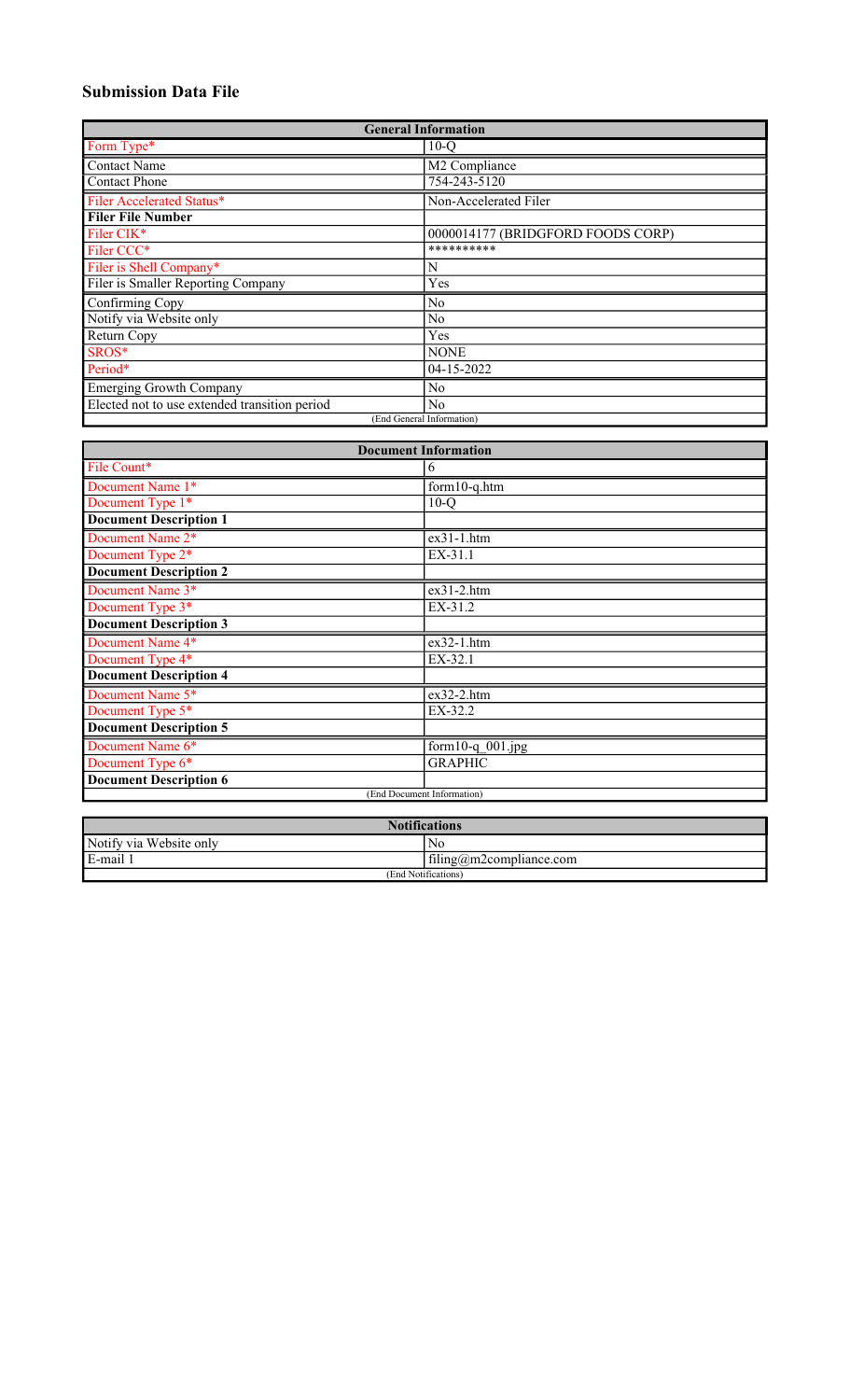# **UNITED STATES SECURITIES AND EXCHANGE COMMISSION**

**Washington, D.C. 20549**

# **FORM 10-Q**

#### **(Mark one)**

☒ **QUARTERLY REPORT PURSUANT TO SECTION 13 OR 15(d) OF THE SECURITIES EXCHANGE ACT OF 1934**

**For the quarterly period ended April 15, 2022**

**OR**

☐ **TRANSITION REPORT PURSUANT TO SECTION 13 OR 15(d) OF THE SECURITIES EXCHANGE ACT OF 1934**

**For the transition period from \_\_\_\_\_\_ to \_\_\_\_**

**Commission file number 000-02396**



# **BRIDGFORD FOODS CORPORATION**

(Exact name of registrant as specified in its charter)

(State or other jurisdiction of  $(IR.S.$  Employer incorporation or organization) incorporation or organization)

**Texas** 95-1778176<br>ther jurisdiction of (I.R.S. Employer)

**1707 S. Good-Latimer Expressway 75226**<br>
Address of principal executive offices) (Zip code) (2ip code) (Address of principal executive offices)

**(714) 526-5533** (Registrant's telephone number, including area code)

Securities registered pursuant to Section 12(b) of the Act:

| elass<br>. each<br>വ | $    -$<br>ınc | i exchange on which registered<br>Name<br>each .<br>വ |
|----------------------|----------------|-------------------------------------------------------|
| .ommor<br>Stock      | кк             | Market<br>iloha<br>Nasdag                             |

Indicate by check mark whether the registrant (1) has filed all reports required to be filed by Section 13 or 15(d) of the Securities Exchange Act of 1934 during the preceding 12 months (or for such shorter period that the registrant was required to file such reports), and (2) has been subject to such filing requirements for the past 90 days. Yes  $\boxtimes$  No  $\Box$ 

Indicate by check mark whether the registrant has submitted electronically every Interactive Data File required to be submitted pursuant to Rule 405 of Regulation S-T (§232.405 of this chapter) during the preceding 12 months (or for such shorter period that the registrant was required to submit such files). Yes  $\boxtimes$  No  $\Box$ 

Indicate by check mark whether the registrant is a large accelerated filer, an accelerated filer, a non-accelerated filer, a smaller reporting company or an emerging growth company. See the definitions of "large accelerated filer," "accelerated filer," "smaller reporting company," and "emerging growth company" in Rule 12b-2 of the Exchange Act.

Large accelerated filer □<br>
Non-accelerated filer **□**<br>
Smaller reporting compared filer ■<br>
Smaller reporting compared filer ■

Smaller reporting company  $\boxtimes$ Emerging growth company  $\Box$ 

If an emerging growth company, indicate by check mark if the registrant has elected not to use the extended transition period for complying with any new or revised financial accounting standards provided pursuant to Section 13(a) of the Exchange Act.  $\Box$ 

Indicate by check mark whether the registrant is a shell company (as defined in Rule 12b-2 of the Exchange Act). Yes  $\Box$  No  $\boxtimes$ 

As of June 3, 2022, the registrant had 9,076,832 shares of common stock outstanding.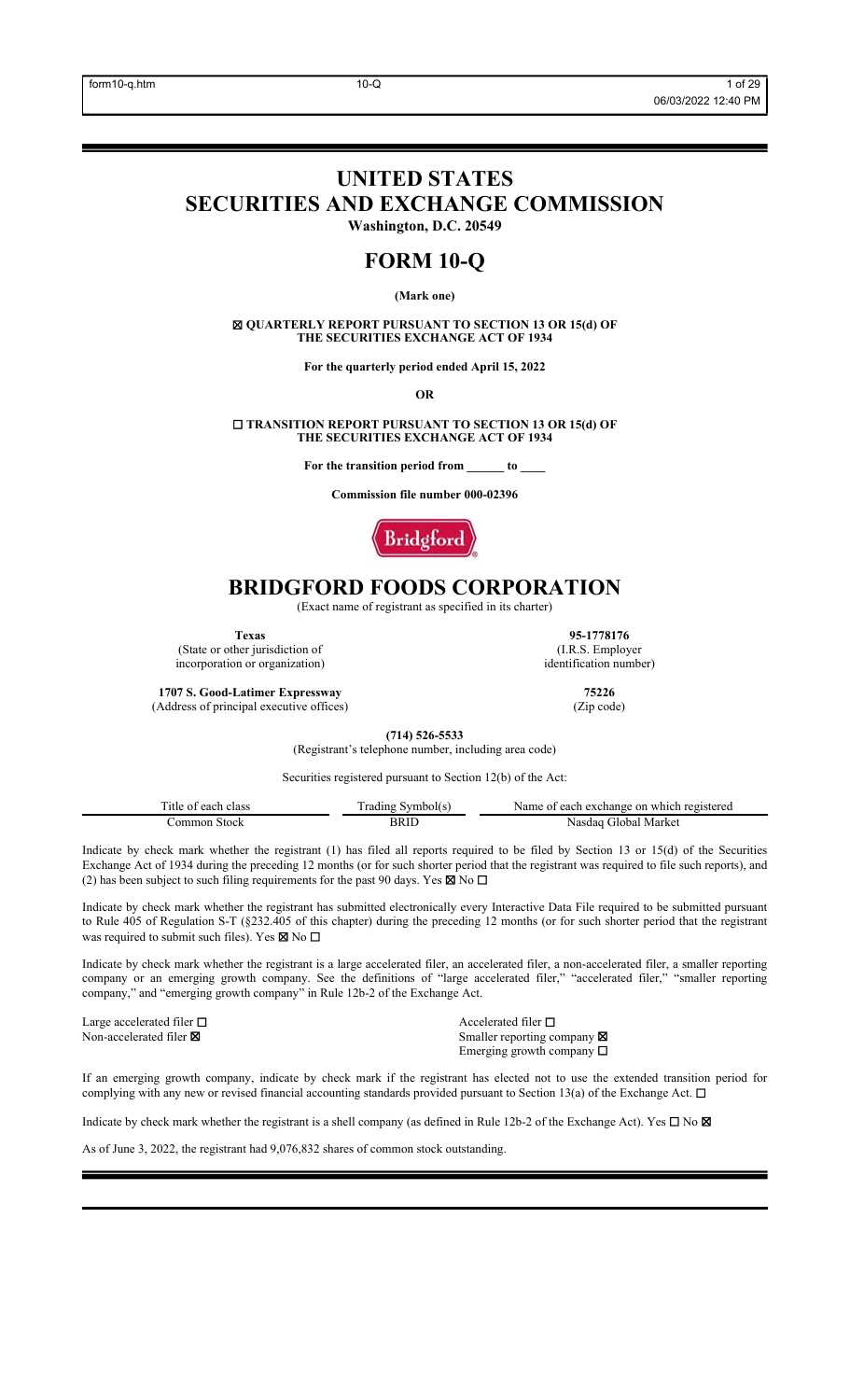#### **BRIDGFORD FOODS CORPORATION** FORM 10-Q QUARTERLY REPORT

## INDEX

References to "Bridgford Foods" or the "Company" contained in this Quarterly Report on Form 10-Q (this "Report") refer to Bridgford Foods Corporation.

|                                                                                                                    | Page            |
|--------------------------------------------------------------------------------------------------------------------|-----------------|
| Part I. Financial Information                                                                                      | 3               |
| Item 1. Financial Statements                                                                                       | 3               |
|                                                                                                                    |                 |
| a. Condensed Consolidated Balance Sheets as of April 15, 2022 (unaudited) and October 29, 2021                     | 3               |
| b. Condensed Consolidated Statements of Operations for the twelve and twenty-four weeks ended April 15, 2022       |                 |
| (unaudited), and April 16, 2021 (unaudited)                                                                        | $\overline{4}$  |
|                                                                                                                    |                 |
| c. Condensed Consolidated Statements of Shareholders' Equity for the twelve and twenty-four weeks ended April 15,  |                 |
| 2022 (unaudited), and April 16, 2021 (unaudited)                                                                   | 5               |
| d. Condensed Consolidated Statements of Cash Flows for the twenty-four weeks ended April 15, 2022 (unaudited), and |                 |
| April 16, 2021 (unaudited)                                                                                         | 6               |
|                                                                                                                    |                 |
| e. Notes to Condensed Consolidated Financial Statements (unaudited)                                                | $7\phantom{.0}$ |
| Item 2. Management's Discussion and Analysis of Financial Condition and Results of Operations                      | 15              |
|                                                                                                                    |                 |
| Item 3. Quantitative and Qualitative Disclosures about Market Risk                                                 | 26              |
|                                                                                                                    |                 |
| Item 4. Controls and Procedures                                                                                    | 26              |
| Part II. Other Information                                                                                         | 27              |
|                                                                                                                    |                 |
| Item 1A. Risk Factors                                                                                              | 27              |
| Item 6. Exhibits                                                                                                   | 28              |
|                                                                                                                    |                 |
| <b>Signatures</b>                                                                                                  | 29              |

Items 1 and 2 through 5 of Part II have been omitted because they are not applicable with respect to the Company and/or the current reporting period.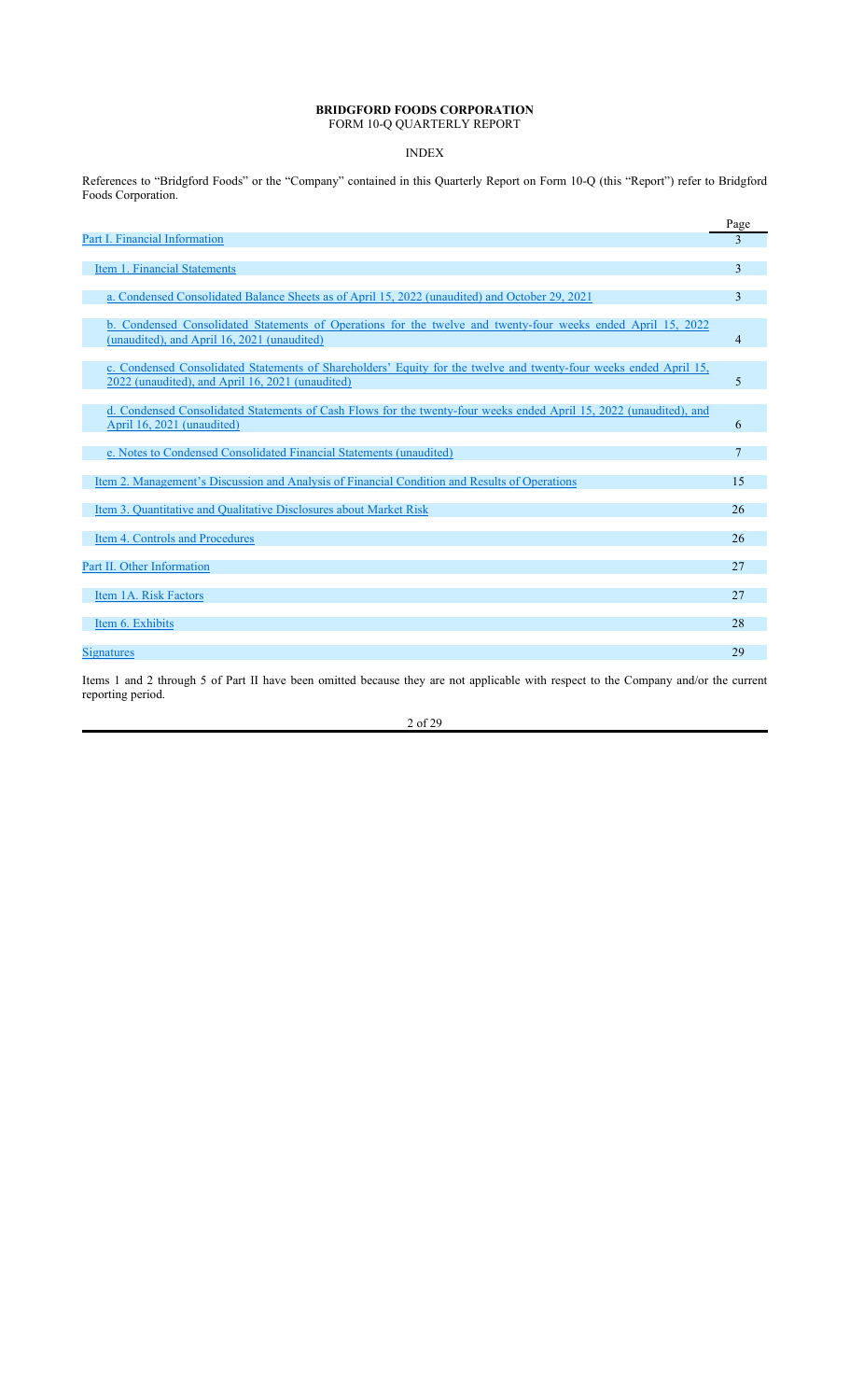## **Part I. Financial Information**

Item 1. a.

#### **BRIDGFORD FOODS CORPORATION CONDENSED CONSOLIDATED BALANCE SHEETS**

(in thousands, except share and per share amounts)

|                                                                                                      | <b>April 15, 2022</b><br>(unaudited) | <b>October 29, 2021</b> |          |  |  |  |
|------------------------------------------------------------------------------------------------------|--------------------------------------|-------------------------|----------|--|--|--|
| <b>ASSETS</b>                                                                                        |                                      |                         |          |  |  |  |
| Current assets:                                                                                      |                                      |                         |          |  |  |  |
| Cash and cash equivalents                                                                            | \$<br>6,858                          | \$                      |          |  |  |  |
| Restricted cash                                                                                      |                                      |                         | 375      |  |  |  |
| Accounts receivable, less allowance for doubtful accounts of \$117 and \$127,                        |                                      |                         |          |  |  |  |
| respectively, and promotional allowances of \$5,147 and \$2,869, respectively                        | 24,554                               |                         | 24,384   |  |  |  |
| Inventories, net                                                                                     | 40,935                               |                         | 36,771   |  |  |  |
| Refundable income taxes                                                                              | 5,731                                |                         | 6,156    |  |  |  |
| Prepaid expenses and other current assets                                                            | 1,241                                |                         | 2,571    |  |  |  |
| Total current assets                                                                                 | 79,319                               |                         | 70,257   |  |  |  |
| Property, plant and equipment, net of accumulated depreciation and amortization                      |                                      |                         |          |  |  |  |
| of $$67,657$ and $$64,527$ , respectively                                                            | 70,357                               |                         | 72,886   |  |  |  |
| Other non-current assets                                                                             | 12,647                               |                         | 13,647   |  |  |  |
| Total assets                                                                                         | \$<br>162,323                        | $\overline{\$}$         | 156,790  |  |  |  |
| <b>LIABILITIES AND SHAREHOLDERS' EQUITY</b>                                                          |                                      |                         |          |  |  |  |
| Current liabilities:                                                                                 |                                      |                         |          |  |  |  |
|                                                                                                      |                                      |                         |          |  |  |  |
| Accounts payable                                                                                     | \$<br>12,229                         | \$                      | 12,388   |  |  |  |
| Accrued payroll, advertising, and other expenses                                                     | 6.147                                |                         | 6,890    |  |  |  |
| Income taxes payable                                                                                 | 98                                   |                         | 98       |  |  |  |
| Current notes payable - equipment                                                                    | 3,446                                |                         | 1,065    |  |  |  |
| Other current liabilities                                                                            | 6,973                                |                         | 5,178    |  |  |  |
| Total current liabilities                                                                            | 28,893                               |                         | 25,619   |  |  |  |
| Long-term notes payable - equipment                                                                  | 38,596                               |                         | 36,004   |  |  |  |
| Deferred income taxes, net                                                                           | 3,400                                |                         | 3,400    |  |  |  |
| Other non-current liabilities                                                                        | 15,344                               |                         | 16,789   |  |  |  |
| <b>Total liabilities</b>                                                                             | 86,233                               |                         | 81.812   |  |  |  |
| Contingencies and commitments (Note 3)                                                               |                                      |                         |          |  |  |  |
| Shareholders' equity:                                                                                |                                      |                         |          |  |  |  |
| Preferred stock, without par value; authorized $-1,000,000$ shares; issued and<br>outstanding - none |                                      |                         |          |  |  |  |
| Common stock, \$1.00 par value; authorized $-20,000,000$ shares; issued and                          |                                      |                         |          |  |  |  |
| outstanding $-9,076,832$ and $9,076,832$ shares, respectively                                        | 9,134                                |                         | 9,134    |  |  |  |
| Capital in excess of par value                                                                       | 8,298                                |                         | 8,298    |  |  |  |
| Retained earnings                                                                                    | 75,364                               |                         | 74,252   |  |  |  |
| Accumulated other comprehensive loss                                                                 | (16,706)                             |                         | (16,706) |  |  |  |
| Total shareholders' equity                                                                           | 76,090                               |                         | 74,978   |  |  |  |
| Total liabilities and shareholders' equity                                                           | \$<br>162,323                        | \$                      | 156,790  |  |  |  |

See accompanying notes to Condensed Consolidated Financial Statements.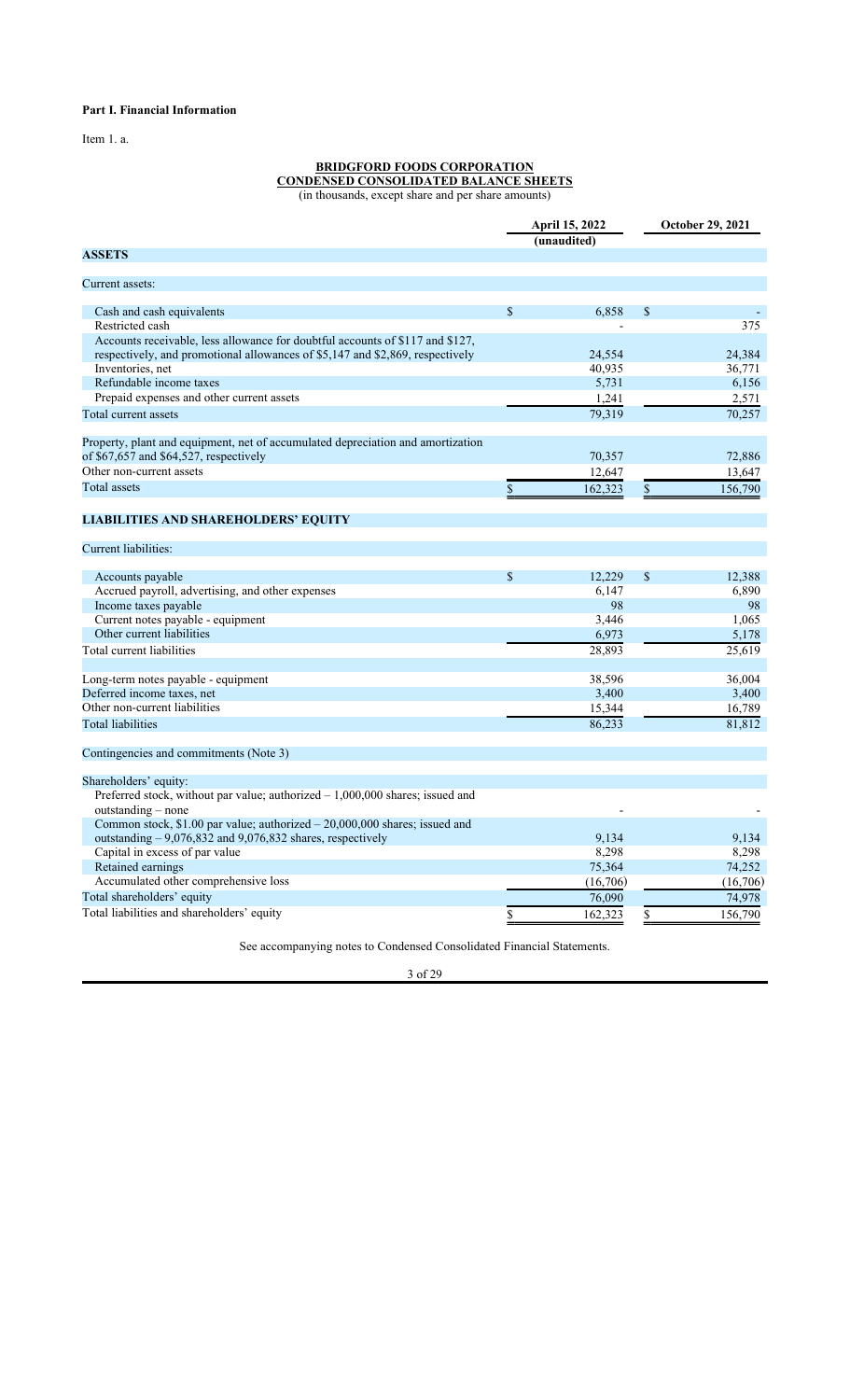#### **BRIDGFORD FOODS CORPORATION CONDENSED CONSOLIDATED STATEMENTS OF OPERATIONS** (unaudited)

(in thousands, except share and per share amounts)

|                                                           | 12 weeks ended |                |    |                       |                | 24 weeks ended |    |                       |  |  |  |
|-----------------------------------------------------------|----------------|----------------|----|-----------------------|----------------|----------------|----|-----------------------|--|--|--|
|                                                           |                | April 15, 2022 |    | <b>April 16, 2021</b> | April 15, 2022 |                |    | <b>April 16, 2021</b> |  |  |  |
| Net sales                                                 | \$.            | 59,986         | \$ | 50,477                | $\mathbb{S}$   | 124,072        | \$ | 105,170               |  |  |  |
| Cost of products sold                                     |                | 43,304         |    | 39,890                |                | 90,997         |    | 80,032                |  |  |  |
| Gross margin                                              |                | 16,682         |    | 10,587                |                | 33,075         |    | 25,138                |  |  |  |
| Selling, general and administrative expenses              |                | 15,178         |    | 12,906                |                | 29,909         |    | 26,881                |  |  |  |
| Gain on sale of property, plant, and equipment            |                |                |    | (8)                   |                | (18)           |    | (82)                  |  |  |  |
| Operating income (loss)                                   |                | 1,504          |    | (2,311)               |                | 3,184          |    | (1,661)               |  |  |  |
| Other income (expense)                                    |                |                |    |                       |                |                |    |                       |  |  |  |
| Interest expense                                          |                | (318)          |    | (319)                 |                | (615)          |    | (638)                 |  |  |  |
| Cash surrender value (loss) gain                          |                | 10             |    | 322                   |                | (1,000)        |    | 1,848                 |  |  |  |
| Total other income (expense)                              |                | (308)          |    | 3                     |                | (1,615)        |    | 1,210                 |  |  |  |
| Income (loss) before taxes                                |                | 1,196          |    | (2,308)               |                | 1,569          |    | (451)                 |  |  |  |
| Provision for (benefit on) income taxes                   |                | 391            |    | (535)                 |                | 457            |    | (142)                 |  |  |  |
| Net income (loss)                                         |                | 805            |    | (1,773)               | \$             | 1,112          |    | (309)                 |  |  |  |
| Basic earnings (loss) per share                           |                | 0.09           |    | (0.20)                |                | 0.12           | \$ | (0.03)                |  |  |  |
| Shares used to compute basic earnings (loss) per<br>share |                | 9,076,832      |    | 9,076,832             |                | 9,076,832      |    | 9,076,832             |  |  |  |

See accompanying notes to Condensed Consolidated Financial Statements.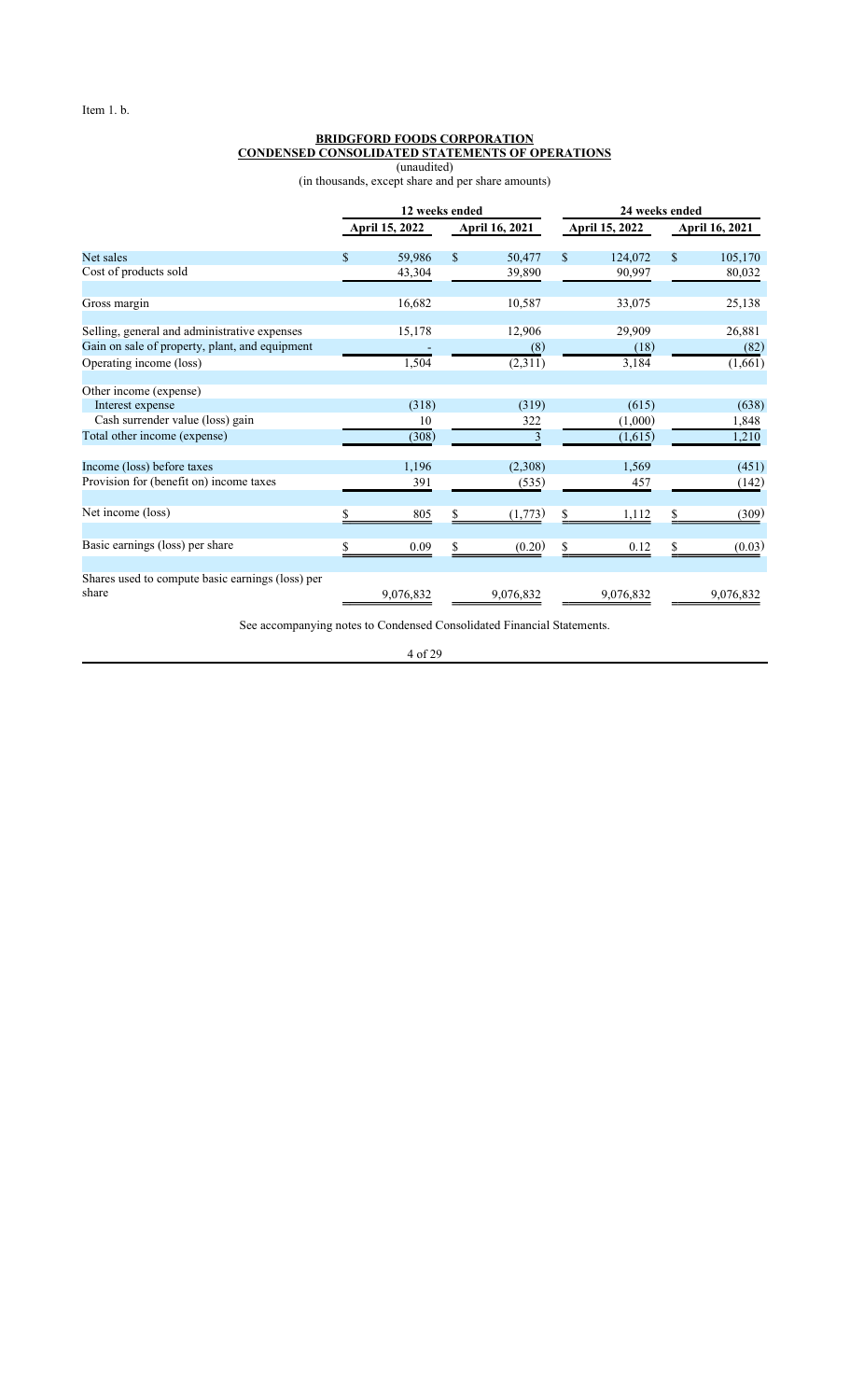## **BRIDGFORD FOODS CORPORATION CONDENSED CONSOLIDATED STATEMENTS OF SHAREHOLDERS' EQUITY 24 weeks ended April 16, 2021, and April 15, 2022** (unaudited)

(in thousands)

|                           | <b>Shares</b> | Amount | Capital<br>m<br>excess of<br>par value |  | Retained |  | Accumulated<br>other<br>comprehensive<br>loss<br>earnings |        | <b>Total</b><br>shareholders'<br>equity |  |
|---------------------------|---------------|--------|----------------------------------------|--|----------|--|-----------------------------------------------------------|--------|-----------------------------------------|--|
| Balance, October 30, 2020 | 9.076         | 9.134  | 8.298                                  |  | 79,755   |  | (25,941)                                                  | 71,246 |                                         |  |
| Net loss                  |               |        | $\overline{\phantom{0}}$               |  | (309)    |  |                                                           | (309)  |                                         |  |
| Balance, April 16, 2021   | 9.076         | 9.134  | 8.298                                  |  | 79.446   |  | (25.941)                                                  | 70.937 |                                         |  |

|                           |                          |                     |  |                         |                      |        | Accumulated |                                |  |                                         |  |  |  |
|---------------------------|--------------------------|---------------------|--|-------------------------|----------------------|--------|-------------|--------------------------------|--|-----------------------------------------|--|--|--|
|                           | <b>Shares</b>            | excess of<br>Amount |  | Capital in<br>par value | Retained<br>earnings |        |             | other<br>comprehensive<br>loss |  | <b>Total</b><br>shareholders'<br>equity |  |  |  |
| Balance, October 29, 2021 | 9.076                    | 9.134               |  | 8.298                   |                      | 74.252 |             | (16,706)                       |  | 74,978                                  |  |  |  |
| Net income                | $\overline{\phantom{0}}$ |                     |  | $\qquad \qquad$         |                      | 1.112  |             | $\overline{\phantom{a}}$       |  | 1.112                                   |  |  |  |
| Balance, April 15, 2022   | 9.076                    | 9.134               |  | 8.298                   |                      | 75,364 |             | (16,706)                       |  | 76,090                                  |  |  |  |

### **BRIDGFORD FOODS CORPORATION CONDENSED CONSOLIDATED STATEMENTS OF SHAREHOLDERS' EQUITY 12 weeks ended April 16, 2021, and April 15, 2022**

(unaudited) (in thousands)

|                           | <b>Shares</b> | Amount | Capital in<br>excess of<br>par value | Retained<br>earnings | Accumulated<br>other<br>comprehensive<br>loss | <b>Total</b><br>shareholders'<br>equity |
|---------------------------|---------------|--------|--------------------------------------|----------------------|-----------------------------------------------|-----------------------------------------|
| Balance, January 22, 2021 | 9,076         | 9,134  | 8,298                                | 81,219               | (25,941)                                      | 72,710                                  |
| Net loss                  |               |        |                                      | (1,773)              |                                               | (1,773)                                 |
| Balance, April 16, 2021   | 9.076         | 9.134  | 8.298                                | 79.446               | (25.941)                                      | 70.937                                  |
|                           |               |        |                                      |                      | <b>Accumulated</b>                            |                                         |

|                           | <b>Shares</b>            | Amount | Capital in<br>excess of<br>par value | Retained<br>earnings | Accumulated<br>other<br>comprehensive<br>loss |           | Total<br>shareholders'<br>equity |
|---------------------------|--------------------------|--------|--------------------------------------|----------------------|-----------------------------------------------|-----------|----------------------------------|
| Balance, January 21, 2022 | 9.076                    | 9.134  | 8.298                                | 74.559               |                                               | (16,706)  | 75,285                           |
| Net income                | $\overline{\phantom{0}}$ |        |                                      | 805                  |                                               |           | 805                              |
| Balance, April 15, 2022   | 9.076                    | 9.134  | 8.298                                | 75.364               |                                               | (16, 706) | 76,090                           |

See accompanying notes to Condensed Consolidated Financial Statements.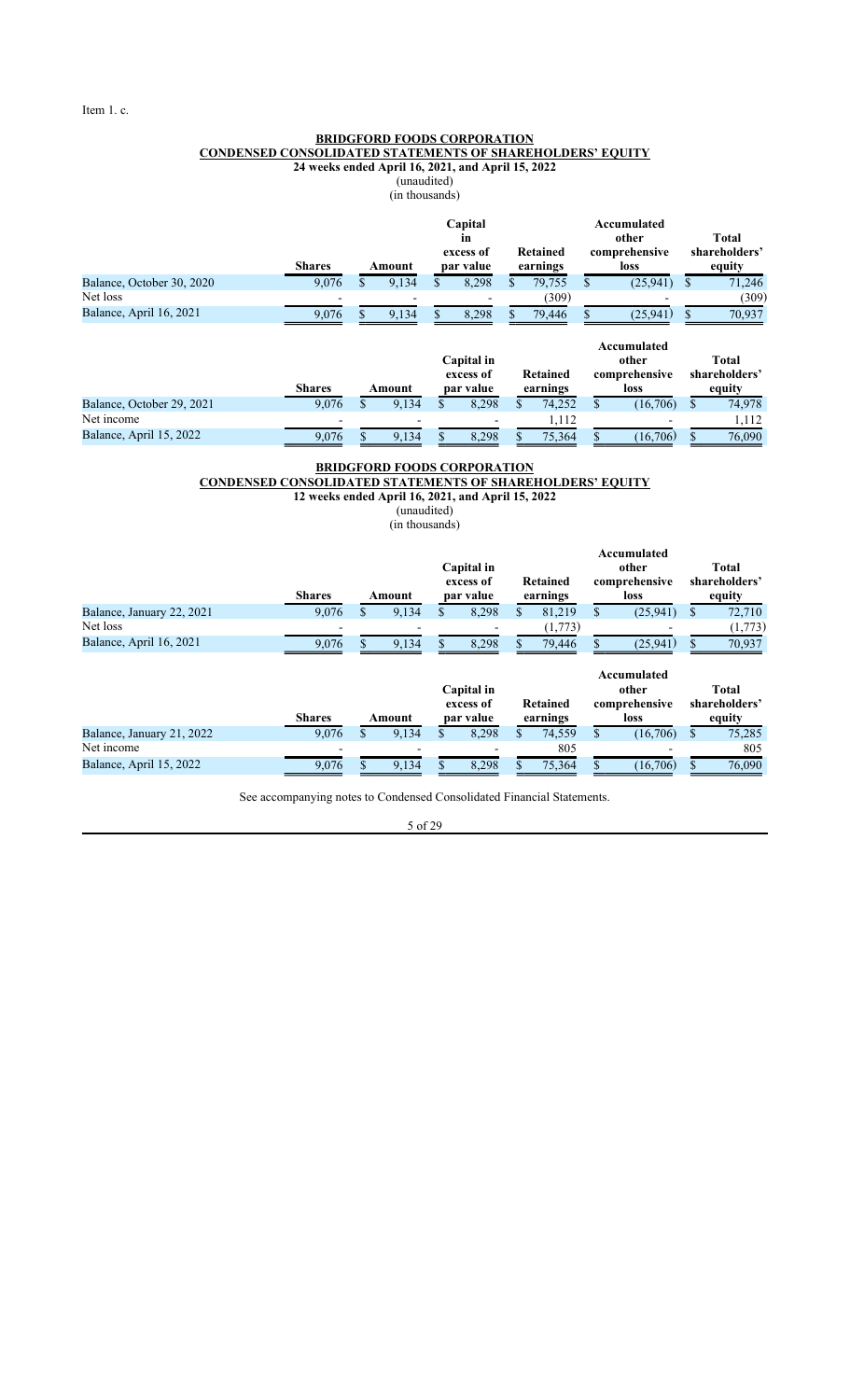#### **BRIDGFORD FOODS CORPORATION CONDENSED CONSOLIDATED STATEMENTS OF CASH FLOWS** (unaudited) (in thousands)

|                                                                                             |    | 24 weeks ended   |             |                |
|---------------------------------------------------------------------------------------------|----|------------------|-------------|----------------|
|                                                                                             |    | April 15, 2022   |             | April 16, 2021 |
| Cash flows from operating activities:                                                       |    |                  |             |                |
| Net income (loss)                                                                           | \$ | 1,112            | \$          | (309)          |
| Adjustments to reconcile net income (loss) to net cash provided by operating<br>activities: |    |                  |             |                |
| Depreciation and amortization                                                               |    | 3,158            |             | 3,026          |
| (Recoveries on) provision for losses on accounts receivable                                 |    | (10)             |             | 96             |
| Increase in promotional allowances                                                          |    | 2,278            |             | 1,791          |
| Gain on sale of property, plant, and equipment                                              |    | (18)             |             | (82)           |
| Changes in operating assets and liabilities:                                                |    |                  |             |                |
| Accounts receivable, net                                                                    |    | (2, 438)         |             | 3,450          |
| Inventories, net                                                                            |    | (4,164)          |             | (1, 810)       |
| Prepaid expenses and other current assets                                                   |    | 1,330            |             | (394)          |
| Refundable income taxes                                                                     |    | 425              |             | (393)          |
| Other non-current assets                                                                    |    | 1,000            |             | (1, 850)       |
| Accounts payable                                                                            |    | (159)            |             | (122)          |
| Accrued payroll, advertising, and other expenses                                            |    | (743)            |             | (903)          |
| Current portion of non-current liabilities                                                  |    | 1,774            |             | 770            |
| Non-current liabilities                                                                     |    | (1,272)          |             | (1,739)        |
|                                                                                             |    |                  |             |                |
| Net cash provided by operating activities                                                   |    | 2,273            |             | 1,531          |
| Cash flows from investing activities:                                                       |    |                  |             |                |
| Proceeds from sale of property, plant, and equipment                                        |    | 18               |             | 98             |
| Additions to property, plant, and equipment                                                 |    | (629)            |             | (5,755)        |
|                                                                                             |    |                  |             |                |
| Net cash used in investing activities                                                       |    | (611)            |             | (5,657)        |
| Cash flows from financing activities:                                                       |    |                  |             |                |
| Payment of lease and right of use obligations                                               |    | (151)            |             | (207)          |
| Proceeds from bank borrowings                                                               |    | 6,000            |             | 2,000          |
| Repayments of bank borrowings                                                               |    | (1,028)          |             | (2,194)        |
|                                                                                             |    |                  |             |                |
| Net cash provided by (used in) financing activities                                         |    | 4,821            |             | (401)          |
| Net increase (decrease) in cash and cash equivalents and restricted cash                    |    | 6,483            |             | (4,527)        |
| Cash and cash equivalents and restricted cash at beginning of period                        |    | 375              |             | 5,427          |
| Cash and cash equivalents and restricted cash at end of period                              | \$ | 6,858            | \$          | 900            |
| Supplemental disclosure of cash flow information:                                           |    |                  |             |                |
| Cash paid for income taxes                                                                  |    |                  |             |                |
|                                                                                             | \$ | 37               | $rac{s}{s}$ | 118            |
| Cash paid for interest                                                                      | \$ | $\overline{615}$ |             | 637            |

See accompanying notes to Condensed Consolidated Financial Statements.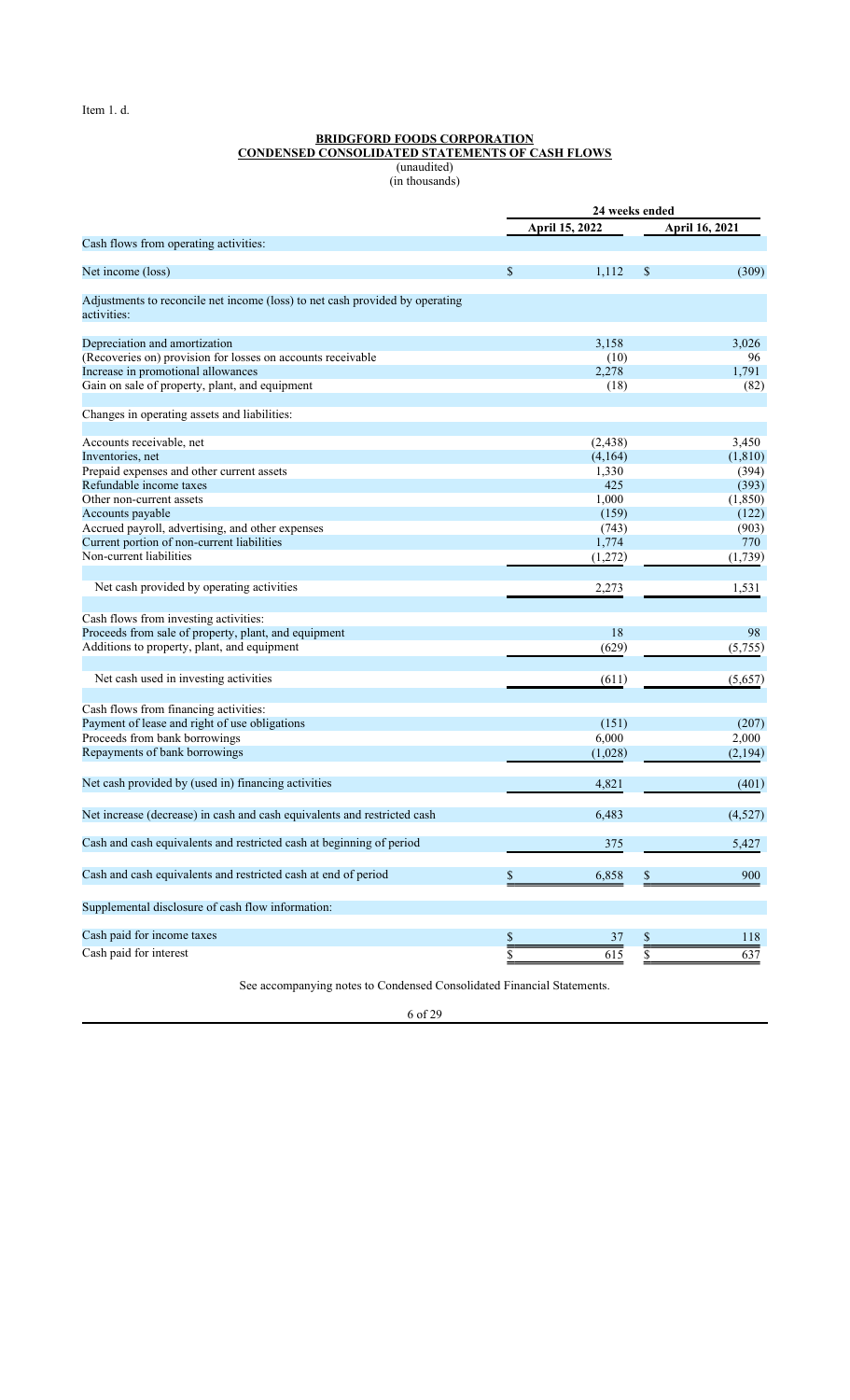## **BRIDGFORD FOODS CORPORATION NOTES TO CONDENSED CONSOLIDATED FINANCIAL STATEMENTS** (unaudited)

(dollars in thousands)

## **Note 1 – Summary of Significant Accounting Policies:**

The unaudited Condensed Consolidated Financial Statements of Bridgford Foods Corporation (the "Company", "we", "our", "us") for the twelve and twenty-four weeks ended April 15, 2022 and April 16, 2021 have been prepared in accordance with U.S. generally accepted accounting principles ("GAAP") for interim financial information and with the instructions to Form 10-Q and Article 8 of Regulation S-X, and include all adjustments considered necessary by management for a fair presentation of the interim periods. This Report should be read in conjunction with the Annual Report on Form 10-K for the fiscal year ended October 29, 2021 (the "Annual Report"). Due to seasonality and other factors, interim results are not necessarily indicative of the results for the full year. Recent accounting pronouncements and their effect on the Company are discussed in Management's Discussion and Analysis of Financial Condition and Results of Operations in this Report.

We have considered the impact of federal, state, and local government actions related to the COVID-19 pandemic on our Consolidated Financial Statements. The business disruptions associated with the pandemic had a significant negative impact on our Consolidated Financial Statements for the fiscal year ended October 29, 2021 and minimal impact during the twelve and twenty-four weeks ended April 15, 2022. We expect these events to have future business impacts, the extent of which is uncertain and largely subject to whether the severity worsens. These impacts could include but may not be limited to risks and uncertainty related to shifts in demand between sales channels, market volatility, constraints in our supply chain, our ability to operate production facilities and worker availability. These unknowns may subject the Company to future risks related to long-lived asset impairments, increased reserves for uncollectible accounts, price and availability of ingredients and raw materials used in our products and adjustments to reflect the market value of our inventory.

The October 29, 2021, balance sheet amounts within these interim Condensed Consolidated Financial Statements were derived from the audited fiscal year 2021 financial statements included in the Annual Report.

The preparation of Condensed Consolidated Financial Statements in conformity with accounting principles generally accepted in the United States of America ("U.S. GAAP") requires management to make estimates and assumptions that affect the reported amounts of assets and liabilities and disclosure of contingent assets and liabilities as of the date of the financial statements and the reported revenues and expenses during the reporting periods. Some of the estimates needed to be made by management include the allowance for doubtful accounts, promotional and returns allowances, inventory reserves, the estimated useful lives of property, plant and equipment, and the valuation allowance for the Company's deferred tax assets. Actual results could materially differ from these estimates. Amounts estimated related to liabilities for self-insured workers' compensation, employee healthcare and pension benefits are especially subject to inherent uncertainties and these estimated liabilities may ultimately settle at amounts which vary from our current estimates. Market conditions and the volatility in stock markets may cause significant changes in the measurement of our pension fund liabilities and the performance of our life insurance policies in future periods.

Financial instruments that subject the Company to credit risk consist primarily of cash and cash equivalents, accounts receivable, accounts payable, accrued payroll, and notes payable. The carrying amount of these instruments approximate fair market value due to their shortterm maturity or market interest rates. At times, the Company had accounts held with nationally recognized financial institutions in excess of the Federal Deposit Insurance Corporation insurance coverage limit. As of April 15, 2022, the Company did not have a book overdraft. When applicable, book overdrafts are recorded as a liability in accounts payable on the Condensed Consolidated Balance Sheet. The Company has not experienced any losses in these accounts and believes it is not exposed to any significant credit risk with regard to its cash and cash equivalents. The Company grants payment terms to a significant number of customers that are diversified over a wide geographic area. The Company monitors the payment histories of its customers and maintains an allowance for doubtful accounts which is reviewed for adequacy on a quarterly basis. The Company does not require collateral from its customers.

## **Comprehensive income or loss**

Comprehensive income or loss consists of net income and additional minimum pension liability adjustments. There were no differences between net income (loss) and comprehensive income (loss) during the twelve and twenty-four weeks ended April 15, 2022, or April 16, 2021.

## **Customer Concentration > 20% of AR or >10% of Sales**

The table below shows customers that accounted for more than 20% of consolidated accounts receivable ("AR") or 10% of consolidated sales for the twenty-four weeks ended April 15, 2022, and April 16, 2021, respectively.

|                | Walmart <sup>(1)</sup> |         | <b>Dollar General</b> |       |  |
|----------------|------------------------|---------|-----------------------|-------|--|
|                | Sales                  | AR      | Sales                 | AR    |  |
| April 15, 2022 | 31.4%                  | $4.4\%$ | 17.7%                 | 38.1% |  |
| April 16, 2021 | 37.6%                  | 5.7%    | 14.0%                 | 13.5% |  |

(1) Walmart accounts receivable represented a lower percentage of sales as of April 15, 2022, due to accelerated payments on outstanding accounts receivable.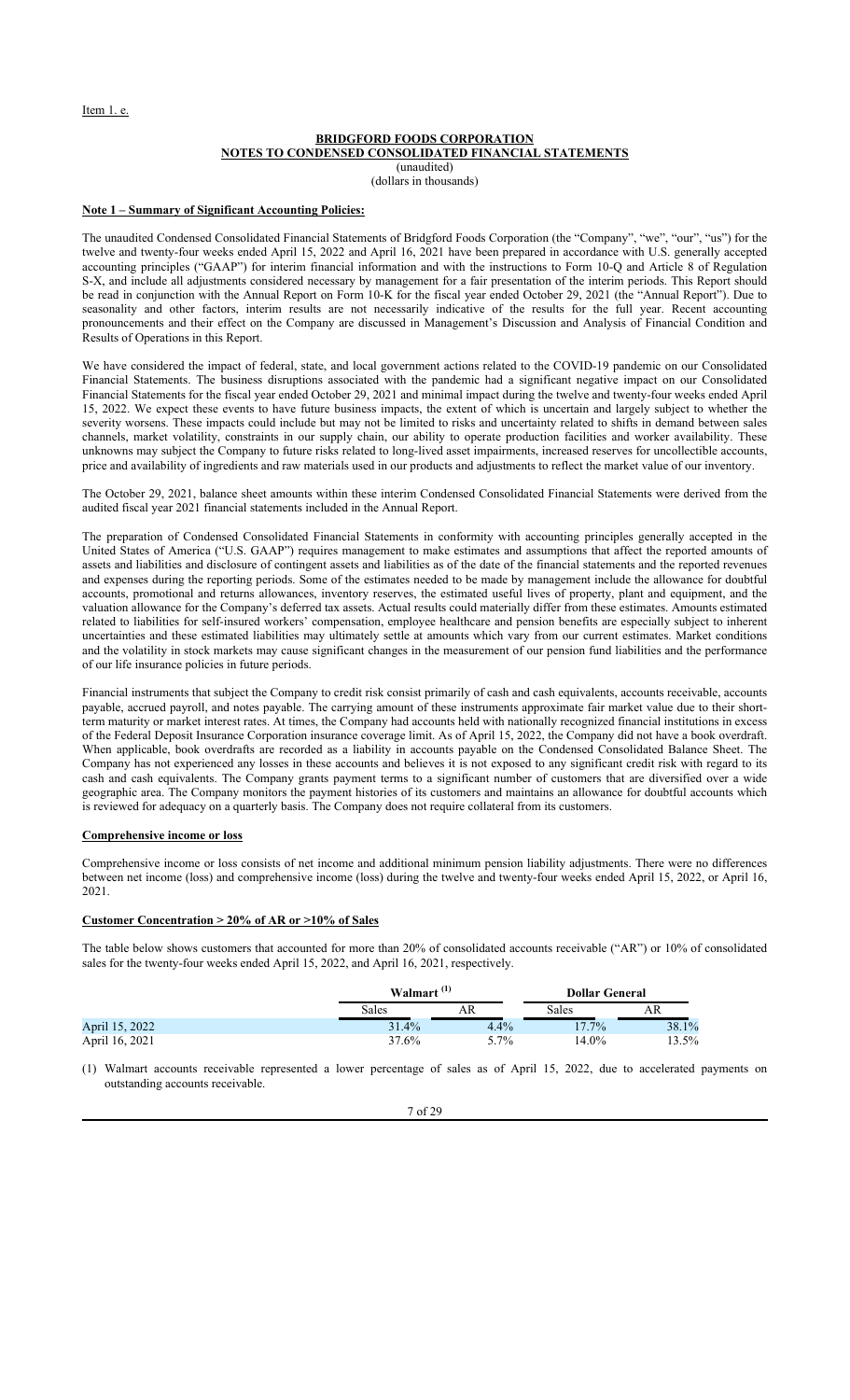The table below shows customers that accounted for more than 20% of consolidated accounts receivable or 10% of consolidated sales for the twelve weeks ended April 15, 2022, and April 16, 2021, respectively.

|                | Walmart <sup>(1)</sup> |         | <b>Dollar General</b> |          |  |  |
|----------------|------------------------|---------|-----------------------|----------|--|--|
|                | Sales                  | AR      | Sales                 | AR       |  |  |
| April 15, 2022 | $30.5\%$               | $4.4\%$ | $19.6\%$              | 38.1%    |  |  |
| April 16, 2021 | 38.7%                  | $5.7\%$ | 14.2%                 | $13.5\%$ |  |  |

(1) Walmart accounts receivable represented a lower percentage of sales as of April 15, 2022, due to accelerated payments on outstanding accounts receivable.

### **Revenue recognition**

Revenues are recognized in accordance with Accounting Standards Codification ("ASC") Topic 606 – *Contracts with Customers* upon passage of title to the customer, typically upon product pick-up, shipment, or delivery to customers. Products are delivered to customers primarily through our own long-haul fleet, common carrier, or through a Company-owned direct store delivery system.

The Company recognizes revenue for the sale of the product at the point in time when our performance obligation has been satisfied and control of the product has transferred to our customer, which generally occurs upon shipment, pickup or delivery to a customer based on terms of the sale. Contracts with customers are typically short-term in nature with completion of a single performance obligation. Product is sold to foodservice, retail, institutional and other distribution channels. Shipping and handling that occurs after the customer has obtained control of the product is recorded as a fulfillment cost rather than an additional performance obligation. Costs paid to third party brokers to obtain contracts are recognized as part of selling expenses. Other sundry items in context of the contract are also recognized as selling expense. Any taxes collected on behalf of the government are excluded from net revenue.

We record revenue at the transaction price which is measured as the amount of consideration we anticipate receiving in exchange for providing product to our customers. Revenue is recognized as the net amount estimated to be received after deducting estimated or known amounts including variable consideration for discounts, trade allowances, consumer incentives, coupons, volume-based incentives, cooperative advertising, product returns and other such programs. Promotional allowances, including customer incentive and trade promotion activities, are recorded as a reduction to sales based on amounts estimated being due to customers, based primarily on historical utilization and redemption rates. Estimates are reviewed regularly until incentives or product returns are realized and the result of any such adjustments are known. Promotional allowances deducted from sales for the twelve weeks ended April 15, 2022, and April 16, 2021 were \$3,862 and \$3,191, respectively. Promotional allowances deducted from sales for the twenty-four weeks ended April 15, 2022, and April 16, 2021 were \$7,366 and \$6,273, respectively.

#### **Leases**

Leases are recognized in accordance with Accounting Standards Update ("ASU") 2016-02 Leases ("ASC 842") which requires a lessee to recognize assets and liabilities with lease terms of more than twelve months. We lease or rent property for such operations as storing inventory and equipment. We analyze our agreements to evaluate whether or not a lease exists by determining what assets exist for which we control usage for a period of time in exchange for consideration. In the event a lease exists, we classify it as a finance or operating lease and record a right-of-use ("ROU") asset and the corresponding lease liability at the inception of the lease. In the case of month-tomonth lease or rental agreements with terms of twelve months or less, we made an accounting policy election to not recognize lease assets and liabilities and record them on a straight-line basis over the lease term. The storage units rented on a month-to-month basis for use by our Snack Food Product segment direct store delivery route system are not costly to relocate and contain no significant leasehold improvements or degree of integration over leased assets. Orders can be fulfilled by another route storage unit interchangeably. No specialized assets exist in the rental storage units. Market price is paid for storage units. No guarantee of debt is made.

Finance and ROU lease assets are recorded within property, plant and equipment, net of accumulated depreciation and amortization. The Company's leases of long-haul trucks used in its Frozen Food Products segment qualify as finance leases. Finance lease liabilities are recorded under other liabilities, the consolidated balance sheets reflecting both the current and long-term obligation. The classification as a finance or operating lease determines whether the recognition, measurement and presentation of expenses and cash flows are considered operating or financing.

#### **Financial statement reclassification**

Certain financial statement reclassifications have been recorded in 2021 to conform to the current year presentation of operating income and income before taxes.

#### **Subsequent events**

Management has evaluated events subsequent to April 15, 2022, through the date that the accompanying Condensed Consolidated Financial Statements were filed with the Securities and Exchange Commission for transactions and other events which may require adjustments of and/or disclosure in such financial statements.

For further information regarding subsequent events, please refer to Note 7 – Subsequent Events.

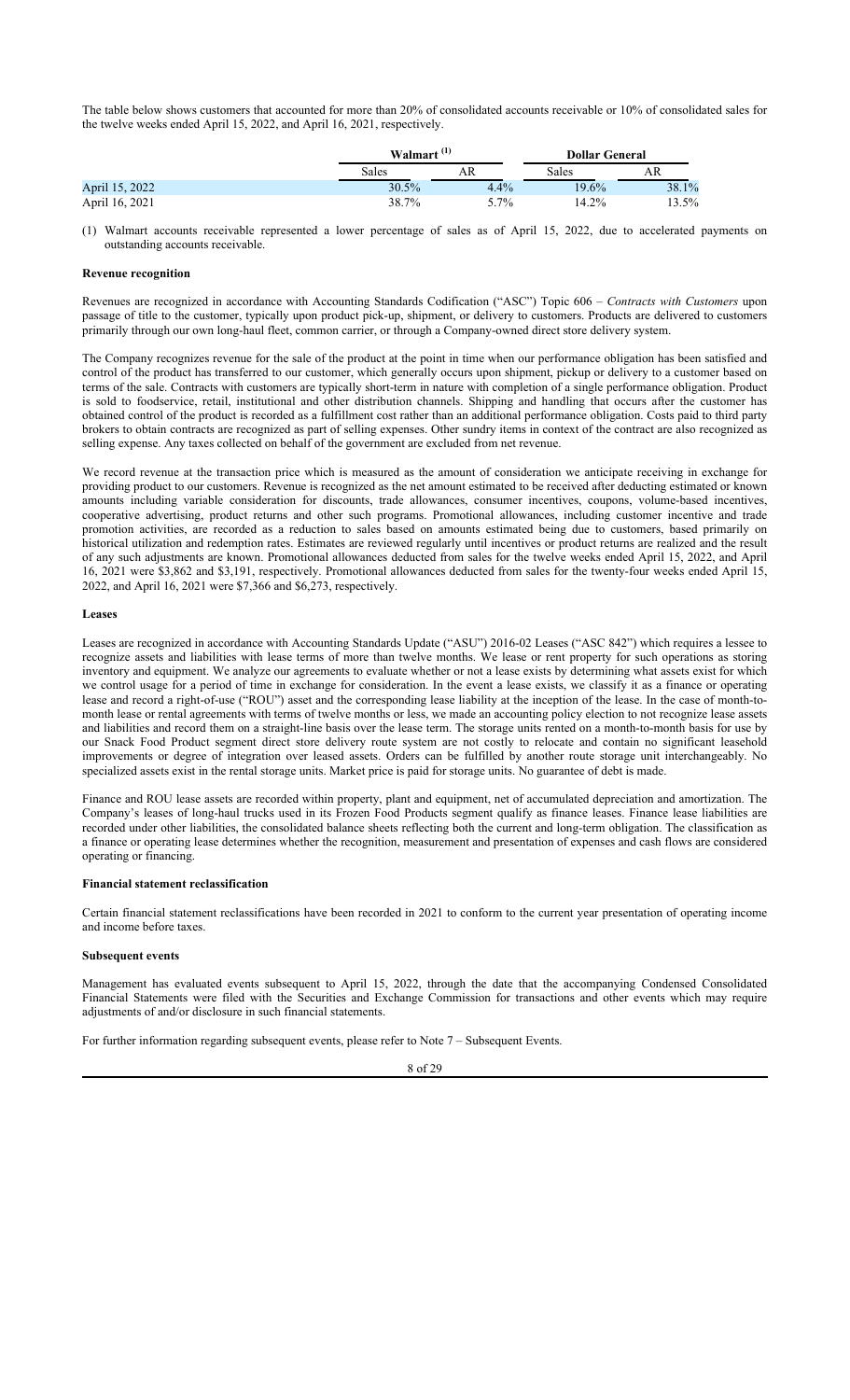Based on Management's review, no other material events were identified that require adjustment to the financial statements or additional disclosure.

## **Basic earnings per share**

Basic earnings per share are calculated based on the weighted average number of shares outstanding for all periods presented. No stock options, warrants, or other potentially dilutive convertible securities were outstanding as of April 15, 2022, or April 16, 2021.

#### **Note 2 – Inventories, net**

Inventories are comprised of the following at the respective period ends:

|                                 | <b>April 15, 2022</b> |        |  | <b>October 29, 2021</b> |
|---------------------------------|-----------------------|--------|--|-------------------------|
| Meat, ingredients, and supplies |                       | 9.868  |  | 7,278                   |
| Work in progress                |                       | 3.229  |  | 2.911                   |
| Finished goods                  |                       | 27.838 |  | 26.582                  |
|                                 |                       | 40.935 |  | 36.771                  |

Inventories are valued at the lower of cost (which approximates actual cost on a first-in, first-out basis) or net realizable value. Inventories include the cost of raw materials, labor, and manufacturing overhead. We regularly review inventory quantities on hand and write down any excess or obsolete inventories to net realizable value. An inventory reserve is created when potentially slow-moving or obsolete inventories are identified in order to reflect the appropriate inventory value. Changes in economic conditions, production requirements, and lower than expected customer demand could result in additional obsolete or slow-moving inventory that cannot be sold or must be sold at reduced prices and could result in additional reserve provisions. We reduced our net realizable value reserve by \$2,159 during the twenty-four weeks ended April 15, 2022, to recognize inventory sell through of products already reserved in inventory as of year-end October 29, 2021. We maintain a net realizable reserve of \$194 as of April 15, 2022, and \$2,353 as of October 29, 2021, on products in inventory after determining that the market value on some meat products could not cover the costs associated with completion and sale of the product.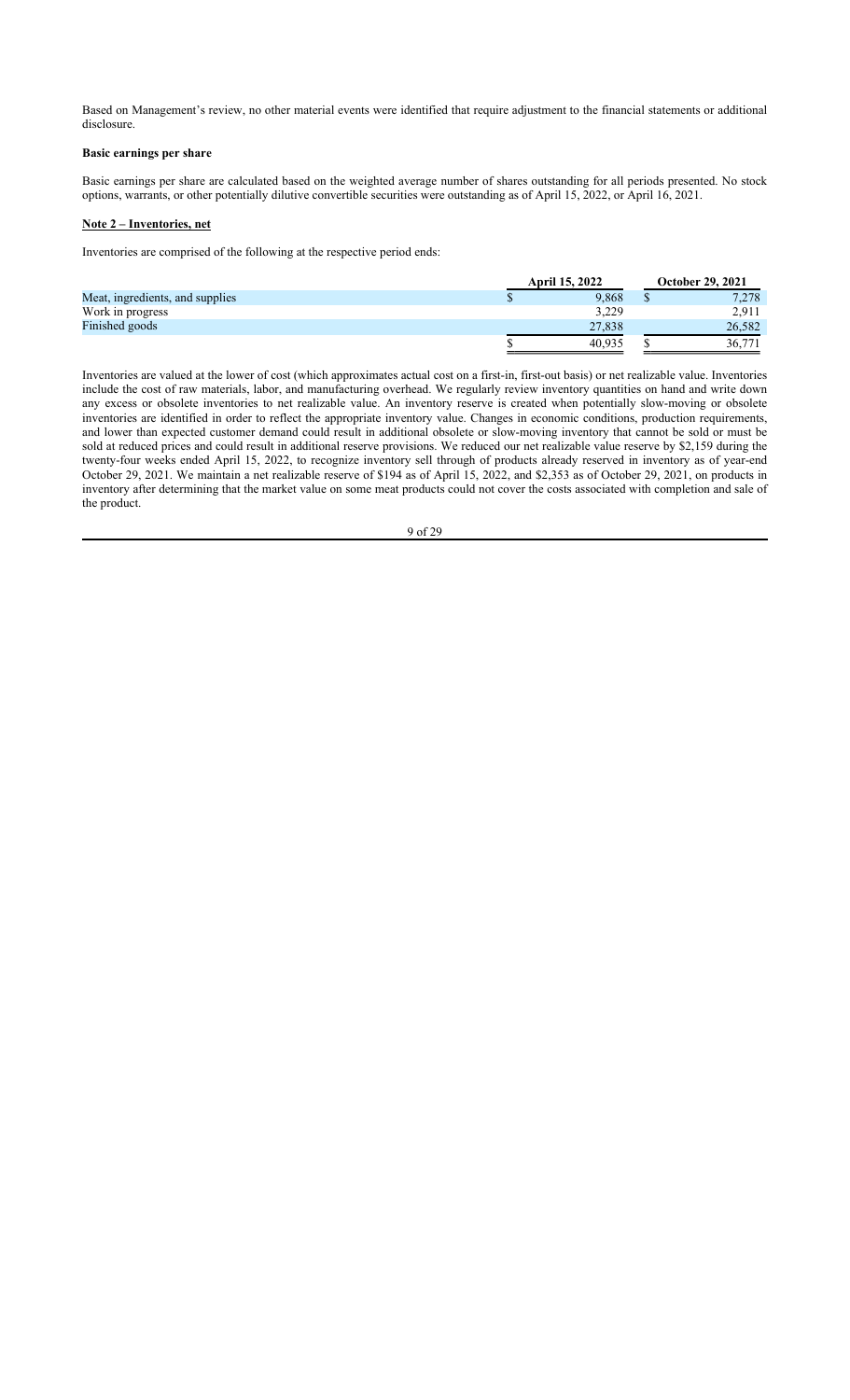## **Note 3 – Contingencies and Commitments:**

The Company leases warehouse and/or office facilities throughout the United States through month-to-month rental agreements. In the case of month-to-month lease or rental agreements with terms of 12 months or less, the Company made an accounting policy election to not recognize lease assets and liabilities and record them on a straight-line basis over the lease term. For further information regarding our lease accounting policy, please refer to Note 1 – Summary of Significant Accounting Policies — Leases.

The Company leases three long-haul trucks received during fiscal year 2019. The six-year leases for these trucks expire in 2025. Amortization of equipment as a finance lease was \$37 during the twenty-four weeks ended April 15, 2022. The Company leased one long-haul truck for \$40 received during fiscal year 2021, and that lease term is two years.

The Company performed a detailed analysis and determined that the only indication of a long-term lease in addition to transportation leases for long-haul trucks was the warehouse lease with Hogshed Ventures, LLC. A right-of-use asset and corresponding liability for warehouse storage space was recorded for \$494 for Hogshed Ventures, LLC for 40th Street in Chicago, Illinois, as of April 15, 2022. We lease this space under a non-cancelable operating lease. This lease does not have significant rent escalation holidays, concessions, leasehold improvement incentives or other build-out clauses. Further this lease does not contain contingent rent provisions. This lease terminates on June 30, 2023. This lease includes both lease (e.g., fixed rent) and non-lease components (e.g., real estate taxes, insurance, common-area and other maintenance costs). The non-lease components are deemed to be executory costs and are included in the minimum lease payments used to determine the present value of the operating lease obligation and related right-of-use asset.

This lease does not provide an implicit rate and we estimated our incremental interest rate to be approximately 1.6%. We used our estimated incremental borrowing rate and other information available at the lease commencement date in determining the present value of the lease payments.

The following is a schedule by years of future minimum lease payments for transportation leases and right-of-use assets:

|                                                      | Financing   |
|------------------------------------------------------|-------------|
| Fiscal Year                                          | Obligations |
| 2022                                                 | 338         |
| 2023                                                 | 381         |
| 2024                                                 | 101         |
| 2025                                                 | 70          |
| Later Years                                          |             |
| Total Minimum Lease Payments(a)                      | 890         |
| Less: Amount representing executory costs            | (48)        |
| Less: Amount representing interest(b)                | (6)         |
| Present value of future minimum lease payments $(c)$ | 836         |

(a) Minimum payments exclude contingent rentals based on actual mileage and adjustments of rental payments based on the Consumer Price Index.

- (b) Amount necessary to reduce net minimum lease payments to present value calculated at the Company's incremental borrowing rate at the inception of the leases.
- (c) Reflected in Part I. Financial Information, Item 1. a. of the Condensed Consolidated Balance Sheets as current and noncurrent obligations under capital leases of \$164 and \$178, and right-of-use assets of \$383 and \$111, respectively as of April 15, 2022.

The Company is involved in various claims and legal actions arising in the ordinary course of business. In the opinion of management, the ultimate disposition of these matters is not expected to have a material adverse effect on the Company's consolidated financial position or results of operations.

Most flour purchases are made at market price with contracts. However, the Company may purchase bulk flour at current market prices under short-term (30 - 120 days) fixed price contracts during the normal course of business. Under these arrangements, the Company is obligated to purchase specific quantities at fixed prices, within the specified contract period. These contracts provide for potential price increases if agreed quantities are not purchased within the specified contract period. The contracts are not material. These contracts are typically settled within a month's time and no significant contracts remain open at the close of the quarterly or annual reporting period. No significant contracts remained unfulfilled on April 15, 2022. The Company does not participate in the commodity futures market or hedging to limit commodity exposure.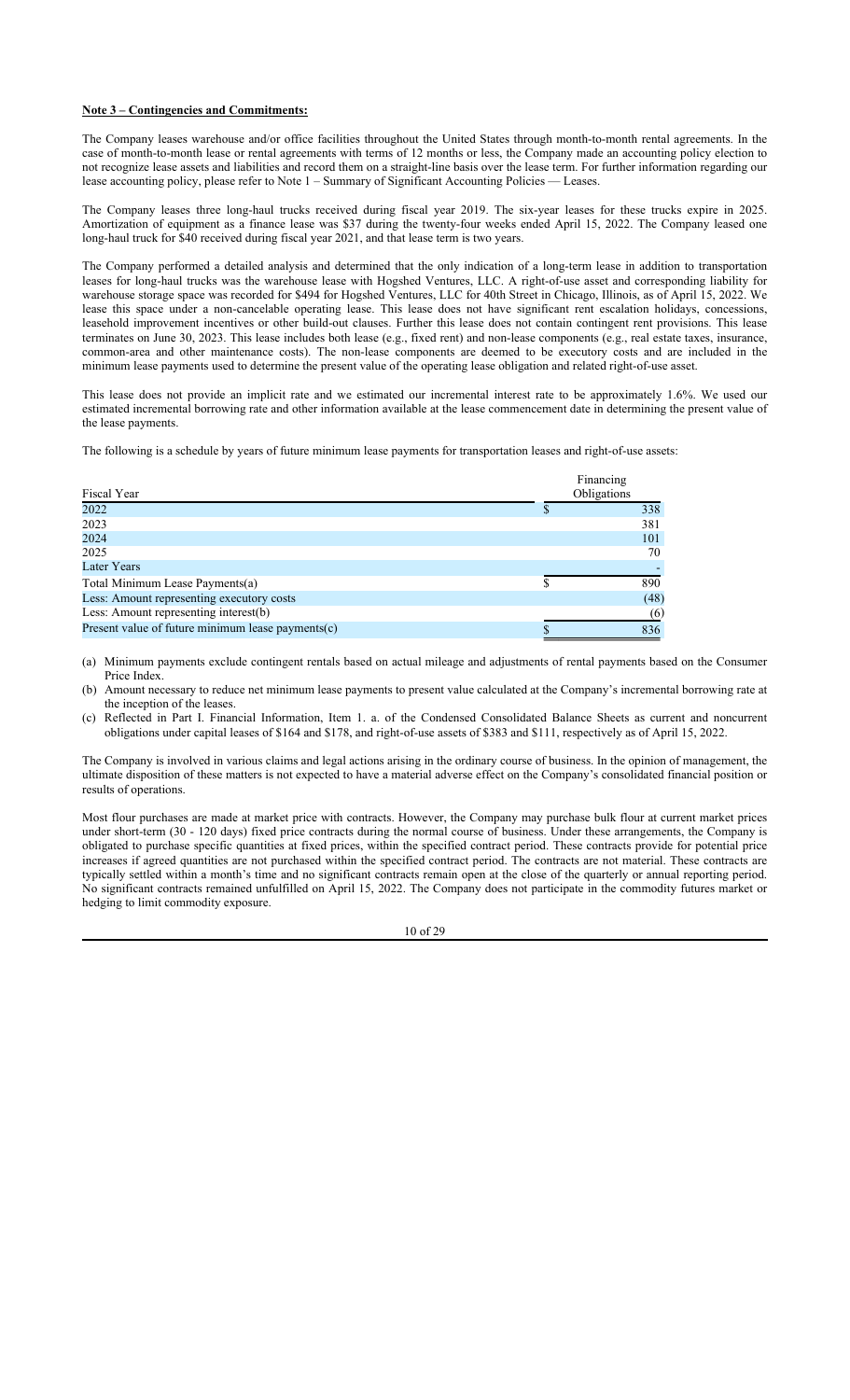## **Note 4 – Segment Information:**

The Company has two reportable operating segments: Frozen Food Products (the processing and distribution of frozen food products) and Snack Food Products (the processing and distribution of meat and other convenience foods).

We evaluate each segment's performance based on revenues and operating income. Selling, general and administrative ("SG&A") expenses include corporate accounting, information systems, human resource management and marketing, which are managed at the corporate level. These activities are allocated to each operating segment based on revenues and/or actual usage. Assets managed at the corporate level are not attributable to each operating segment and thus have been included as "other" in the accompanying segment information.

The following segment information is presented for the twelve weeks ended April 15, 2022, and April 16, 2021, respectively.

| <b>Segment Information</b>        |                                       |        |                                      |         |              |                          |  |               |  |
|-----------------------------------|---------------------------------------|--------|--------------------------------------|---------|--------------|--------------------------|--|---------------|--|
| Twelve weeks Ended April 15, 2022 | <b>Frozen Food</b><br><b>Products</b> |        | <b>Snack Food</b><br><b>Products</b> |         | <b>Other</b> |                          |  | <b>Totals</b> |  |
| <b>Sales</b>                      |                                       | 12,477 |                                      | 47,509  | S            | $\overline{\phantom{0}}$ |  | 59,986        |  |
| Cost of products sold             |                                       | 8,649  |                                      | 34,655  |              |                          |  | 43,304        |  |
| Gross margin                      |                                       | 3,828  |                                      | 12,854  |              |                          |  | 16,682        |  |
| SG&A                              |                                       | 3,286  |                                      | 11,892  |              |                          |  | 15,178        |  |
| Operating income                  |                                       | 542    |                                      | 962     |              |                          |  | 1,504         |  |
|                                   |                                       |        |                                      |         |              |                          |  |               |  |
| Total assets                      |                                       | 14,484 |                                      | 121,521 |              | 26,318                   |  | 162,323       |  |
| Additions to PP&E                 |                                       | (54)   |                                      | 303     |              |                          |  | 249           |  |

| Twelve weeks Ended April 16, 2021              | <b>Frozen Food</b><br><b>Products</b> | <b>Snack Food</b><br><b>Products</b> |   | <b>Other</b> | <b>Totals</b> |
|------------------------------------------------|---------------------------------------|--------------------------------------|---|--------------|---------------|
| <b>Sales</b>                                   | 8,854                                 | 41,623                               | S | ٠            | 50,477        |
| Cost of products sold                          | 6,399                                 | 33,491                               |   |              | 39,890        |
| Gross margin                                   | 2,455                                 | 8,132                                |   |              | 10,587        |
| SG&A                                           | 2,607                                 | 10,299                               |   |              | 12,906        |
| Gain on sale of property, plant, and equipment |                                       | (14)                                 |   |              | (8)           |
| Operating loss                                 | (158)                                 | (2,153)                              |   |              | (2,311)       |
| Total assets                                   | 10,559                                | 115,409                              |   | 26,611       | 152,579       |
| Additions to PP&E                              | 51                                    | 2,556                                |   |              | 2,607         |

The following segment information is presented for the twenty-four weeks ended April 15, 2022, and April 16, 2021, respectively.

|                                                |                 | <b>Frozen Food</b> |                 | <b>Snack Food</b> |       |                |    |         |
|------------------------------------------------|-----------------|--------------------|-----------------|-------------------|-------|----------------|----|---------|
| Twenty-four weeks Ended April 15, 2022         | <b>Products</b> |                    | <b>Products</b> |                   | Other |                |    | Totals  |
| <b>Sales</b>                                   |                 | 24,843             |                 | 99,229            | S     | $\overline{a}$ | ٠D | 124,072 |
| Cost of products sold                          |                 | 17,500             |                 | 73,497            |       |                |    | 90,997  |
| Gross margin                                   |                 | 7,343              |                 | 25,732            |       |                |    | 33,075  |
| SG&A                                           |                 | 6,373              |                 | 23,536            |       |                |    | 29,909  |
| Gain on sale of property, plant, and equipment |                 |                    |                 | (18)              |       |                |    | (18)    |
| Operating income                               |                 | 970                |                 | 2,214             |       |                |    | 3,184   |
|                                                |                 |                    |                 |                   |       |                |    |         |
| Total assets                                   |                 | 14,484             |                 | 121,521           |       | 26,318         |    | 162,323 |
| Additions to PP&E                              |                 |                    |                 | 623               |       |                |    | 629     |

| <b>Twenty-four weeks Ended April 16, 2021</b>  | <b>Frozen Food</b><br><b>Products</b> |   | <b>Snack Food</b><br><b>Products</b> | Other                          | <b>Totals</b> |
|------------------------------------------------|---------------------------------------|---|--------------------------------------|--------------------------------|---------------|
| <b>Sales</b>                                   | 18,118                                | ъ | 87,052                               | \$<br>$\overline{\phantom{0}}$ | 105,170       |
| Cost of products sold                          | 12,838                                |   | 67,194                               |                                | 80,032        |
| Gross margin                                   | 5,280                                 |   | 19,858                               |                                | 25,138        |
| SG&A                                           | 5,415                                 |   | 21,466                               |                                | 26,881        |
| Gain on sale of property, plant, and equipment | (27)                                  |   | (55)                                 |                                | (82)          |
| Operating loss                                 | (108)                                 |   | (1, 553)                             |                                | (1,661)       |
|                                                |                                       |   |                                      |                                |               |
| Total assets                                   | 10,559                                |   | 115,409                              | 26,611                         | 152,579       |
| Additions to PP&E                              | 121                                   |   | 5,634                                |                                | 5,755         |
|                                                | 11 of 29                              |   |                                      |                                |               |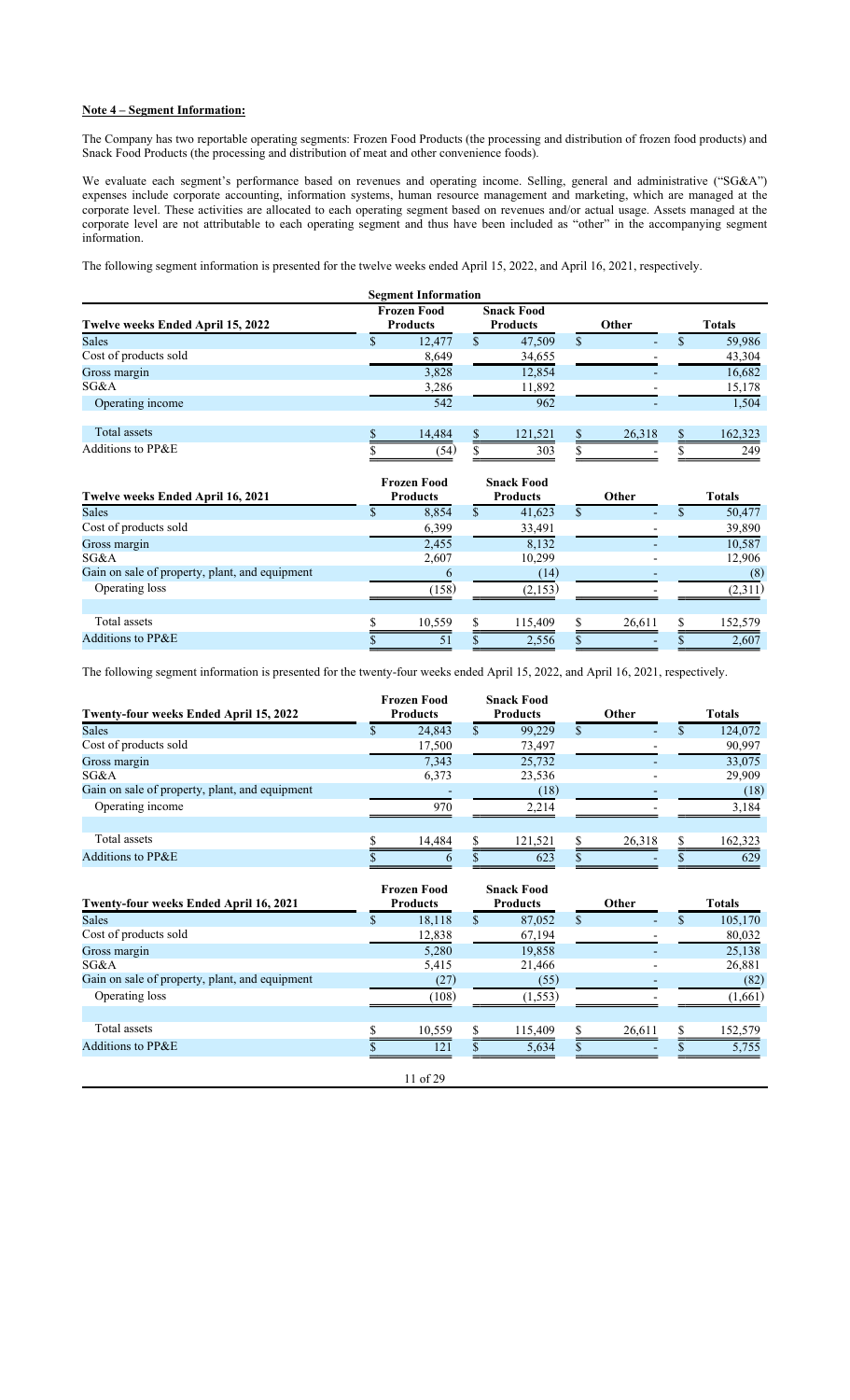The following information further disaggregates our sales to customers by major distribution channel and customer type for the twelve weeks ended April 15, 2022, and April 16, 2021, respectively.

## **Twelve weeks Ended April 15, 2022**

| <b>Distribution Channel</b>       | Retail (a) |   | Foodservice (b)          | <b>Totals</b> |
|-----------------------------------|------------|---|--------------------------|---------------|
| Direct store delivery             | 31,065     | Ф | $\overline{\phantom{a}}$ | 31,065        |
| Direct customer warehouse         | 16,444     |   | $\overline{\phantom{a}}$ | 16,444        |
| <b>Total Snack Food Products</b>  | 47,509     |   |                          | 47,509        |
|                                   |            |   |                          |               |
| Distributors                      | 1,576      |   | 10,901                   | 12,477        |
| <b>Total Frozen Food Products</b> | 1.576      |   | 10.901                   | 12,477        |
|                                   |            |   |                          |               |
| Totals                            | 49.085     |   | 10.901                   | 59.986        |

## **Twelve weeks Ended April 16, 2021**

| <b>Distribution Channel</b>       | Retail (a) |        | Foodservice (b) |                          |  | <b>Totals</b> |
|-----------------------------------|------------|--------|-----------------|--------------------------|--|---------------|
| Direct store delivery             |            | 31,482 |                 | $\overline{\phantom{a}}$ |  | 31,482        |
| Direct customer warehouse         |            | 10,141 |                 |                          |  | 10,141        |
| <b>Total Snack Food Products</b>  |            | 41,623 |                 |                          |  | 41,623        |
|                                   |            |        |                 |                          |  |               |
| <b>Distributors</b>               |            | 1,827  |                 | 7,027                    |  | 8,854         |
| <b>Total Frozen Food Products</b> |            | 1.827  |                 | 7.027                    |  | 8,854         |
|                                   |            |        |                 |                          |  |               |
| Totals                            |            | 43,450 |                 | 7.027                    |  | 50,477        |

(a) Includes sales to food retailers, such as grocery retailers, warehouse club stores, and internet-based retailers.

(b) Includes sales to foodservice distributors, restaurant operators, hotel chains and noncommercial foodservice establishments such as schools, convenience stores, healthcare facilities and the military.

## **Twenty-four weeks Ended April 15, 2022**

| <b>Distribution Channel</b>       | Retail (a) |         | Foodservice (b) |                          |  | <b>Totals</b> |  |  |
|-----------------------------------|------------|---------|-----------------|--------------------------|--|---------------|--|--|
| Direct store delivery             |            | 67,694  |                 | $\overline{\phantom{0}}$ |  | 67,694        |  |  |
| Direct customer warehouse         |            | 31,535  |                 |                          |  | 31,535        |  |  |
| <b>Total Snack Food Products</b>  |            | 99,229  |                 |                          |  | 99,229        |  |  |
|                                   |            |         |                 |                          |  |               |  |  |
| <b>Distributors</b>               |            | 4,515   |                 | 20,328                   |  | 24,843        |  |  |
| <b>Total Frozen Food Products</b> |            | 4,515   |                 | 20,328                   |  | 24,843        |  |  |
|                                   |            |         |                 |                          |  |               |  |  |
| Totals                            |            | 103,744 |                 | 20,328                   |  | 124,072       |  |  |

## **Twenty-four weeks Ended April 16, 2021**

| <b>Distribution Channel</b>       | Retail (a) | Foodservice (b)          | <b>Totals</b> |  |  |
|-----------------------------------|------------|--------------------------|---------------|--|--|
| Direct store delivery             | 67,174     | ٠                        | 67,174        |  |  |
| Direct customer warehouse         | 19,878     | $\overline{\phantom{0}}$ | 19,878        |  |  |
| <b>Total Snack Food Products</b>  | 87,052     | $\overline{\phantom{0}}$ | 87,052        |  |  |
| <b>Distributors</b>               | 4.797      | 13,321                   | 18,118        |  |  |
| <b>Total Frozen Food Products</b> | 4 7 9 7    | 13,321                   | 18,118        |  |  |
|                                   |            |                          |               |  |  |
| Totals                            | 91.849     | 13,321                   | 105,170       |  |  |

(a) Includes sales to food retailers, such as grocery retailers, warehouse club stores, and internet-based retailers.

(b) Includes sales to foodservice distributors, restaurant operators, hotel chains and noncommercial foodservice establishments such as schools, convenience stores, healthcare facilities and the military

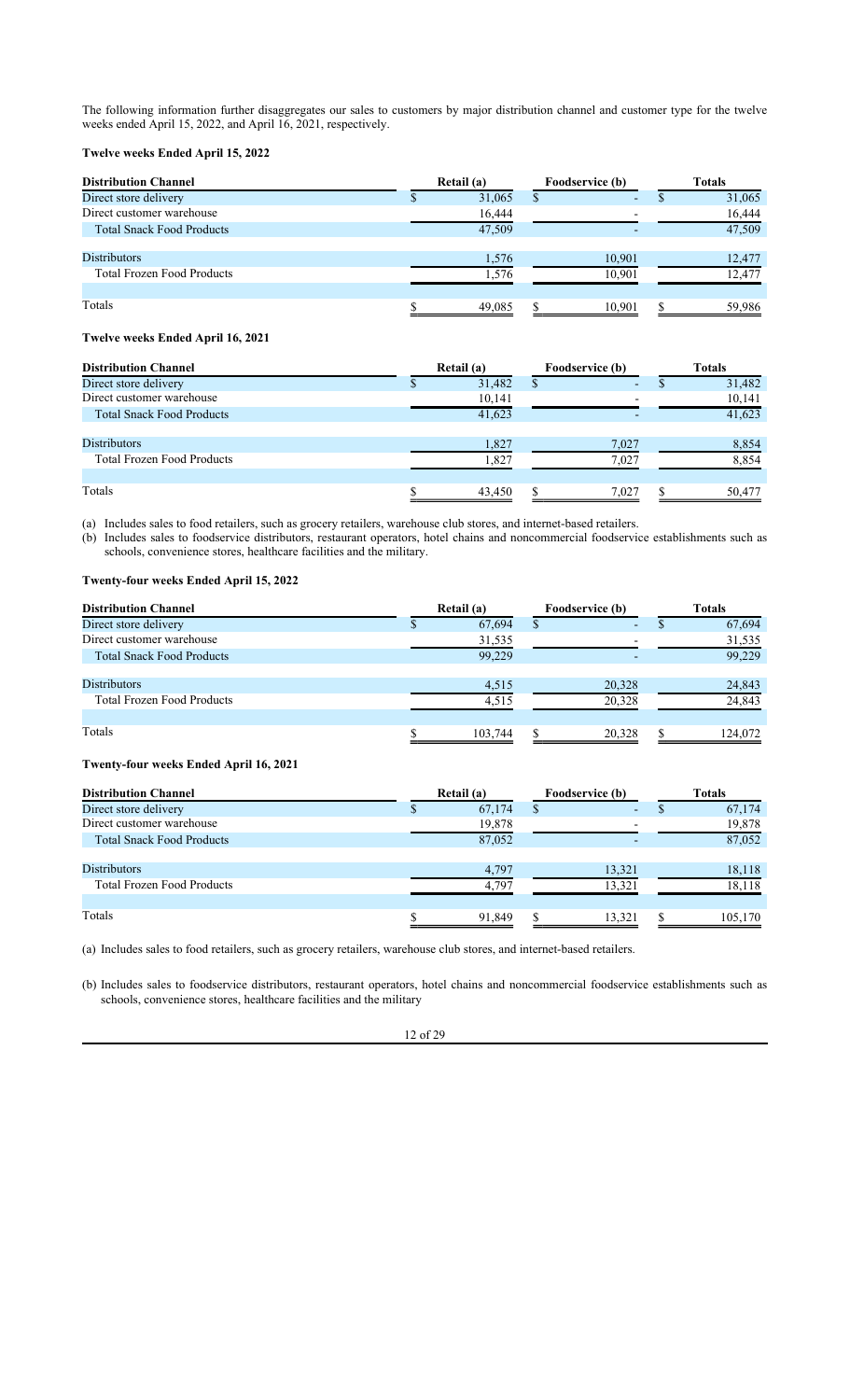## **Note 5 – Income Taxes:**

On March 27, 2020, the Coronavirus Aid, Relief, and Economic Security Act ("CARES Act") was enacted in response to the COVID-19 pandemic. The CARES Act, among other things, permits net operating loss ("NOL") carryovers and carrybacks to offset 100% of taxable income for taxable years beginning before January 1, 2021. In addition, the CARES Act allows NOLs incurred in taxable years beginning after December 31, 2017, and before January 1, 2021 to be carried back to each of the five preceding taxable years to generate a refund of previously paid income taxes. The Company has filed a federal income tax return for tax year 2018 and 2019 (fiscal year 2019 and 2020) and carried back a taxable loss of \$34,405 to tax years 2013 (fiscal 2014), 2014 (fiscal year 2015), 2015 (fiscal year 2016), 2016 (fiscal year 2017) and 2018 (fiscal year 2019).

On December 22, 2017, the Tax Cuts and Jobs Act (the "Tax Act") was signed into law. Among other significant changes, the Tax Act reduced the corporate federal income tax rate from 35% to 21%. The carryback of NOLs from tax years 2018 and 2019 under the CARES Act to pre-Tax Act years generated an income tax benefit due to the differential in income tax rates which was recorded in fiscal year 2020.

The Company's effective tax rate was 32.7% and 23.2% for the second quarter of fiscal 2022 and 2021, respectively. The effective tax rate for the second quarter of fiscal year 2022 was impacted by such items as non-deductible meals and entertainment, non-taxable gains and losses on life insurance policies and state income taxes.

As of April 15, 2022, the Company has a federal NOL carry forward of approximately \$10,336 and state NOL carry forwards of approximately \$8,109.

Our federal income tax returns are open to audit under the statute of limitations for the fiscal years 2018 through 2020. We are subject to income tax in California and various other state taxing jurisdictions. Our state income tax returns are open to audit under the statute of limitations for the fiscal years 2017 through 2020.

## **Note 6 – Equipment Notes Payable and Financial Arrangements:**

## **Revolving Credit Facility**

We maintain a line of credit with Wells Fargo Bank, N.A. that extends to March 1, 2023. As of year-end October 29, 2021, under the terms of this line of credit, we could borrow up to \$15,000 at an interest rate equal to the bank's prime rate or LIBOR plus 2.0%. The line of credit has an unused commitment fee of 0.25% of the available loan amount. The line of credit is presented under non-current liabilities in the consolidated balance sheets. On December 1, 2021, Wells Fargo Bank, N.A. expanded our line of credit to \$25,000 through June 15, 2022, upon which the credit limit will return to \$15,000 for the balance of the term. Under the terms of this expanded line of credit, we may borrow up to \$25,000 at an interest rate equal to the bank's prime rate or secured overnight financing rate ("SOFR") plus 2.0%. The former benchmark interest rate of LIBOR for our line of credit has been transitioned to SOFR which could impact the cost of credit and alter the value of debt and loans. We borrowed \$2,000 under this line of credit on December 2, 2020, \$2,000 on April 27, 2021, \$2,000 on July 1, 2021, \$3,000 on July 19, 2021, \$3,000 on October 15, 2021, \$2,000 on November 1, 2021, \$2,000 on December 16, 2021 and \$2,000 on January 24, 2022, for a combined total of \$18,000 as of April 15, 2022.

#### **Equipment Notes Payable**

On December 26, 2018, we entered into a master collateral loan and security agreement with Wells Fargo Bank, N.A. (the "Original Wells Fargo Loan Agreement") for up to \$15,000 in equipment financing which was amended and expanded as detailed below. We subsequently entered into additional master collateral loan and security agreements with Wells Fargo Bank, N.A. on each of; April 18, 2019, December 19, 2019, March 5, 2020, and April 17, 2020 (the Original Wells Fargo Loan Agreement and the subsequent agreements collectively referred to as the "Wells Fargo Loan Agreements"). Pursuant to the Wells Fargo Loan Agreements, we owe the amounts as stated in the table below.

## **Bridge Loan**

On August 30, 2021, we entered into a loan commitment note for a bridge loan of up to \$25,000 which we plan to use to pay off the existing equipment loans as they come out of the lock out period and may be prepaid (dates detailed in the table below). The outstanding principal balances of the bridge loan shall be due and payable in full on the earlier of the following dates (1) August 31, 2023 or (2) one Federal Reserve business day after the closing of the transactions contemplated under the CRG Purchase Agreement. As of April 15, 2022, we prepaid \$18,651 in equipment loans (equipment loans 4.13%, 3.98%, 3.70% and 3.29% in the table below) utilizing proceeds from the new bridge loan. The Company evaluated the exchange under ASC 470 and determined that the exchange should be treated as a debt modification prospectively. The Company accounted for this transaction as a debt modification and did not incur any gain or loss relating to the modification. The debt modification did not meet the greater than ten percent test and was deemed not substantial.

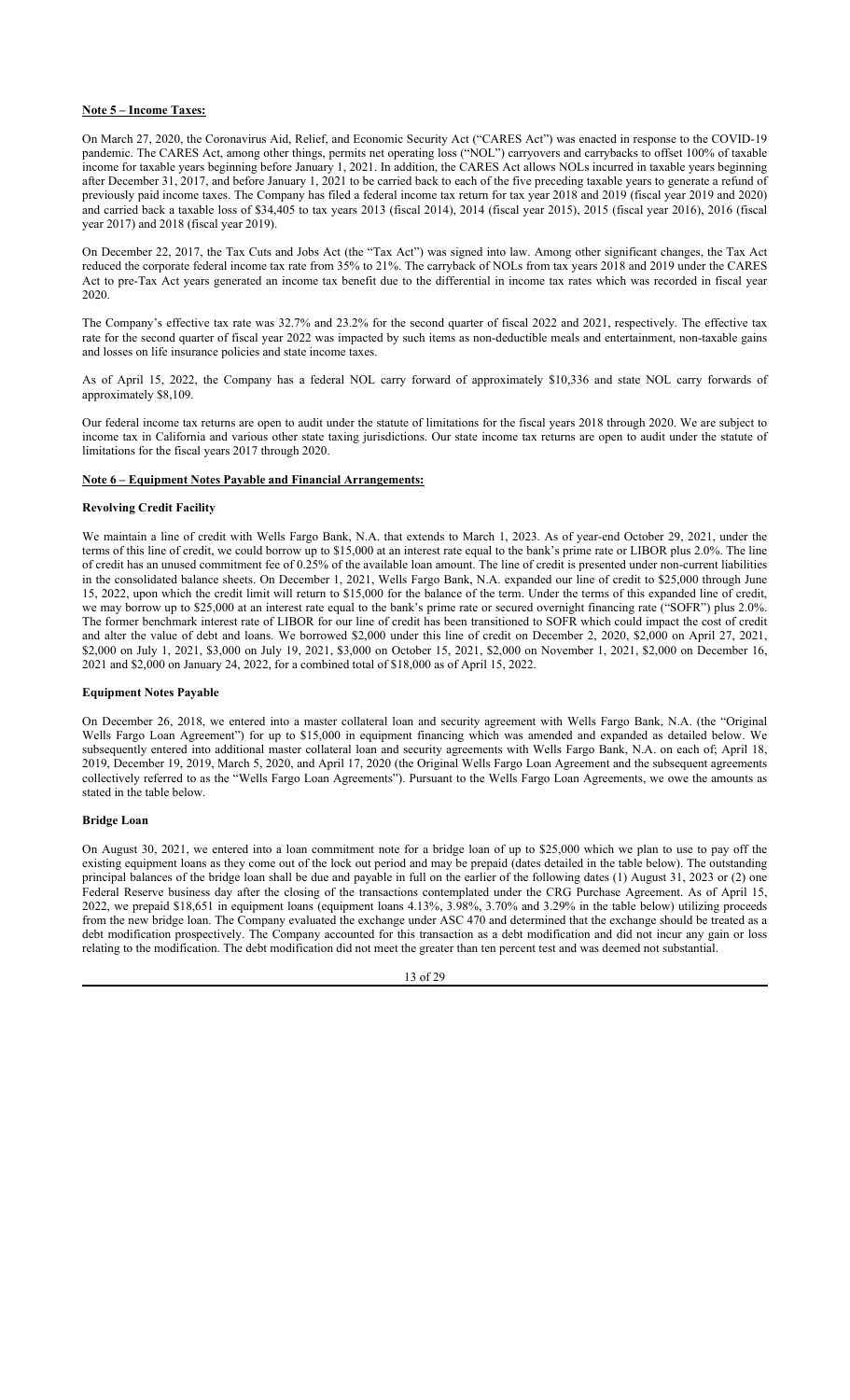The following table reflects major components of our line of credit and borrowing agreements as of April 15, 2022 and October 29, 2021, respectively.

|                                                  |   | <b>April 15, 2022</b> |               | <b>October 29, 2021</b> |
|--------------------------------------------------|---|-----------------------|---------------|-------------------------|
| Revolving credit facility                        | S | 18,000                | <sup>\$</sup> | 12,000                  |
| Equipment notes:                                 |   |                       |               |                         |
| 3.70% note due 12/21/26, out of lockout 12/23/21 |   |                       |               | 2.901                   |
| 3.29% note due 03/05/27, out of lockout 03/06/22 |   |                       |               | 5,951                   |
| 3.68% note due 04/16/27, out of lockout 04/17/22 |   | 5,391                 |               | 5,888                   |
| SOFR plus 2.00% bridge loan due 08/31/23         |   | 18,651                |               | 10,329                  |
| Total debt                                       |   | 42,042                |               | 37,069                  |
| Less current debt                                |   | (3,446)               |               | (1,065)                 |
| Total long-term debt                             |   | 38,596                |               | 36,004                  |

On June 2, 2022, we prepaid our outstanding balance under the bridge loan and terminated the loan commitment note and plan to repay the outstanding balance under our revolving credit facility, which facility continues in effect per its terms to March 1, 2023. Refer to Note 7 - Subsequent Events for further information.

## **Loan Covenants**

The Wells Fargo Loan Agreements collectively contain various affirmative and negative covenants that limit the use of funds and define other provisions of the loan. The main financial covenants are listed below:

- Total Liabilities divided by Tangible Net Worth not greater than 2.5 to 1.0 at each fiscal quarter,
- Quick Ratio not less than .85 to 1.0 at each fiscal quarter end,
- Net Income After Taxes not less than \$500 on a quarterly basis, and
- Capital Expenditures less than \$5,000.

As of April 15, 2022, the Company was in compliance with all covenants under the Wells Fargo Loan Agreements.

## **Note 7 – Subsequent Events:**

On May 16, 2022, the Company received a \$575 payment of income tax receivable from the IRS.

On June 1, 2022, Bridgford Food Processing Corporation, a California corporation and a wholly-owned subsidiary of the Company ("BFPC"), and CRG Acquisition, LLC ("CRG"), completed the real estate transaction (the "Sale Transaction") set forth in the Purchase and Sale Agreement dated March 16, 2020 (as amended to date, the "CRG Purchase Agreement"). Pursuant to the terms of the CRG Purchase Agreement, CRG acquired a parcel of land from BFPC including an approximate 156,000 square foot four-story industrial food processing building located at 170 N. Green Street in Chicago, Illinois. The purchase price for the Sale Transaction was \$60,000, less \$2,100 previously received by BFPC as non-refundable earnest money, and subject to certain closing adjustments as set forth in the CRG Purchase Agreement. In connection with the closing of the Sale Transaction, BFPC paid an aggregate of \$1,200 in broker commissions, including \$300 to KR6, Inc., an entity controlled by Keith Ross (a member of the Company's Board of Directors). BFPC used approximately \$19,000 of the Sale Transaction proceeds to repay and terminate the bridge loan commitment note dated August 30, 2021 with Wells Fargo Bank, N.A. and plans to use approximately \$18,000 of such proceeds to repay the outstanding balance under our revolving credit facility with Wells Fargo Bank, N.A., which revolver line continues in effect per its terms to March 1, 2023.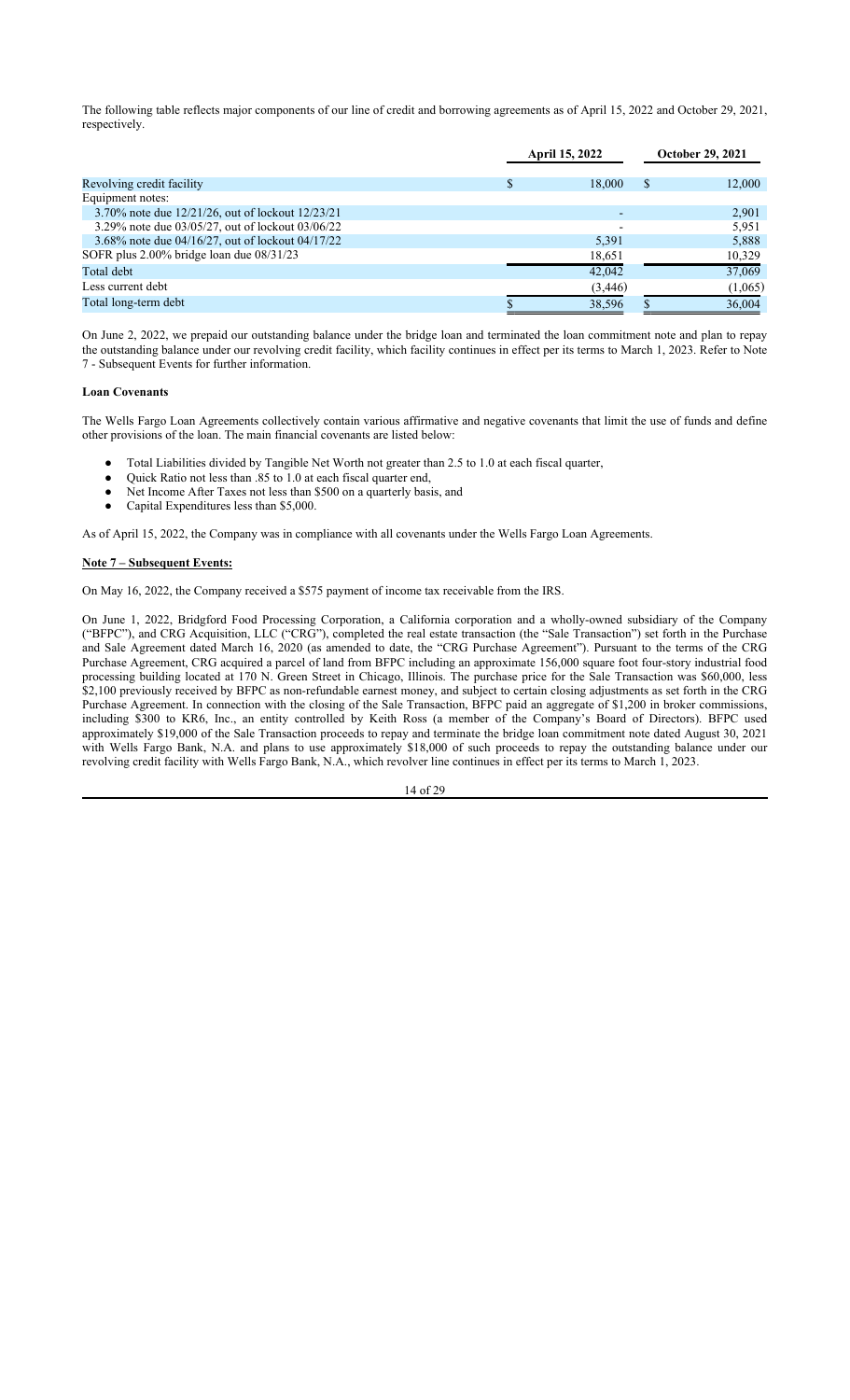#### **Item 2. Management's Discussion and Analysis of Financial Condition and Results of Operations (dollars in thousands)**

## **NOTE REGARDING FORWARD-LOOKING STATEMENTS**

Certain statements included within in this Report, and the information and documents incorporated by reference with this Report, constitute "forward-looking statements" within the meaning of Section 27A of the Securities Act of 1933, as amended, and Section 21E of the Securities Exchange Act of 1934, as amended (the "Exchange Act"). These forward-looking statements are intended to qualify for the safe harbor from liability established by the Private Securities Litigation Reform Act of 1995. All statements other than statements of historical fact included in this Report or incorporated by reference into this Report are forward-looking statements. These statements include, among other things, any predictions of earnings, revenues, expenses or other financial items; plans or expectations with respect to our business strategy; statements concerning industry trends; statements regarding anticipated demand for our products, or the products of our competitors; statements relating to manufacturing forecasts; statements relating to forecasts of our liquidity position or available cash resources; statements regarding the anticipated impact of the global novel coronavirus ("COVID-19") pandemic; statements regarding operational challenges, including as a result of global supply chain disruptions and labor shortages; statements regarding inflationary pressures and the resulting impact on our results of operations; statements regarding new regulations related to federal income tax and the impact on our financial statements and cash flow; statements regarding the impact of the adoption of recent accounting pronouncements on our business; and statements relating to the assumptions underlying any of the foregoing. Throughout this Report, we have attempted to identify forward-looking statements by using words such as "may," "believe," "will," "could," "project," "anticipate," "expect," "estimate," "should," "continue," "potential," "plan," "forecasts," "goal," "seek," "intend," other forms of these words or similar words or expressions or the negative thereof (although not all forward-looking statements contain these words).

Such forward-looking statements involve known and unknown risks, uncertainties, and other factors which may cause our actual results, performance, or achievements to be materially different from any future results, performance or achievements expressed or implied by such forward-looking statements. Such factors include, among others, the following: general economic and business conditions; the impact of the COVID-19 pandemic on our production facilities, supply chain, consumer demand, and cost of products sold, the impact of competitive products and pricing; success of operating initiatives; development and operating costs; advertising and promotional efforts; adverse publicity; acceptance of new product offerings; consumer trial and frequency; changes in business strategy or development plans; availability, terms and deployment of capital; availability of qualified personnel; commodity, labor, and employee benefit costs; changes in, or failure to comply with, government regulations; weather conditions; construction schedules; and other factors referenced in this Report as well as in our other filings with the Securities and Exchange Commission (the "SEC"). In addition, actual results may differ as a result of additional risks and uncertainties of which we are currently unaware or which we do not currently view as material to our business. We have based our forward-looking statements on our current expectations and projections about trends affecting our business and industry and other future events. Although we do not make forward-looking statements unless we believe we have a reasonable basis for doing so, we cannot guarantee their accuracy. Assumptions relating to budgeting, marketing, and other management decisions are subjective in many respects and thus susceptible to interpretations and periodic revisions based on actual experience and business developments, the impact of which may cause us to alter our marketing, capital expenditure or other budgets, which may in turn affect our business, financial position, results of operations and cash flows. The reader is therefore cautioned not to place undue reliance on forwardlooking statements contained herein and to consider other risks detailed more fully in our Annual Report on Form 10-K for the fiscal year ended October 29, 2021 (the "Annual Report") as well as our other filings with the SEC with the understanding that our future results may be materially different from what we currently expect. The forward-looking statements we make speak only as of the date on which they are made. We expressly disclaim any intent or obligation to update any forward-looking statements after the date hereof to conform such statements to actual results or to changes in our opinions or expectations. If we do update or correct any forward-looking statements, readers should not conclude that we will make additional updates or corrections.

## **COVID-19**

We are monitoring and responding to the evolving nature of state and local government actions related to the COVID-19 pandemic and its impact on each of our production plant locations and our customer base. We coordinate with our local managers for the primary purpose of maintaining the health and safety of our team members, ensuring our ability to operate our processing facilities, and maintaining the liquidity of our business. We continue to experience multiple challenges related to the pandemic. These challenges may continue to increase our operating costs and negatively impact our sales volumes.

During the second quarter of fiscal year 2022, the Frozen Food Products segment has continued to see a lessening of pandemic related restrictions on food service venues. In our Frozen Food Products segment, the recent sales volume increases in foodservice have been sufficient to offset the losses in retail and as a result, we experienced increased unit sales volume during fiscal year 2022 to date in this segment. Our Snack Food Products segment has experienced continued commodity cost increases caused in part by supply and demand constraints related to reopening the economy from pandemic restrictions. The cost of significant meat commodities increased approximately \$3,652 and the cost of purchased flour increased approximately \$290 during the second twelve weeks of fiscal year 2022 compared to the same period in fiscal year 2021.

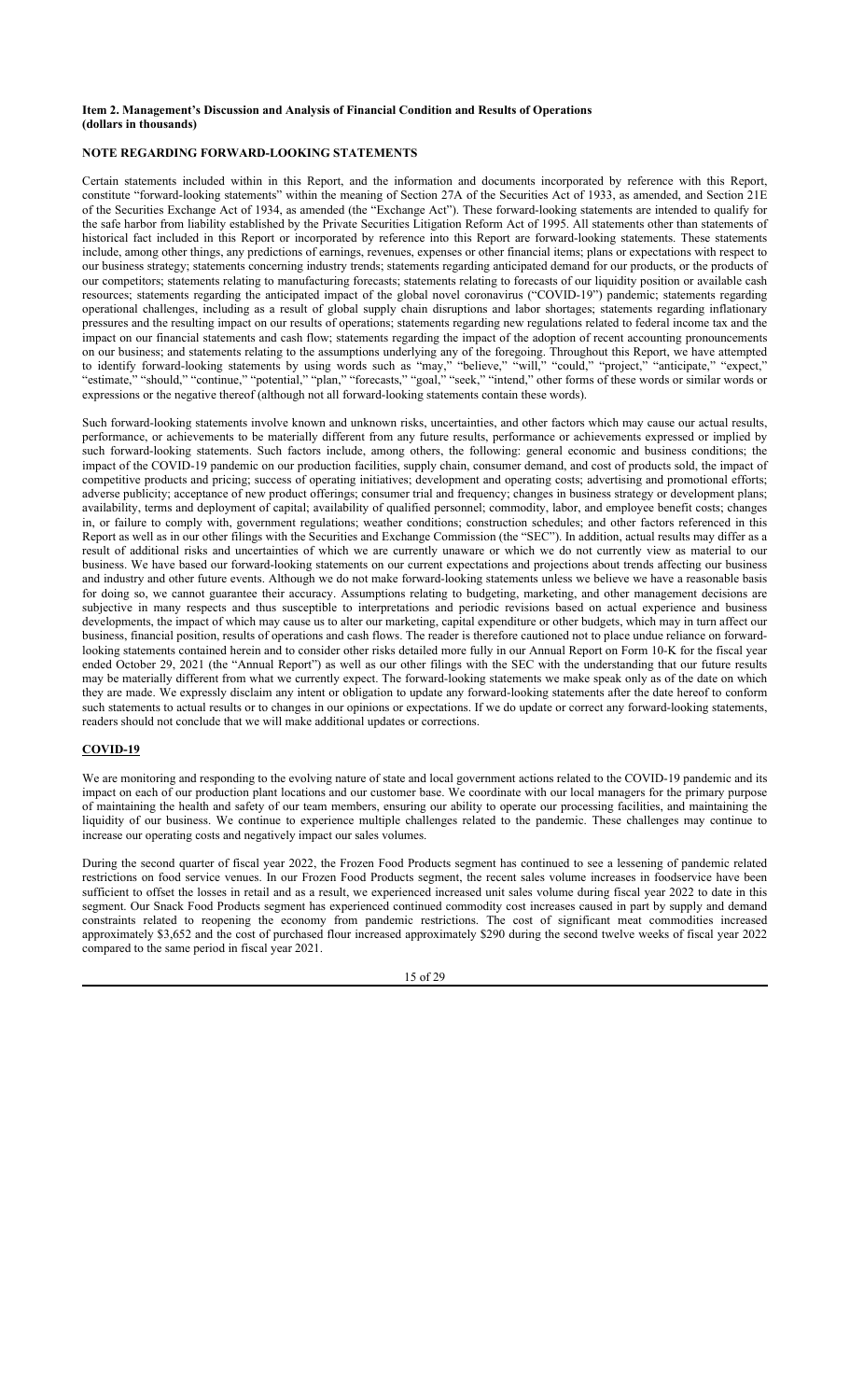● Team Members – The health and safety of our team members is our top priority. To protect our team members, we have implemented safety measures recommended by the Centers for Disease Control and Prevention and the Occupational Safety and Health Administration in our facilities and have implemented social distancing, temperature checks of team members, increased efforts to deep clean and sanitize facilities, the use of protective face coverings in certain environments, and making protective face coverings and other protective equipment available to team members. We encourage team members who feel sick to stay at home and provide relaxed attendance policies in some instances. We continue to explore and implement additional ways to promote social distancing in our production facilities by creating additional breakroom space and allowing extra time between shifts to reduce interaction of team members, as well as erecting dividers between workstations or increasing the space between workers on the production floor.

● Customers and Production – The most significant impact from business shutdowns relates to channel shifts and lower production in our Frozen Food Products segment. We are committed to doing our best to ensure the continuity of our business and the availability of our products to customers. Since the second quarter of fiscal 2021, we have continued to see a shift in demand from our retail to our foodservice sales channels as schools and in-dining restaurants reopened across the country. Our production capabilities, including our large scale and geographic proximities, allow us to adapt some of our facilities to the changing demand by shifting certain amounts of production from retail to foodservice. In addition, our production facilities have experienced varying levels of production impacts, including reduced volumes and worker absenteeism, and we may continue to experience these impacts.

● Supply Chain – Our supply chain has stayed largely intact. Although we have experienced some minor disruptions, these events have not significantly impacted our production to date. We have experienced volatility in commodity inputs, in part due to impacts caused by COVID-19 related business disruptions, and we expect this volatility to continue, which may impact our future input costs. Commodity costs increased approximately \$3,942 during the second quarter of fiscal year 2022 compared to the same quarter in fiscal year 2021.

● Insurance and CARES Act – Although we maintain insurance policies for various risks, we believe most COVID-19 impacts will not be covered by these policies. On March 27, 2020, the Coronavirus Aid, Relief and Economic Security Act (the "CARES Act") was enacted in response to the COVID-19 pandemic. The CARES Act, among other things, includes provisions relating to refundable payroll tax credits, deferral of the employer portion of social security payments, and expanded income tax net operating loss carryback provisions. While we continue to examine the potential impacts of these actions, we anticipate new regulations related to federal income tax will have a significant impact on our financial statements and cash flow. Late in the second quarter of fiscal 2020 we began implementing the deferral of the employer portion of social security payments and intend to continue this deferral for the duration of its availability which will have a favorable impact on short-term liquidity. The remaining deferral amount as of April 15, 2022, is approximately \$758 due on December 31, 2022.

● Liquidity – Operations provided \$2,273 in operating cash flows during the twenty-four-weeks ended April 15, 2022. As of that date, we had approximately \$50,246 of net working capital and \$7,000 available under our expanded revolving line of credit with Wells Fargo Bank, N.A. On December 1, 2021, we expanded the revolving line of credit to \$25,000 until June 15, 2022, upon which the credit limit will return to \$15,000 for the balance of the term. Commodity price volatility or increases could adversely impact our business, financial condition including liquidity, and results of operations. Despite higher commodity costs, we may not be able to increase our product prices in a timely manner or sufficiently to offset increased commodity costs due to consumer price sensitivity, pricing in relation to competitors and the reluctance of retailers to accept the price increase. We received \$2,205 from a life insurance receivable during the second quarter of fiscal 2022. Higher product prices could potentially lower demand for our product and decrease volume. As of April 15, 2022, we have \$39 of current debt on equipment loans. We entered into a bridge loan with Wells Fargo Bank, N.A. on August 30, 2021, for up to \$25,000 which we plan to use to pay off the existing equipment loans as they come out of the lock out period and may be prepaid. As of April 15, 2022, we paid off \$18,651 in equipment loans utilizing proceeds from the new bridge loan. Management believes there are various options available to generate additional liquidity to repay debt or fund operations such as mortgaging real estate, should that be necessary. Our ability to increase liquidity will depend upon, among other things, our business plans, performance of operating divisions, economic conditions of capital markets, or circumstances related to the COVID-19 global pandemic. If we are unable to increase liquidity through mortgaging real estate, or generate positive cash flow necessary to fund operations, we may not be able to compete successfully, which could negatively impact our business, operations, and financial condition. Combined with the cash expected to be generated from the Company's operations, and income tax refunds due of \$5,646 partially offset by payment on deferral of social security taxes, we anticipate that we will maintain sufficient liquidity to operate our business for at least the next twelve months. We will continue to monitor the impact of COVID-19 on our liquidity and, if necessary, take action to preserve liquidity and ensure that our business can operate during these uncertain times. In connection with our sale of certain real estate on June 1, 2022, we plan to repay our outstanding balance under the line of credit and prepaid our outstanding balance under our bridge loan and terminated such loan. Refer to Note 7 - Subsequent Events of the Notes to Consolidated Financial Statements included in this Report for further information.

## **Critical Accounting Policies and Management Estimates**

The preparation of Condensed Consolidated Financial Statements in conformity with generally accepted accounting principles in the United States of America requires management to make certain estimates and assumptions that affect the reported amounts of assets and liabilities and disclosure of contingent assets and liabilities at the date of the financial statements and the reported revenues and expenses during the respective reporting periods. Some of the estimates needed to be made by management include the allowance for doubtful accounts, promotional and returns allowances, inventory reserves, the estimated useful lives of property and equipment, and the valuation allowance for the Company's deferred tax assets. Actual results could materially differ from these estimates. We determine the amounts to record based on historical experience and various other assumptions that we view as reasonable under the circumstances and consider all relevant available information. The results of this analysis form the basis for our conclusion as to the value of assets and liabilities that are not readily available from other independent sources. Amounts estimated related to liabilities for self-insured workers' compensation, employee healthcare and pension benefits are especially subject to inherent uncertainties and these estimated liabilities may ultimately settle at amounts which vary from our current estimates.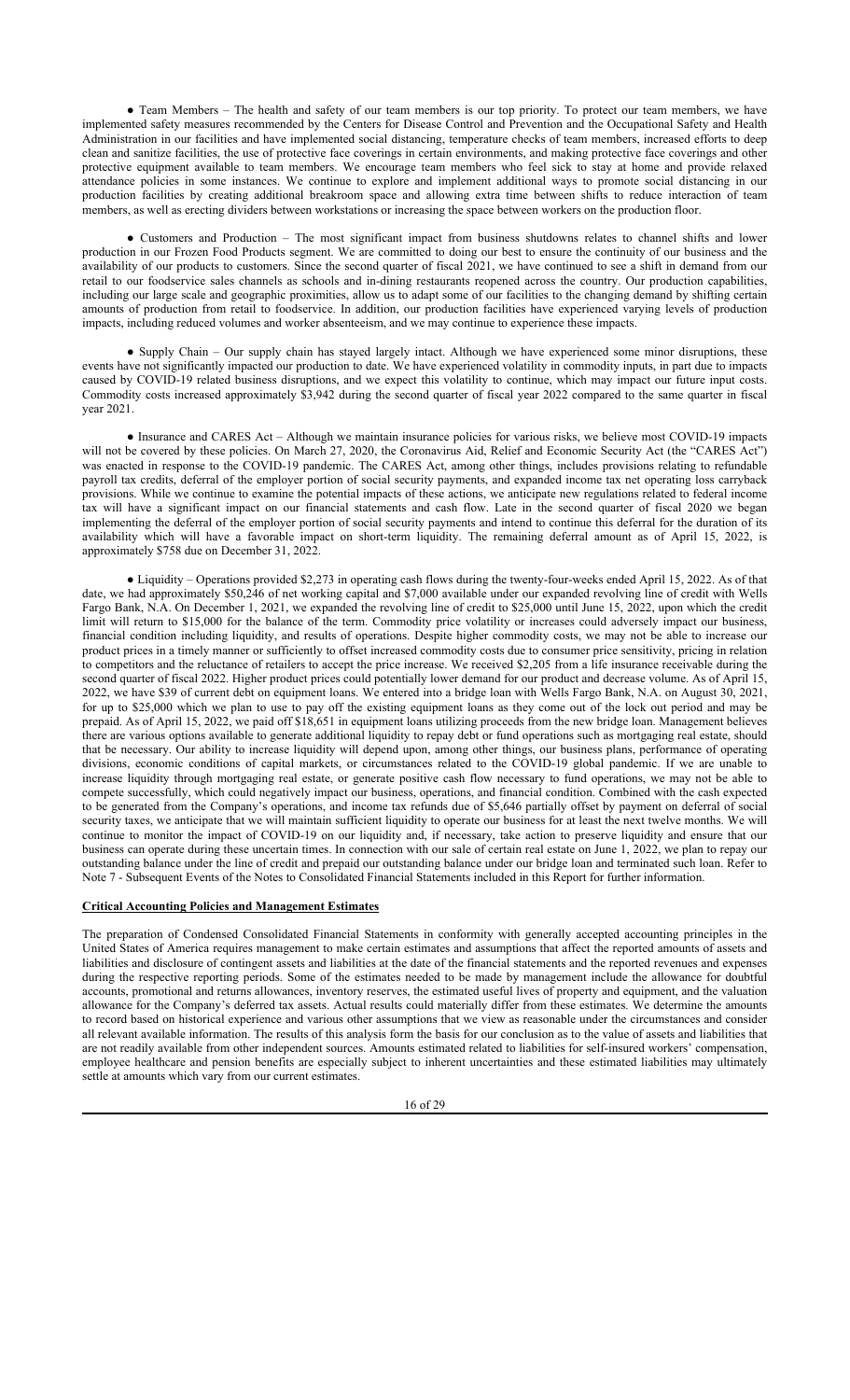Current accounting principles require that our pension benefit obligation be measured using an internal rate of return ("IRR") analysis to be included in the discount rate selection process. The IRR calculation for the Retirement Plan for Employees of Bridgford Foods Corporation is measured annually and based on the Citigroup Pension Discount Rate. The Citigroup Pension Discount Rate as of April 30, 2022, was 4.21% as compared to 2.77% as of October 31, 2021. The discount rate applied can significantly affect the value of the projected benefit obligation as well as the net periodic benefit cost.

Our credit risk is diversified across a broad range of customers and geographic regions. Losses due to credit risk have recently been immaterial. The provision for doubtful accounts receivable is based on historical trends and current collection risk. We have significant receivables with a couple of large, well-known customers which, although historically secure, could be subject to material risk should these customers' operations suddenly deteriorate. We monitor these customers closely to minimize the risk of loss.

## **Customer Concentration > 20% of AR or >10% of Sales**

The table below shows customers that accounted for more than 20% of consolidated accounts receivable ("AR") or 10% of consolidated sales for the twenty-four weeks ended April 15, 2022, and April 16, 2021, respectively.

|                |       | Walmart $(1)$ |       | <b>Dollar General</b> |
|----------------|-------|---------------|-------|-----------------------|
|                | Sales | AR            | Sales | AR                    |
| April 15, 2022 | 31.4% | 4.4%          | 17.7% | 38.1%                 |
| April 16, 2021 | 37.6% | 5.7%          | 14.0% | 13.5%                 |

(1) Walmart accounts receivable represented a lower percentage of sales as of April 15, 2022, due to accelerated payments on outstanding accounts receivable.

The table below shows customers that accounted for more than 20% of consolidated accounts receivable or 10% of consolidated sales for the twelve weeks ended April 15, 2022, and April 16, 2021, respectively.

|                |       | Walmart $(1)$ |          | <b>Dollar General</b> |
|----------------|-------|---------------|----------|-----------------------|
|                | Sales | AR            | Sales    | AR                    |
| April 15, 2022 | 30.5% | 4.4%          | $19.6\%$ | 38.1%                 |
| April 16, 2021 | 38.7% | $5.7\%$       | 14.2%    | $13.5\%$              |

(1) Walmart accounts receivable represented a lower percentage of sales as of April 15, 2022, due to accelerated payments on outstanding accounts receivable.

Revenues are recognized in accordance with ASC 606 – *Contracts with Customers* upon passage of title to the customer, typically upon product pick-up, shipment, or delivery to customers. Products are delivered to customers primarily through our own long-haul fleet or through a Company owned direct store delivery system.

We record the cash surrender or contract value for life insurance policies as an adjustment of premiums paid in determining the expense or income to be recognized under the contract for the period.

We provide tax reserves for federal, state, local and international exposures relating to audit results, tax planning initiatives and compliance responsibilities. The development of these reserves requires judgments about tax issues, potential outcomes, and timing, and is a subjective estimate. Although the outcome of these tax audits is uncertain, in management's opinion adequate provisions for income taxes have been made for potential liabilities, if any, resulting from these reviews. Actual outcomes may differ materially from these estimates.

We assess the recoverability of our long-lived assets on a quarterly basis or whenever adverse events or changes in circumstances or business climate indicate that expected undiscounted future cash flows related to such long-lived assets may not be sufficient to support the net book value of such assets. If undiscounted cash flows are not sufficient to support the recorded assets, we recognize an impairment to reduce the carrying value of the applicable long-lived assets to their estimated fair value.

We participate in "multiemployer" pension plans administered by labor unions on behalf of their employees. We pay monthly contributions to union trust funds, a portion of which is used to fund pension benefit obligations to plan participants. The contribution amount may change depending upon the ability of participating companies to fund these pension liabilities as well as the actual and expected returns on pension plan assets. Should we withdraw from the union and cease participation in a union plan, federal law could impose a penalty for additional contributions to the plan. The penalty would be recorded as an expense in the consolidated statement of operations. The ultimate amount of the withdrawal liability is dependent upon several factors including the funded status of the plan and contributions made by other participating companies.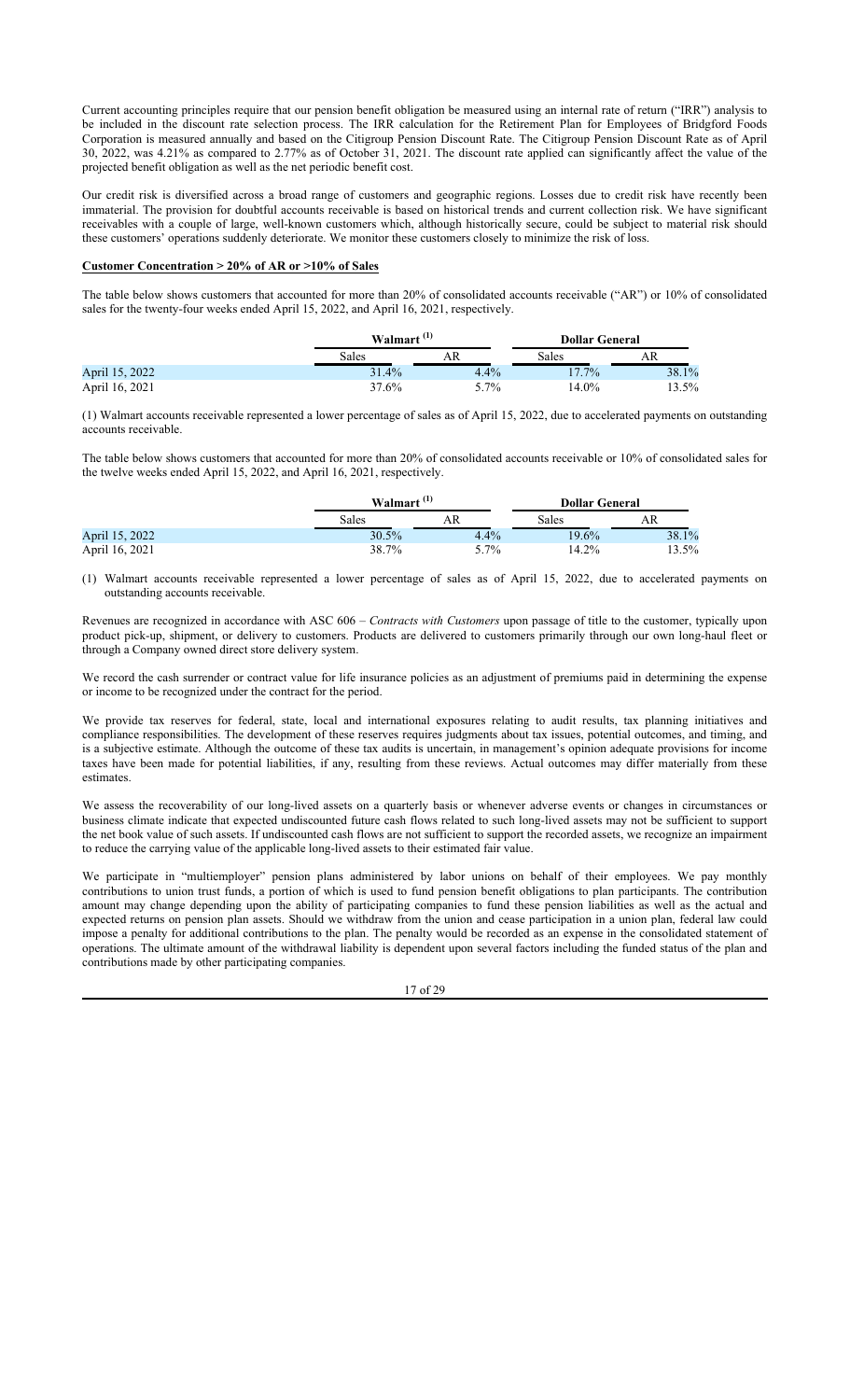We are subject to the Patient Protection and Affordable Care Act, as amended by the Health Care and Education Reconciliation Act (collectively, the "PPACA"). Requirements of the law include the removal of the lifetime limits on active and retiree medical coverage, expanding dependent coverage to age 26 and the elimination of pre-existing conditions that may impact other postretirement benefits costs. The PPACA law also includes a potential excise tax on the value of benefits that exceed a pre-defined limit. Fortunately, this potential tax has been indefinitely deferred and we do not see significant financial exposure from the so called "Cadillac Tax". Finally, the PPACA includes provisions that require employers to offer health benefits to all full-time employees (defined as 30 hours per week). The health coverage must meet minimum standards for the actuarial value of the benefits offered and employee affordability. We believe that the current administration seems more likely to enhance the scope and coverage associated with PPACA than to repeal or significantly change this law. The recent legislative packages related to pandemic relief included some minor provisions that will impact health benefits in the future. These changes most prominently focus on the impact of surprise balance bills from out-of-network providers. When these changes become law in 2022, the Bridgford Foods benefit plan will be modified accordingly. At this point in time, we believe that our current plans meet the existing requirements. We will continue to assess the accounting implications of the PPACA and its impact on our financial position and results of operations as more legislative and interpretive guidance becomes available. The potential future effects and cost of complying with the provisions of the PPACA are not determinable at this time.

#### **Overview of Reporting Segments**

We operate in two business segments – the processing and distribution of frozen food products (the Frozen Food Products segment), and the processing and distribution of snack food products (the Snack Food Products segment). For information regarding the separate financial performance of the business segments refer to Note 4 — Segment Information of the Notes to the Condensed Consolidated Financial Statements included in this Report. We manufacture and distribute an extensive line of food products, including biscuits, bread dough items, roll dough items, dry sausage products and beef jerky.

### **Frozen Food Products Segment**

Our Frozen Food Products segment primarily manufactures and distributes biscuits, bread dough items, roll dough items and shelf stable sandwiches. All items within this segment are considered similar products and have been aggregated at this level. Our frozen food business covers the United States. Products produced by the Frozen Food Products segment are generally supplied to food service and retail distributors who take title to the product upon shipment receipt through company leased long-haul vehicles. In addition to regional sales managers, we maintain a network of independent food service and retail brokers covering most of the United States. Brokers are compensated on a commission basis. We believe that our broker relationships, in close cooperation with our regional sales managers, are a valuable asset providing significant new product and customer opportunities. Regional sales managers perform several significant functions for us, including identifying and developing new business opportunities and providing customer service and support to our distributors and end purchasers through the effective use of our broker network.

## **Snack Food Products Segment**

Our Snack Food Products segment primarily distributes products manufactured by us. All items within this segment are considered similar products and have been aggregated at this level. The dry sausage division includes products such as jerky, meat snacks, sausage, and pepperoni products. Our Snack Food Products segment sells approximately 170 different items through a direct store delivery network serving approximately 19,000 supermarkets, mass merchandise and convenience retail stores located in 49 states. These customers are comprised of large retail chains and smaller "independent" operators.

Products produced or distributed by the Snack Food Products segment are supplied to customers through either direct-store-delivery or direct delivery to customer warehouses. Product delivered using the Company-owned fleet direct to the store is considered a direct-storedelivery. In this case, we provide the service of setting up and maintaining the display and stocking our products. Products delivered to customer warehouses are distributed to the retail store and stocked by the customer where it is then resold to the end consumer.

## **Results of Operations for the Twelve Weeks Ended April 15, 2022, and April 16, 2021**

## **Net Sales-Consolidated**

Net sales increased by \$9,509 (18.8%) to \$59,986 in the second twelve-week period of the 2022 fiscal year compared to the same twelveweek period in fiscal year 2021. The changes in net sales were comprised as follows:

| <b>Impact on Net Sales-Consolidated</b> | $\frac{0}{0}$ |       |
|-----------------------------------------|---------------|-------|
| Selling price per pound                 | 11.0          | 5,967 |
| Unit sales volume in pounds             | 8.6           | 4,697 |
| Returns activity                        | $-0.6$        | (485) |
| Promotional activity                    | $-0.2$        | (670) |
| Increase in net sales                   | 18.8          | 9,509 |
|                                         |               |       |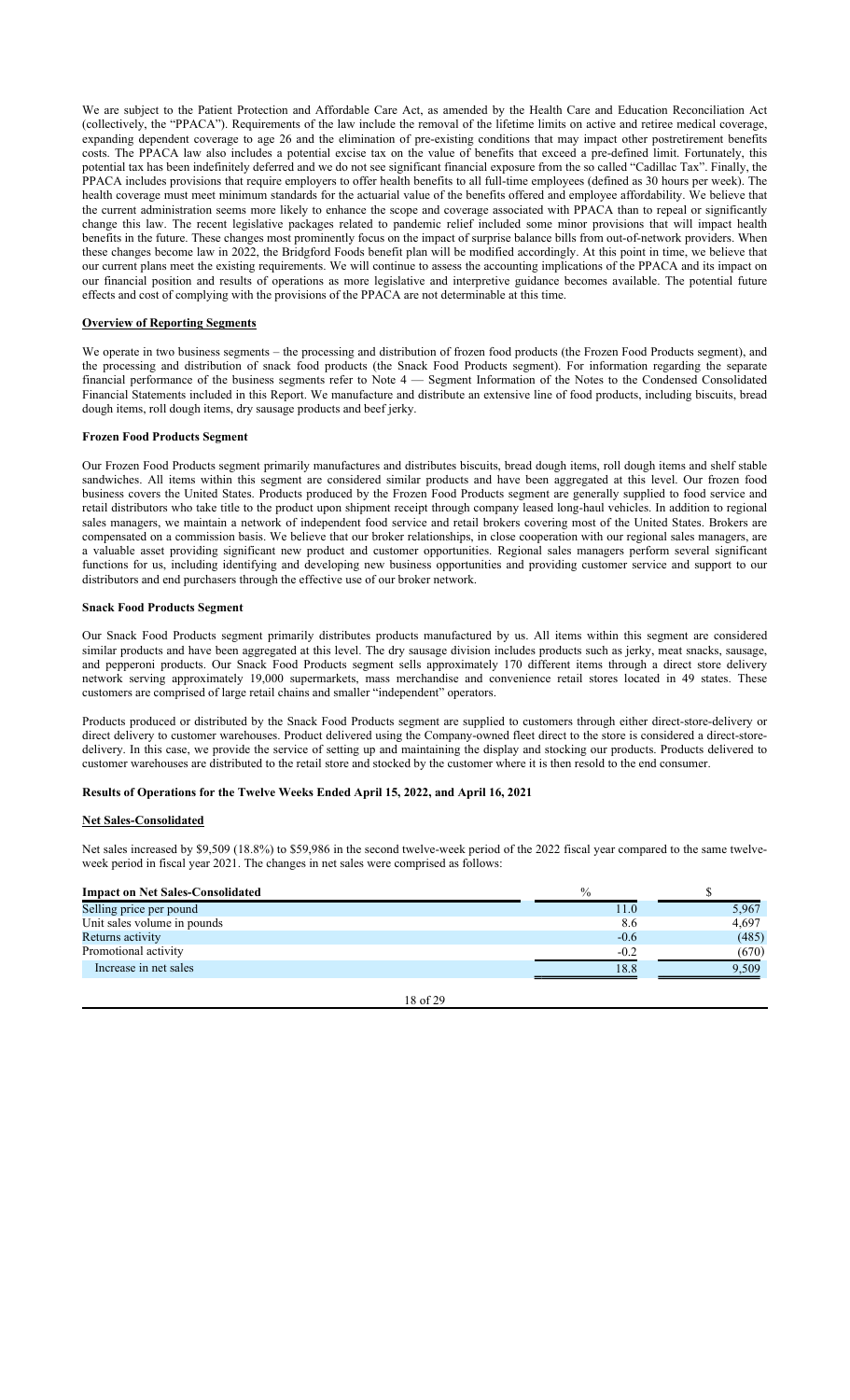## **Net Sales-Frozen Food Products Segment**

Net sales in the Frozen Food Products segment increased by \$3,623 (40.9%) to \$12,477 in the second twelve-week period of the 2022 fiscal year compared to the same twelve-week period in fiscal year 2021. The changes in net sales were comprised as follows:

| <b>Impact on Net Sales-Frozen Food Products</b> | $\frac{0}{0}$ |       |
|-------------------------------------------------|---------------|-------|
| Selling price per pound                         |               | 744   |
| Unit sales volume in pounds                     | 34.0          | 3.432 |
| Returns activity                                | $-0.1$        | (23)  |
| Promotional activity                            | $-0.4$        | (530) |
| Increase in net sales                           | 40.9          | 3,623 |

The increase in net sales for the twelve-week period ended April 15, 2022, primarily relates to higher unit sales volume due to the ongoing reopening of the economy from COVID-19 pandemic related restrictions and to a lesser extent higher selling prices per pound implemented during July 2021. Other institutional Frozen Food Products sales, including sheet dough and rolls, increased 48% by volume and retail sales volume decreased by 12%. Demand is gradually returning in the foodservice sales channel as schools and in-dining restaurants are starting to reopen across the country after response to the COVID-19 pandemic. Returns activity increased compared to the same twelve-week period in the 2021 fiscal year. Promotional activity was higher as a percentage of sales.

#### **Net Sales-Snack Food Products Segment**

Net sales in the Snack Food Products segment increased by \$5,886 (14.1%) to \$47,509 in the second twelve-week period of the 2022 fiscal year compared to the same twelve-week period in fiscal year 2021. The changes in net sales were comprised as follows:

| <b>Impact on Net Sales-Snack Food Products</b> | $\frac{0}{0}$ |       |
|------------------------------------------------|---------------|-------|
| Selling price per pound                        | !1.8          | 5,223 |
| Unit sales volume in pounds                    | 2.9           | 1,265 |
| Returns activity                               | $-0.8$        | (462) |
| Promotional activity                           | 0.2           | (140) |
| Increase in net sales                          | 14.1          | 5.886 |

Net sales of Snack Food Products increased partially due to higher selling prices per pound and to a lesser extent higher unit sales volume through our direct store delivery distribution channel during the second quarter of fiscal year 2022. The weighted average selling price per pound increased compared to the same twelve-week period in the prior fiscal year due to selling price increases and reductions in packaging size. Returns activity was higher compared to the same twelve-week period in the 2021 fiscal year. Promotional offers decreased as a percentage of sales due to higher sales to high-volume, low-promotion customers.

## **Cost of Products Sold and Gross Margin-Consolidated**

Cost of products sold increased by \$3,414 (8.6%) to \$43,304 in the second twelve-week period of the 2022 fiscal year compared to the same twelve-week period in fiscal year 2021. The gross margin increased from 21.0% to 27.8% during the second twelve-weeks of fiscal year 2022.

|                                                   |       |               | Commodity \$ |
|---------------------------------------------------|-------|---------------|--------------|
| <b>Change in Cost of Products Sold by Segment</b> |       | $\frac{0}{0}$ | Increase     |
| <b>Frozen Food Products Segment</b>               | 2.250 | 5.7           | 290          |
| <b>Snack Food Products Segment</b>                | .164  | 2.9           | 3.652        |
| Total                                             | 3.414 | 8.0           | 3.942        |

#### **Cost of Products Sold-Frozen Food Products Segment**

Cost of products sold in the Frozen Food Products segment increased by \$2,250 (35.2%) to \$8,649 in the second twelve-week period of the 2022 fiscal year compared to the same twelve-week period in fiscal year 2021. Unit sales volume and gross overhead including hourly wages and benefits has increased which resulted in an increase to the cost of products sold. The cost of purchased flour increased approximately \$290 in the second twelve-week period of fiscal year 2022 compared to the same twelve-week period in fiscal year 2021. In our Frozen Food Products segment, the volume increases in foodservice were not enough to mitigate an increase in overhead per case of product.

## **Cost of Products Sold-Snack Food Products Segment**

Cost of products sold in the Snack Food Products segment increased by \$1,164 (3.5%) to \$34,655 in the second twelve-week period of the 2022 fiscal year compared to the same twelve-week period in fiscal year 2021 due to higher standard costs partially offset by lower sales volume. Meat commodity costs continued to rise during the second quarter of the 2022 fiscal year, significantly adding to the increase in cost of products sold. The cost of significant meat commodities increased approximately \$1,164 in the second twelve-week period of fiscal year 2022 compared to the same period in fiscal year 2021. We reduced our net realizable value reserve of \$150 during the twelve weeks ended April 15, 2022, to recognize inventory sold through on products already reserved in inventory as of year-end October 29, 2021. We maintain a net realizable reserve of \$194 on products as of April 15, 2022, after determining that the market value on some meat products could not cover the costs associated with completion and sale of the product.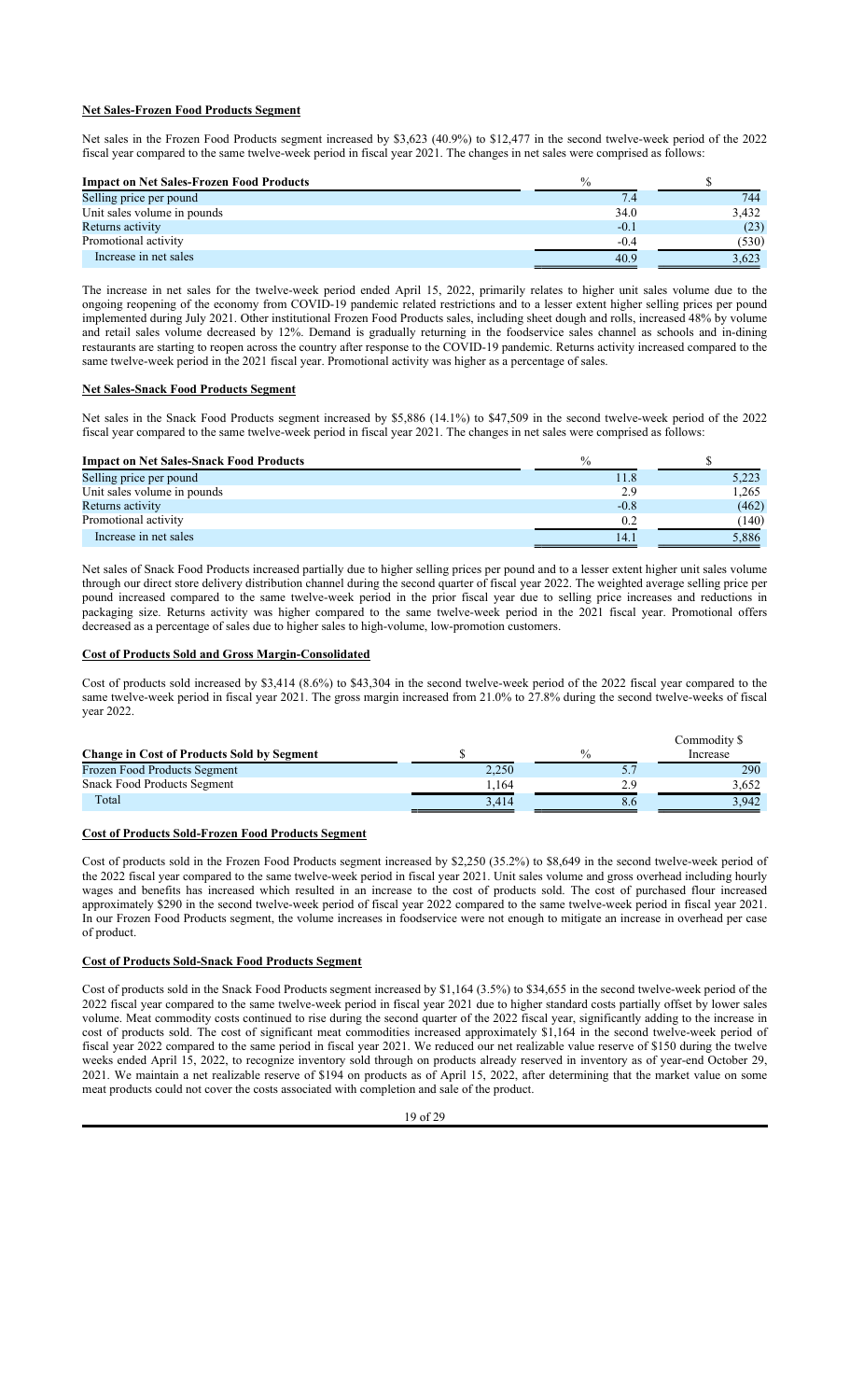## **Selling, General and Administrative Expenses-Consolidated**

Selling, general and administrative expenses ("SG&A") increased by \$2,272 (17.6%) to \$15,178 in the second twelve-week period of fiscal year 2022 compared to the same twelve-week period in the prior fiscal year. The table below summarizes the significant expense increases (decreases) included in this category:

|                                 | 12 Weeks Ended |                |  | Expense        |  |                     |
|---------------------------------|----------------|----------------|--|----------------|--|---------------------|
|                                 |                | April 15, 2022 |  | April 16, 2021 |  | Increase (Decrease) |
| Wages and bonus                 |                | 6.504          |  | 5,001          |  | 1,503               |
| Pension (income) expense        |                | (367)          |  | 193            |  | (560)               |
| Product advertising             |                | 2,438          |  | 2,199          |  | 239                 |
| Fuel                            |                | 558            |  | 385            |  | 173                 |
| Vehicle repairs and maintenance |                | 354            |  | 192            |  | 162                 |
| Other SG&A                      |                | 5,691          |  | 4,936          |  | 755                 |
| Total - SG&A                    |                | 15,178         |  | 12,906         |  | 2,272               |

Higher sales commissions resulted in higher wages and bonus expenses in the second twelve weeks of the 2022 fiscal year compared to the same period in the prior year. The decrease in pension expense was a result of an increase in pension plan assets caused by performance of the underlying markets that support them as well as higher pension discount rates resulting in lower liabilities. Costs for product advertising increased mainly as a result of higher payments under brand licensing agreements in the Snack Food Products segment during the second twelve-week period of fiscal 2022. The increase in fuel expense was driven by per gallon fuel price increases compared to the prior year as a result of higher cost trends in petroleum markets. Repairs and maintenance on vehicles have increased compared to the prior year period mainly due to an aging fleet. None of the changes individually or as a group of expenses in "Other SG&A" were significant enough to merit separate disclosure. The major components comprising the increase of "Other SG&A" expenses were higher healthcare cost, insurance premiums, postage expense and sales and lease tax audit fees.

#### **Selling, General and Administrative Expenses-Frozen Food Products Segment**

SG&A expenses in the Frozen Food Products segment increased by \$679 (26.0%) to \$3,286 in the second twelve-week period of fiscal year 2022 compared to the same twelve-week period in the prior fiscal year. The overall increase in SG&A expenses was due to higher wages and bonuses, broker commission costs and fuel partially offset by lower pension expense.

## **Selling, General and Administrative Expenses-Snack Food Products Segment**

SG&A expenses in the Snack Food Products segment increased by \$1,593 (15.5%) to \$11,892 in the second twelve-week period of fiscal year 2022 compared to the same twelve-week period in the prior fiscal year. Most of the increase was due to higher wages and bonuses, fuel, product advertising, increased fees paid under licensing agreements and higher fleet vehicle repairs and maintenance partially offset by lower pension expense.

#### **Income Taxes-Consolidated**

Income tax for the twelve weeks ended April 15, 2022, and April 16, 2021, respectively, was as follows:

|                            | April 15, 2022 |       |  | April 16, 2021 |  |  |
|----------------------------|----------------|-------|--|----------------|--|--|
| Provision for income taxes |                | 391   |  |                |  |  |
|                            |                |       |  |                |  |  |
| Effective tax rate         |                | 32.7% |  | 23.2%          |  |  |

We recorded a provision for income taxes of \$391 for the twelve-week period ended April 15, 2022, related to federal and state taxes, based on the Company's expected annual effective tax rate. The effective income tax rate differed from the applicable mixed statutory rate of approximately 26.4% due to non-deductible meals and entertainment, non-taxable gains and losses on life insurance policies, and state income taxes.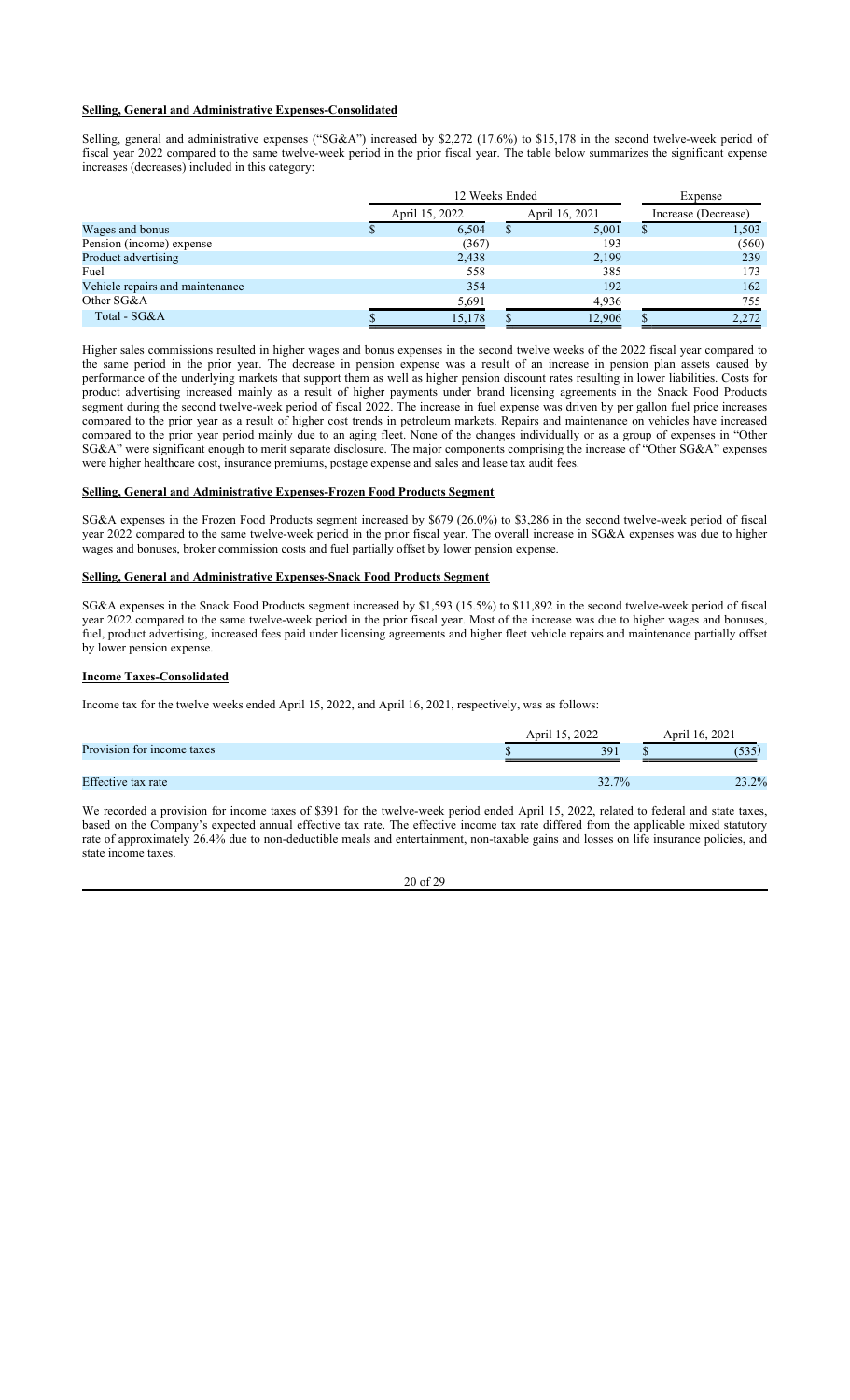## **Results of Operations for the Twenty-Four Weeks Ended April 15, 2022, and April 16, 2021**

## **Net Sales-Consolidated**

Net sales increased by \$18,902 (18.0%) to \$124,072 in the twenty-four-week period ended April 15, 2022 compared to the same period in fiscal year 2021. The changes in net sales were comprised as follows:

| <b>Impact on Net Sales-Consolidated</b> | $\frac{6}{6}$ |          |
|-----------------------------------------|---------------|----------|
| Selling price per pound                 | 12.7          | 14,314   |
| Unit sales volume in pounds             | 5.4           | 6,100    |
| Returns activity                        | $-0.2$        | (357)    |
| Promotional activity                    | 0.1           | (1, 155) |
| Increase in net sales                   | 18.0          | 18,902   |

#### **Net Sales-Frozen Food Products Segment**

Net sales in the Frozen Food Products segment increased by \$6,725 (37.1%) to \$24,843 in the twenty-four-week period ended April 15, 2022 compared to the same twenty-four-week period in fiscal year 2021. The changes in net sales were comprised as follows:

| <b>Impact on Net Sales-Frozen Food Products</b> | $\frac{0}{0}$ |       |
|-------------------------------------------------|---------------|-------|
| Selling price per pound                         | 7.0           | 1,446 |
| Unit sales volume in pounds                     | 30.5          | 6.258 |
| Returns activity                                | 0.1           | (3)   |
| Promotional activity                            | $-0.5$        | (976) |
| Increase in net sales                           | 37.1          | 6.725 |

The increase in net sales for the twenty-four-week period ended April 15, 2022 primarily relates to higher unit sales volume coupled with a higher selling price per pound. The increase in net sales was primarily driven by a significant increase in volume to institutional customers and an increase in selling prices due to price increases implemented during the fourth quarter of fiscal 2021. Other institutional Frozen Food Products sales, including sheet dough and rolls, increased 52% by volume while retail sales volume remained consistent. Demand has shifted from retail to foodservice sales channels as schools and in-dining restaurants have started to reopen in response to the lifting of restrictions caused by the COVID-19 pandemic. Returns activity decreased compared to the same twenty-four-week period in the 2021 fiscal year. Promotional activity was higher as a percentage of sales.

## **Net Sales-Snack Food Products Segment**

Net sales in the Snack Food Products segment increased by \$12,177 (14.0%) to \$99,229 in the twenty-four-week period ended April 15, 2022 compared to the same twenty-four-week period in fiscal year 2021. The changes in net sales were comprised as follows:

| <b>Impact on Net Sales-Snack Food Products</b> | $\frac{6}{6}$ |        |
|------------------------------------------------|---------------|--------|
| Selling price per pound                        | 14.0          | 12,868 |
| Unit sales volume in pounds                    | $-0.2$        | (158)  |
| Returns activity                               | $-0.2$        | (354)  |
| Promotional activity                           | 0.4           | (179)  |
| Increase in net sales                          | 14.0          |        |

Net sales of Snack Food Products increased due to higher sales through our direct store delivery distribution channel during the first twenty-four weeks of fiscal year 2022. The weighted average selling price per pound increased compared to the same twenty-four-week period in the prior fiscal year due to price increases implemented in response to record high meat commodity input costs. Unit sales volume in pounds remained consistent with the prior year comparable twenty-four-week period. Returns activity was slightly lower compared to the same twenty-four-week period in the 2021 fiscal year. Promotional offers increased due to higher sales to high-volume, high-promotion customers.

## **Cost of Products Sold and Gross Margin-Consolidated**

Cost of products sold increased by \$10,965 (13.7%) to \$90,997 in the twenty-four-week period ended April 15, 2022, year compared to the same twenty-four-week period in fiscal year 2021. The gross margin increased from 23.9% to 26.7% during the 2022 period.

|                                                   |        |               | Commodity \$ |
|---------------------------------------------------|--------|---------------|--------------|
| <b>Change in Cost of Products Sold by Segment</b> |        | $\frac{0}{0}$ | Increase     |
| Frozen Food Products Segment                      | 4,662  | 5.8           | 726          |
| <b>Snack Food Products Segment</b>                | 6.303  | 7.9           | 9,580        |
| Total                                             | 10.965 | 13.7          | 10,306       |
|                                                   |        |               |              |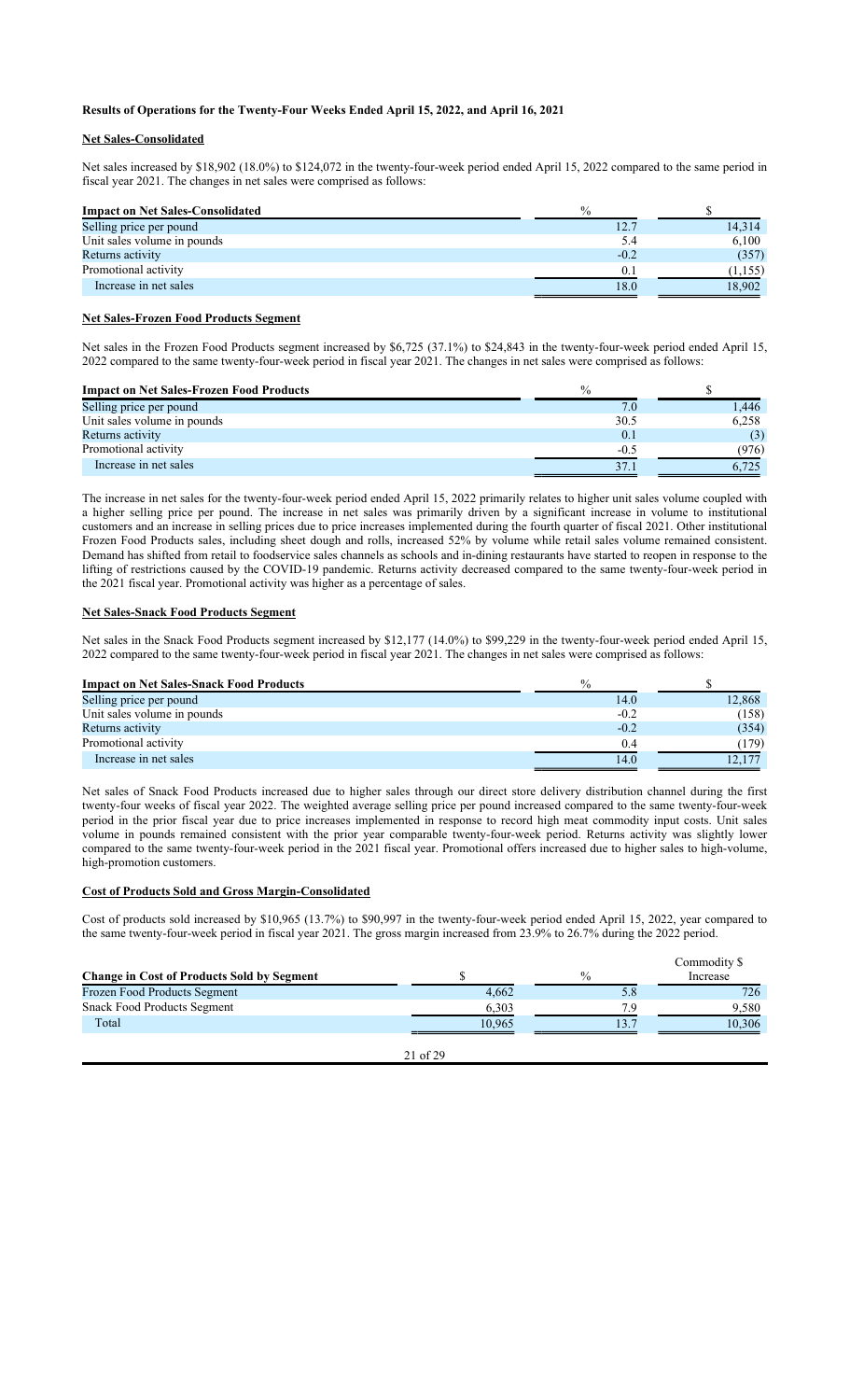## **Cost of Products Sold-Frozen Food Products Segment**

Cost of products sold in the Frozen Food Products segment increased by \$4,662 (36.3%) to \$17,500 in the first twenty-four-week period of the 2022 fiscal year compared to the same twenty-four-week period in fiscal year 2021. Increased volume and changes in product mix were the primary contributing factors to this increase. The cost of purchased flour increased approximately \$726 in the first twenty-fourweek period of fiscal year 2022 compared to the same twenty-four-week period in fiscal year 2021. In our Frozen Food Products segment, the volume increases in foodservice have increased the cost of productions materials, direct production labor and gross overhead.

#### **Cost of Products Sold-Snack Food Products Segment**

Cost of products sold in the Snack Food Products segment increased by \$6,303 (9.4%) to \$73,497 in the first twenty-four-week period of the 2022 fiscal year compared to the same twenty-four-week period in fiscal year 2021 due to a substantial increase in sales volume. Meat commodity costs started to rise during the first and second quarters of the 2021 fiscal year, significantly adding to the increase in cost of products sold. Higher depreciation on processing equipment impacted the cost of products sold. The cost of significant meat commodities increased approximately \$9,580 in the first twenty-four-week period of fiscal year 2022 compared to the same period in fiscal year 2021. As a result, a net realizable value reserve of \$194 was recorded after determining that the market value on some meat products was less than the costs associated with completion and sale of the product.

#### **Selling, General and Administrative Expenses-Consolidated**

Selling, general and administrative expenses increased by \$3,028 (11.3%) to \$29,909 in the twenty-four-week period ended April 15, 2022, compared to the same twenty-four-week period in the prior fiscal year. The table below summarizes the significant expense increases (decreases) included in this category:

|                                 | 24 Weeks Ended |  |                | Expense |                     |
|---------------------------------|----------------|--|----------------|---------|---------------------|
|                                 | April 15, 2022 |  | April 16, 2021 |         | Increase (Decrease) |
| Wages and bonus                 | 13,102         |  | 11,493         |         | 1,609               |
| Pension (income) expense        | (176)          |  | 383            |         | (559)               |
| Product advertising             | 4,274          |  | 3,758          |         | 516                 |
| Fuel                            | 1,045          |  | 723            |         | 322                 |
| Vehicle repairs and maintenance | 596            |  | 419            |         | 177                 |
| Other SG&A                      | 11.068         |  | 10,105         |         | 963                 |
| Total - SG&A                    | 29,909         |  | 26,881         |         | 3,028               |

Higher sales commissions resulted in higher wages and bonus expenses in the first twenty-four weeks of the 2022 fiscal year compared to the same period in the prior year. The decrease in pension expense was a result of an increase in pension plan assets caused by performance of the underlying markets that support them as well as higher pension discount rates resulting in lower liability. Costs for product advertising increased mainly as a result of higher payments under brand licensing agreements in the Snack Food Products segment during the twenty-four weeks ended April 15, 2022. The increase in fuel expense was driven by per gallon fuel price increases compared to the prior year as a result of higher cost trends in petroleum markets. Repairs and maintenance on vehicles have increased compared to the prior year period mainly due to an aging fleet. None of the changes individually or as a group of expenses in "Other SG&A" were significant enough to merit separate disclosure. The major components comprising the increase of "Other SG&A" expenses were higher healthcare cost, vacation expense, insurance premiums, and travel expenses, partially offset by lower provisions for bad debt.

## **Selling, General and Administrative Expenses-Frozen Food Products Segment**

SG&A expenses in the Frozen Food Products segment increased by \$958 (17.7%) to \$6,373 in the first twenty-four-week period of fiscal year 2022 compared to the same twenty-four-week period in the prior fiscal year. The overall increase in SG&A expenses was due to higher sales volume and corresponding increased wages and bonus and product advertising partially offset by lower pension expense.

#### **Selling, General and Administrative Expenses-Snack Food Products Segment**

SG&A expenses in the Snack Food Products segment increased by \$2,070 (9.6%) to \$23,536 in the first twenty-four-week period of fiscal year 2022 compared to the same twenty-four-week period in the prior fiscal year. Most of the increase was due to higher sales volume and corresponding increased wages and bonus and product advertising.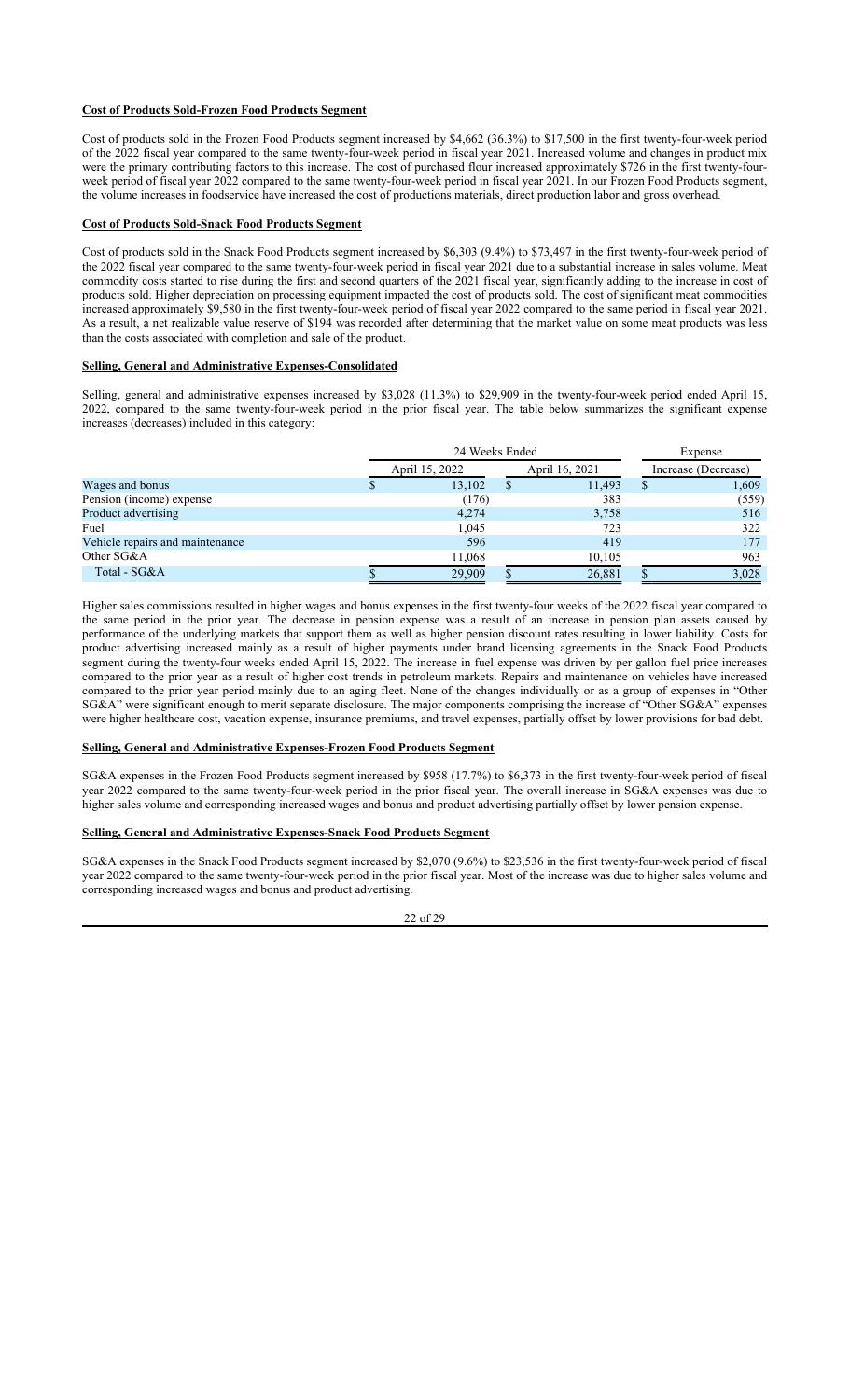## **Income Taxes-Consolidated**

Income tax for the twenty-four weeks ended April 15, 2022 and April 16, 2021, respectively, was as follows:

|                                         | April 15, 2022 |       |  | April 16, 2021 |  |  |
|-----------------------------------------|----------------|-------|--|----------------|--|--|
| Provision for (benefit on) income taxes |                |       |  | 142            |  |  |
|                                         |                |       |  |                |  |  |
| Effective tax rate                      |                | 29.1% |  | 31.5%          |  |  |

We recorded a tax provision of \$457 for the twenty-four-week period ended April 15, 2022, related to federal and state taxes, based on the Company's expected annual effective tax rate. The effective income tax rate differed from the applicable mixed statutory rate of approximately 26.4% due to non-deductible meals and entertainment, non-taxable gains and losses on life insurance policies and state income taxes.

## **Liquidity and Capital Resources**

The principal source of our operating cash flow is cash receipts from the sale of our products, net of costs to manufacture, store, market and deliver such products. We normally fund our operations from cash balances and cash flow generated from operations. We borrowed \$2,000 under our line of credit with Wells Fargo Bank, N.A. on December 2, 2020, \$2,000 on April 27, 2021, \$2,000 on July 1, 2021, \$3,000 on July 19, 2021, \$3,000 on October 15, 2021, \$2,000 on November 1, 2021, \$2,000 on December 16, 2021 and \$2,000 on January 24, 2022, for a combined total of \$18,000 as of April 15, 2022. Refer to Note 6 – Equipment Notes Payable and Financial Arrangements of the Notes to the Condensed Consolidated Financial Statements included within this Report for further information. Despite higher commodity costs, we may not be able to increase our product prices in a timely manner or sufficiently to offset increased commodity costs due to consumer price sensitivity, pricing in relation to competitors and the reluctance of retailers to accept the price increase. Higher product prices could potentially lower demand for our product and decrease volume. As of April 15, 2022, we had \$39 of current debt on equipment loans. We entered into a bridge loan with Wells Fargo Bank, N.A. on August 30, 2021, for up to \$25,000, which we plan to use to pay off the existing equipment loans as they come out of the lock out period and may be prepaid. As of April 15, 2022, we paid off \$18,651 in equipment loans utilizing proceeds from the new bridge loan.

Management believes there are various options available to generate additional liquidity to repay debt or fund operations such as mortgaging real estate, should that be necessary. Our ability to increase liquidity will depend upon, among other things, our business plans, the performance of operating divisions and economic conditions of capital markets, or circumstances related to the COVID-19 global pandemic. If we are unable to increase liquidity through mortgaging real estate, or generate positive cash flow necessary to fund operations, we may not be able to compete successfully, which could negatively impact our business, operations, and financial condition. Combined with the cash expected to be generated from the Company's operations and income tax refunds due of \$5,646, we anticipate that we will maintain sufficient liquidity to operate our business for at least the next twelve months. We will continue to monitor the impact of COVID-19 on our liquidity and, if necessary, take action to preserve liquidity and ensure that our business can operate during these uncertain times.

In connection with our sale of certain real estate on June 1, 2022, we plan to repay our outstanding balance under the line of credit and prepaid our outstanding balance under our bridge loan and terminated such loan. Refer to Note 7 - Subsequent Events of the Notes to Consolidated Financial Statements included in this Report for further information.

#### **Cash flows from operating activities for the twenty-four weeks ended:**

|                                                                              |  | <b>April 15, 2022</b> | <b>April 16, 2021</b> |         |
|------------------------------------------------------------------------------|--|-----------------------|-----------------------|---------|
| Net income (loss)                                                            |  | 1,112                 |                       | (309)   |
|                                                                              |  |                       |                       |         |
| Adjustments to reconcile net income (loss) to net cash provided by operating |  |                       |                       |         |
| activities:                                                                  |  |                       |                       |         |
| Depreciation                                                                 |  | 3,158                 |                       | 3,026   |
| (Recoveries on) provision for losses on accounts receivable                  |  | (10)                  |                       | 96      |
| Increase in promotional allowances                                           |  | 2,278                 |                       | 1,791   |
| Gain on sale of property, plant, and equipment                               |  | (18)                  |                       | (82)    |
| Changes in operating working capital                                         |  | (4,247)               |                       | (2,991) |
| Net cash provided by operating activities                                    |  | 2,273                 |                       | 1,531   |

For the twenty-four weeks ended April 15, 2022, net cash provided by operating activities was \$2,273, \$742 more cash provided than during the same period in fiscal year 2021. The net increase in cash provided by operating activities primarily relates to net income of \$1,112, increase in promotional allowance of \$2,278, partially offset by an increase in accounts receivable of \$2,438, an increase in inventories of \$4,164 and an increase in non-current liabilities of \$1,272. During the twenty-four-week period ended April 15, 2022, we did not contribute towards our defined benefit pension plan. Plan funding strategies may be adjusted depending upon economic conditions, investment options, tax deductibility, or recent legislative changes in funding requirements.

Our cash conversion cycle (defined as days of inventory and trade receivables less days of trade payables outstanding) was equal to 72 days for the twenty-four-week period ended April 15, 2022. The cash conversion cycle was 59 days for the twenty-four-week period ended April 16, 2021. The increase in the cash conversion cycle was mainly due to an increase in days sales outstanding in accounts receivable and to a lesser extent increased average days in inventory. We continued to accelerate payments on outstanding accounts receivable from WalMart for approximately \$8,976.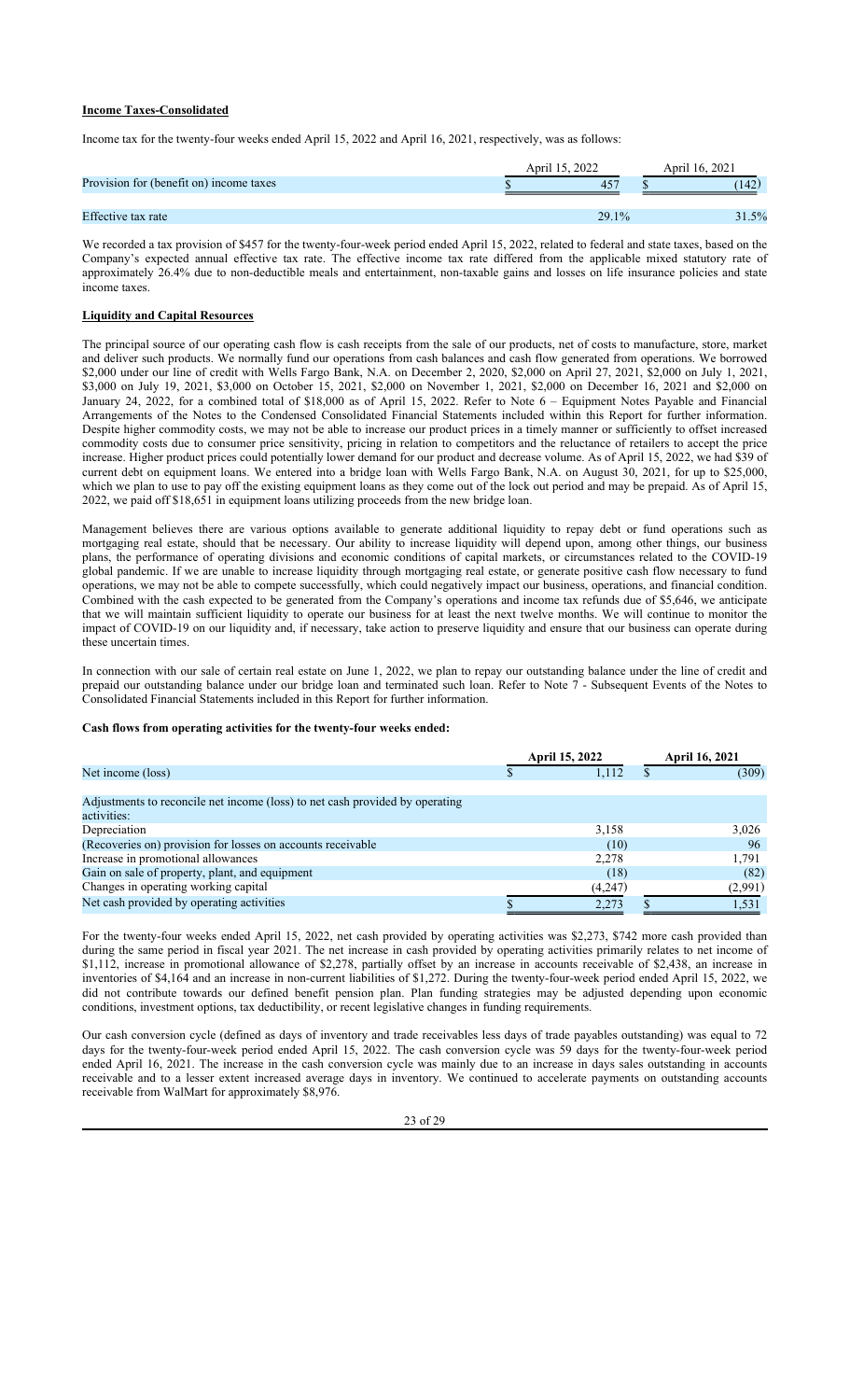For the twenty-four weeks ended April 15, 2021, net cash provided by operating activities was \$1,531 and primarily relates to a decrease in accounts receivable of \$3,450 partially offset by a net loss of \$389, an increase in inventories of \$1,810, an increase in other noncurrent assets of \$1,850 and an increase in non-current liabilities of \$1,739. During the twenty-four-week period ended April 15, 2021, we did not contribute towards our defined benefit pension plan.

## **Cash flows from investing activities for the twenty-four weeks ended:**

|                                                      | <b>April 15, 2022</b> |       | <b>April 16, 2021</b> |         |
|------------------------------------------------------|-----------------------|-------|-----------------------|---------|
| Proceeds from sale of property, plant, and equipment |                       |       |                       |         |
| Additions to property, plant, and equipment          |                       | (629) |                       |         |
| Net cash used in investing activities                |                       | (611  |                       | (5.657) |

Expenditures for property, plant and equipment include the acquisition of equipment, upgrading of facilities to maintain operating efficiency and investments in cost effective technologies to lower costs. In general, we capitalize the cost of additions and improvements and expense the cost for repairs and maintenance. We may also capitalize costs related to improvements that extend the life, increase the capacity, or improve the efficiency of existing machinery and equipment. Specifically, capitalization of upgrades of facilities to maintain operating efficiency include acquisitions of machinery and equipment used on packaging lines and refrigeration equipment used to process food products.

The table below highlights additions to property, plant and equipment for the twenty-four weeks ended:

|                                             | <b>April 15, 2022</b> |       | <b>April 16, 2021</b> |  |
|---------------------------------------------|-----------------------|-------|-----------------------|--|
| Changes in projects in process              |                       | (140) | 4,753                 |  |
| Building improvements                       |                       |       |                       |  |
| Direct store delivery and sales vehicles    |                       | 372   | 465                   |  |
| Packaging lines                             |                       | 159   |                       |  |
| Computer software and hardware              |                       | 23    |                       |  |
| Processing equipment                        |                       | 184   | 458                   |  |
| Furniture and fixtures                      |                       | 31    |                       |  |
| Additions to property, plant, and equipment |                       | 629   | 5.755                 |  |

## **Cash flows from financing activities for the twenty-four weeks ended:**

|                                                     | <b>April 15, 2022</b> | <b>April 16, 2021</b> |
|-----------------------------------------------------|-----------------------|-----------------------|
| Payment of lease and right of use obligations       | (151)                 | (207)                 |
| Proceeds from bank borrowings                       | 6.000                 | 2.000                 |
| Repayments of bank borrowings                       | (1.028)               | (2.194)               |
| Net cash provided by (used in) financing activities | 4.821                 | (401)                 |

Our stock repurchase program was approved by our Board of Directors in November 1999 and was expanded in June 2005. Under the stock repurchase program, we are authorized, at the discretion of management and our Board of Directors, to purchase up to an aggregate of 2,000,000 shares of our common stock on the open market. As of April 15, 2022, 120,113 shares remained authorized for repurchase under the program.

## **Revolving Credit Facility**

We maintain a line of credit with Wells Fargo Bank, N.A. that extends through March 1, 2023. As of year-end October 29, 2021, under the terms of this line of credit, we could borrow up to \$15,000 at an interest rate equal to the bank's prime rate or LIBOR plus 2.0%. The line of credit has an unused commitment fee of 0.25% of the available loan amount. The line of credit is presented under non-current liabilities in the consolidated balance sheets. On December 1, 2021, Wells Fargo Bank, N.A. expanded our line of credit to \$25,000 through June 15, 2022, upon which the credit limit will return to \$15,000 for the balance of the term. Under the terms of this expanded line of credit, we may borrow up to \$25,000 at an interest rate equal to the bank's prime rate or secured overnight financing rate ("SOFR") plus 2.0%. The former benchmark interest rate of LIBOR for our line of credit has been transitioned to SOFR which could impact the cost of credit and alter the value of debt and loans. We borrowed \$2,000 under this line of credit on December 2, 2020, \$2,000 on April 27, 2021, \$2,000 on July 1, 2021, \$3,000 on July 19, 2021, \$3,000 on October 15, 2021, \$2,000 on November 1, 2021, and \$2,000 on December 26, 2021 and \$2,000 on January 24, 2022, for a combined total of \$18,000 as of April 15, 2022.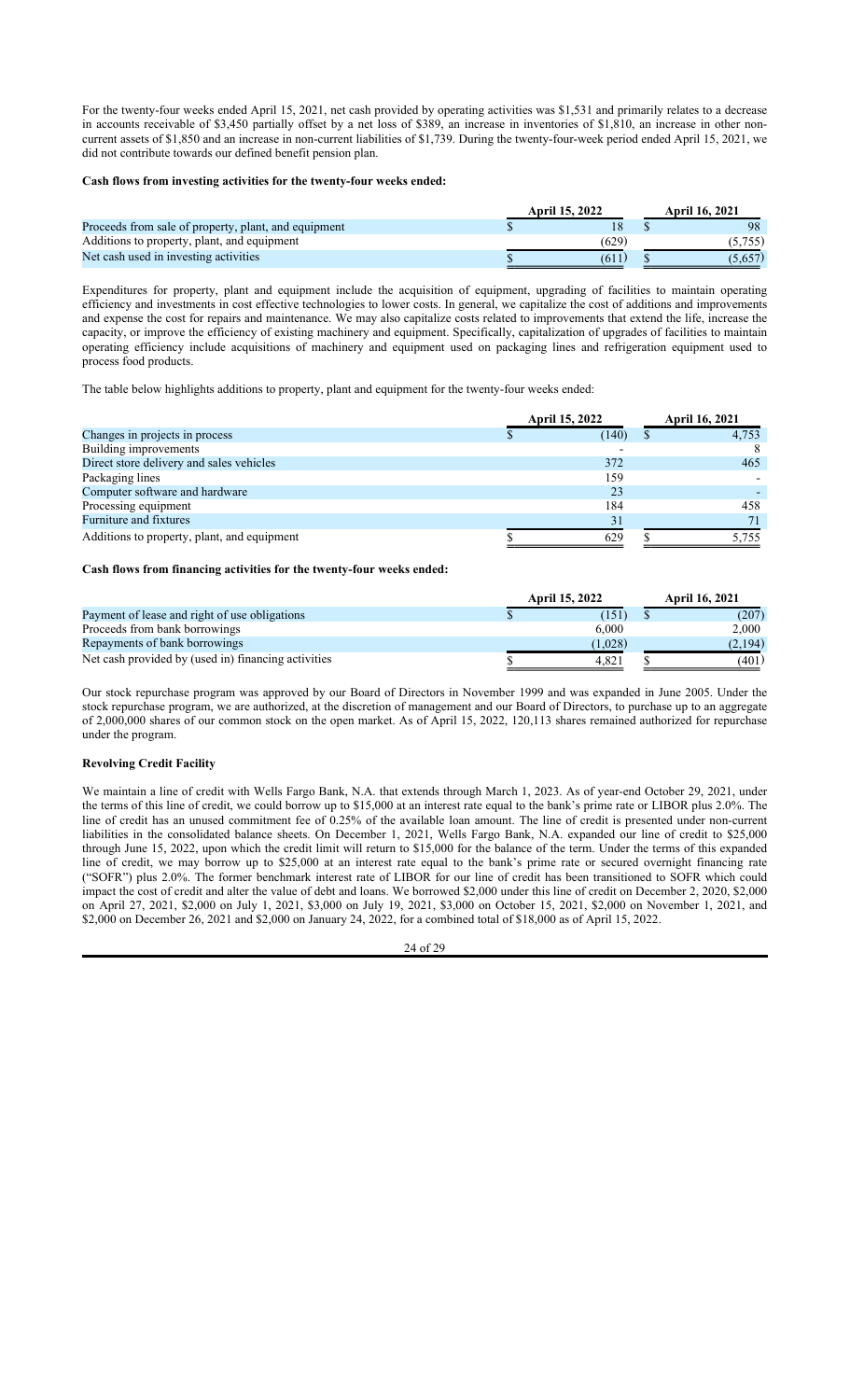## **Equipment Notes Payable**

On December 26, 2018, we entered into a master collateral loan and security agreement with Wells Fargo Bank, N.A. (the "Original Wells Fargo Loan Agreement") for up to \$15,000 in equipment financing which was amended and expanded as detailed below. We subsequently entered into additional master collateral loan and security agreements with Wells Fargo Bank, N.A. on each of; April 18, 2019, December 19, 2019, March 5, 2020, and April 17, 2020 (the Original Wells Fargo Loan Agreement and the subsequent agreements collectively referred to as the "Wells Fargo Loan Agreements"). Pursuant to the Wells Fargo Loan Agreements, we owe the amounts as stated in the table below.

## **Bridge Loan**

On August 30, 2021, we entered into a loan commitment note for a bridge loan of up to \$25,000 which we plan to use to pay off the existing equipment loans as they come out of the lock out period and may be prepaid (dates detailed in the table below). The outstanding principal balances of the bridge loan shall be due and payable in full on the earlier of the following dates (1) August 31, 2023, or (2) one Federal Reserve business day after the closing of the transactions contemplated under that certain Purchase and Sale Agreement dated March 16, 2020, as amended, between Bridgford Foods Processing Corporation and CRG Acquisition, LLC. As of April 15, 2022, we prepaid \$18,651 in equipment loans (equipment loans 4.13%, 3.98%, 3.70% and 3.29% in the table below) utilizing proceeds from the new bridge loan. The Company evaluated the exchange under ASC 470 and determined that the exchange should be treated as a debt modification prospectively. The Company accounted for this transaction as a debt modification and did not incur any gain or loss relating to the modification. The debt modification did not meet the greater than ten percent test and was deemed not substantial.

The following table reflects major components of our line of credit and borrowing agreements as of April 15, 2022 and October 29, 2021.

|                                                  | <b>April 15, 2022</b> |         |     | <b>October 29, 2021</b> |  |
|--------------------------------------------------|-----------------------|---------|-----|-------------------------|--|
| Revolving credit facility                        |                       | 18,000  | \$. | 12,000                  |  |
| Equipment notes:                                 |                       |         |     |                         |  |
| 3.70% note due 12/21/26, out of lockout 12/23/21 |                       |         |     | 2,901                   |  |
| 3.29% note due 03/05/27, out of lockout 03/06/22 |                       |         |     | 5,951                   |  |
| 3.68% note due 04/16/27, out of lockout 04/17/22 |                       | 5,391   |     | 5,888                   |  |
| SOFR plus 2.00% bridge loan due 08/31/23         |                       | 18,651  |     | 10,329                  |  |
| Total debt                                       |                       | 42,042  |     | 37,069                  |  |
| Less current debt                                |                       | (3,446) |     | (1,065)                 |  |
| Total long-term debt                             |                       | 38,596  |     | 36,004                  |  |

On June 2, 2022, we prepaid our outstanding balance under the bridge loan and terminated the loan commitment note and plan to repay the outstanding balance under our revolving credit facility. Refer to Note 7 - Subsequent Events of the Notes to Consolidated Financial Statements included in this Report for further information.

### **Loan Covenants**

The Wells Fargo Loan Agreements collectively contain various affirmative and negative covenants that limit the use of funds and define other provisions of the loan. The main financial covenants are listed below:

- Total Liabilities divided by Tangible Net Worth not greater than 2.5 to 1.0 at each fiscal quarter,
- Ouick Ratio not less than .85 to 1.0 at each fiscal quarter end,
- Net Income After Taxes not less than \$500 on a quarterly basis, and
- Capital Expenditures less than \$5,000.

As of April 15, 2022, the Company was in compliance with all covenants under the Wells Fargo Loan Agreements.

All of our operating segments have been impacted by inflation, including higher costs for labor, freight, and specific materials. We expect this trend to continue through the remainder of fiscal year 2022. Management is of the opinion that the Company's financial position and its capital resources are sufficient to provide for its operating needs and capital expenditures for the remainder of fiscal year 2022.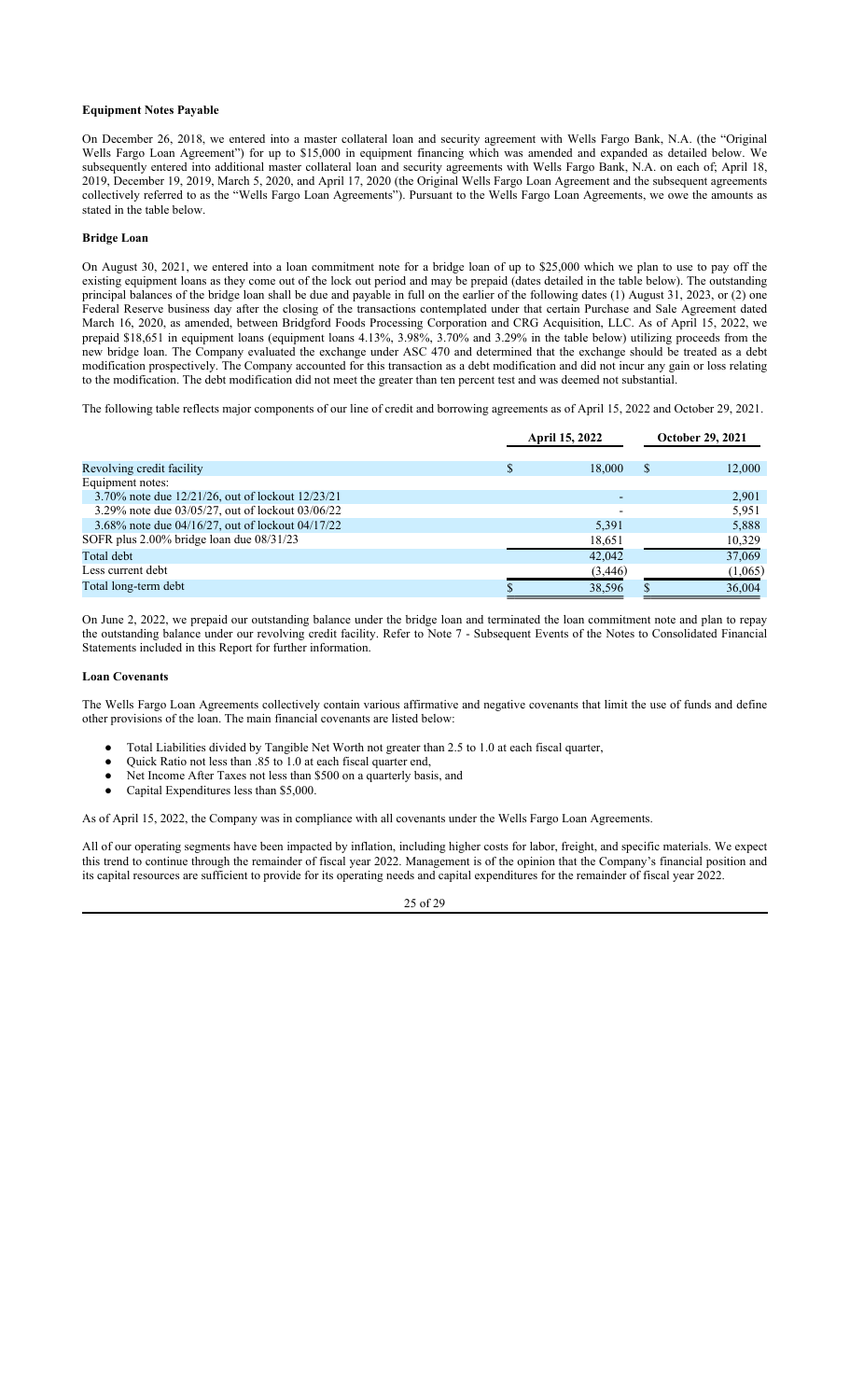## **Recently issued accounting pronouncements and regulations**

In February 2016, the FASB issued ASU 2016-02, "Leases", which requires a lessee to recognize assets and liabilities with lease terms of more than twelve months. Both capital and operating leases are to be recognized on the balance sheet. The guidance is effective for annual reporting periods beginning after December 15, 2018, and interim periods within fiscal years beginning after December 15, 2019 which was our first quarter of fiscal 2020. We have analyzed all lease transactions during fiscal year 2020 and 2021 and the first and second quarters of fiscal 2022. The Company elected not to reassess expired contracts or adjust comparative periods. The Company determined that no change to current accounting treatment is warranted for most transactions due to the underlying nature of our leases. In the case of month-to-month lease or rental agreements with terms of twelve months or less, the Company made an accounting policy election to not recognize lease assets and liabilities. The Company performed a detailed analysis and determined that the only significant indication of a long-term lease was its lease with Hogshed Ventures, LLC. The accounting treatment of this lease for warehouse storage included establishing a right-of-use asset and corresponding liability was recorded for the Company's lease with Hogshed Ventures, LLC for property located at 40th Street in Chicago during the fourth quarter of fiscal 2020. The application of this pronouncement resulted in additional disclosures detailing our lease arrangements. The Company adopted this guidance during the first quarter of fiscal 2020 and it did not have a material impact on our consolidated financial statements.

#### **Off-Balance Sheet Arrangements**

We are not engaged in any "off-balance sheet arrangements" within the meaning of Item 303(b) of Regulation S-K.

#### **Item 3. Quantitative and Qualitative Disclosures about Market Risk**

Not applicable to a smaller reporting company.

#### **Item 4. Controls and Procedures**

Our management, with the participation and under the supervision of our principal executive officer and principal financial officer, has evaluated the effectiveness of our disclosure controls and procedures (as defined in Exchange Act Rule 13a-15(e) and 15d-15(e)) as of the end of the period covered by this Report. Based on this evaluation, the principal executive officer and principal financial officer have concluded that our disclosure controls and procedures are effective as of the end of the period covered by this Report in their design and operation to provide reasonable assurance that information required to be disclosed by us in the reports that we file or submit under the Exchange Act is accumulated and communicated to management and recorded, processed, summarized and reported within the time periods specified by the Securities and Exchange Commission's rules and forms and were accumulated and communicated to our management, including our principal executive officer and principal financial officer, as appropriate to allow timely decisions regarding required disclosures.

Our management, including our principal executive officer and principal financial officer, does not expect that our disclosure controls and internal controls will prevent all error and all fraud. A control system, no matter how well conceived and operated, can provide only reasonable, not absolute, assurance that the objectives of the control system are met. Further, the design of a control system must reflect the fact that there are resource constraints, and the benefits of controls must be considered relative to their costs. Because of inherent limitations in all control systems, no evaluation of controls can provide absolute assurance that all control issues and instances of fraud, if any, within the Company have been detected. These inherent limitations include the realities that judgments in decision-making can be faulty, and that breakdowns can occur because of a simple error or mistake. Additionally, controls can be circumvented by the individual acts of some persons, by collusion of two or more people, or by management override of the control.

The design of any system of controls is also based in part upon certain assumptions about the likelihood of future events, and there can be no assurance that any design will succeed in achieving our stated goals under all potential future conditions; over time, a control may become inadequate because of changes in conditions, or the degree of compliance with the policies or procedures may deteriorate. Because of inherent limitations in a cost-effective control system, misstatements due to error or fraud may occur and not be detected.

We maintain and evaluate a system of internal accounting controls, and a program of internal auditing designed to provide reasonable assurance that our assets are protected and that transactions are performed in accordance with proper authorization and are properly recorded. This system of internal accounting controls is continually reviewed and modified in response to evolving business conditions and operations and to recommendations made by the independent registered public accounting firm. On May 14, 2013, the Committee of Sponsoring Organizations of the Treadway Commission (COSO) published Internal Control-Integrated Framework (2013) (the "2013 Framework") and related illustrative documents as an update to Internal Control-Integrated Framework (1992) (the "1992 Framework"). The Company has adopted the 2013 Framework this fiscal year and has determined that the 17 principles are present and functioning during our assessment of the effectiveness of internal controls. We have established a code of conduct. Our management believes that the accounting and internal control systems provide reasonable assurance that assets are safeguarded, and financial information is reliable.

The Audit Committee of the Board of Directors meets regularly with our financial management and counsel, and with the independent registered public accounting firm engaged by us. Internal accounting controls and the quality of financial reporting are discussed during these meetings. The Audit Committee has discussed with the independent registered public accounting firm matters required to be discussed by the auditing standards adopted or established by the Public Company Accounting Oversight Board. In addition, the Audit Committee and the independent registered public accounting firm have discussed the independent registered public accounting firm's independence from the Company and its management, including the matters in the written disclosures required by Public Company Accounting Oversight Board Rule 3526 "Communication with Audit Committees Concerning Independence".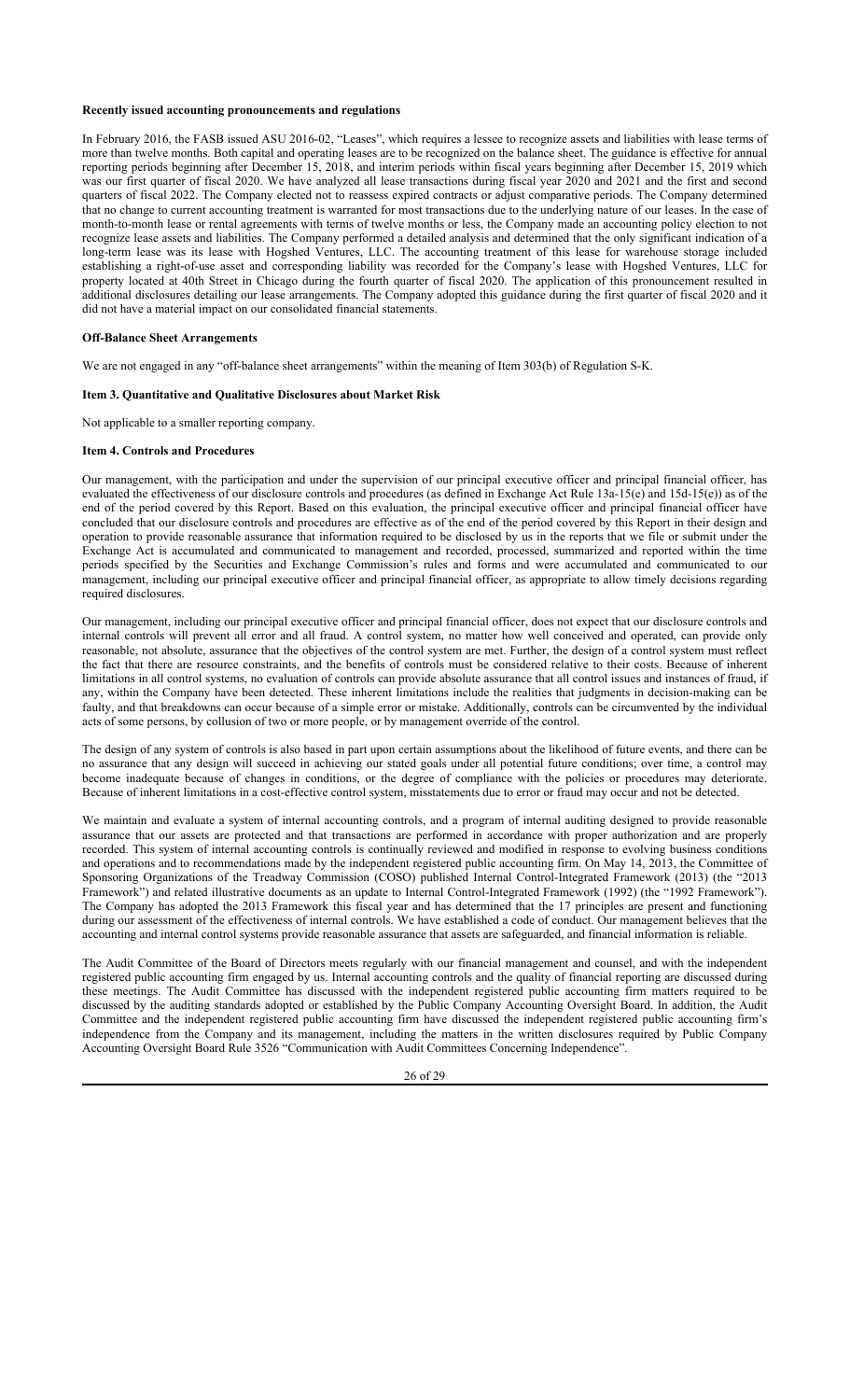There have been no changes in our internal controls over financial reporting that occurred during the fiscal quarter ended April 15, 2022, that have materially affected, or are reasonably likely to materially affect, our internal controls over financial reporting.

## **Part II. Other Information**

## **Item 1A. Risk Factors**

The risk factors listed in Part I "Item 1A. Risk Factors" in the Annual Report should be considered with the information provided elsewhere in this Report, which could materially adversely affect our business, financial condition, or results of operations. Except as set forth below, there have been no material changes to the risk factors as previously disclosed in the Annual Report.

We have considered the impact of federal, state, and local government actions related to the COVID-19 pandemic on our Condensed Consolidated Financial Statements. These business disruptions, in addition to any impacts already experienced, have not had a significant impact on our Condensed Consolidated Financial Statements for the twelve weeks ended April 15, 2022. There may be a future business impact, the extent of which is uncertain and largely subject to whether the severity worsens or what restrictions are implemented by the government.

These impacts could include but may not be limited to risks and uncertainty related to shifts in demand between sales channels, market volatility, constraints in our supply chain, our ability to operate production facilities and worker availability. These unknowns may subject the company to future risks related to long-lived asset impairments, increased reserves for uncollectible accounts, the price and availability of ingredients and raw materials used in our products and adjustments to reflect the market value of our inventory.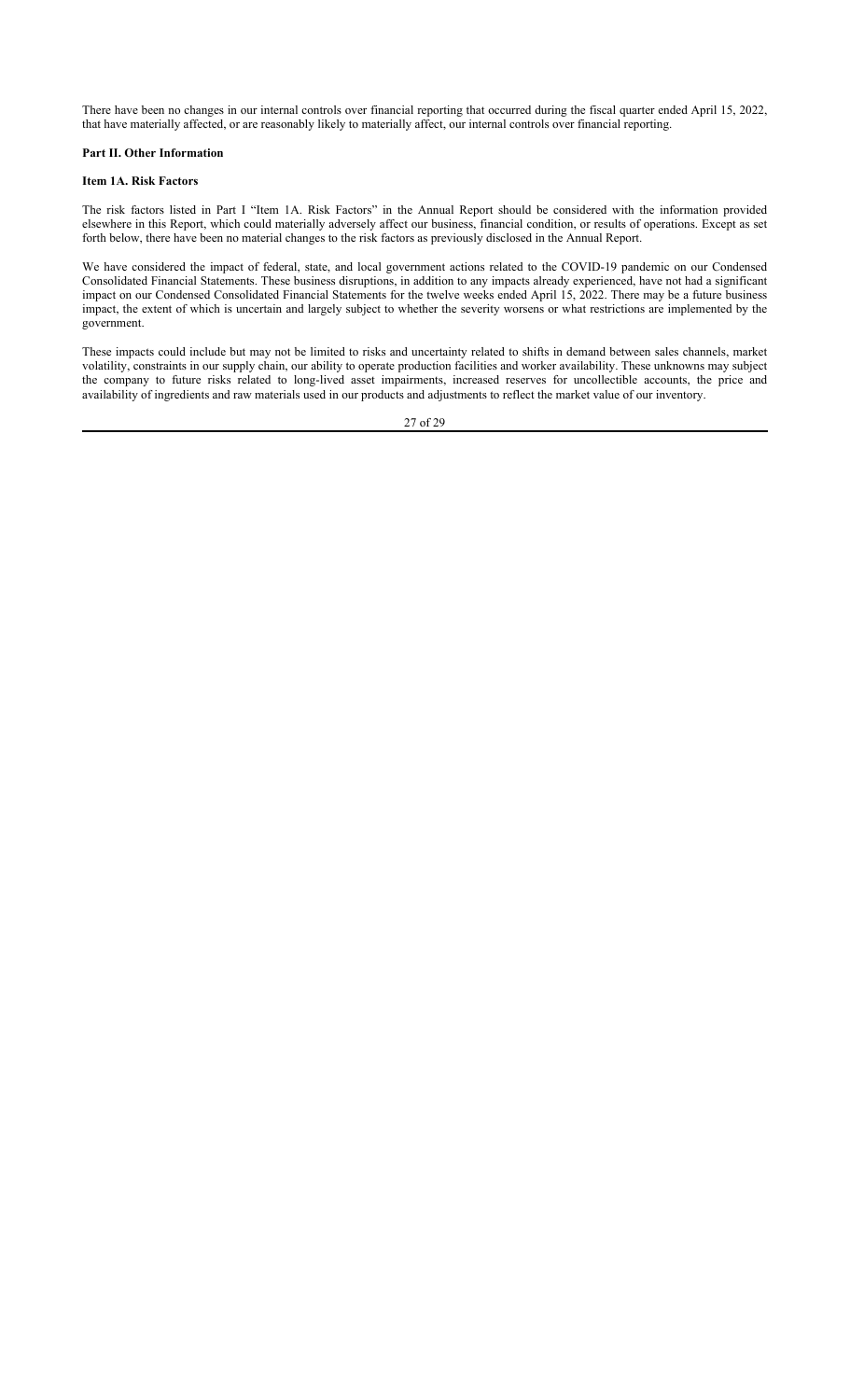# **Item 6. Exhibits**

| Reference                                                                                           |                 |
|-----------------------------------------------------------------------------------------------------|-----------------|
| File<br><b>Exhibit</b>                                                                              | Filing<br>Filed |
| Form No. Exhibit Date Herewith<br><b>Number Exhibit Description</b>                                 |                 |
|                                                                                                     |                 |
| Certification of Principal Executive Officer, Pursuant to Section 302 of the Sarbanes-Oxley<br>31.1 | X               |
| Act of 2002.                                                                                        |                 |
| Certification of Principal Financial Officer, Pursuant to Section 302 of the Sarbanes-Oxley<br>31.2 | X               |
| Act of 2002.                                                                                        |                 |
| 32.1<br>Certification Pursuant to 18 U.S.C. Section 1350, as Adopted Pursuant to Section 906 of     | X               |
| the Sarbanes-Oxley Act of 2002 (Principal Executive Officer).                                       |                 |
| Certification Pursuant to 18 U.S.C. Section 1350, as Adopted Pursuant to Section 906 of<br>32.2     | X               |
| the Sarbanes-Oxley Act of 2002 (Principal Financial Officer).                                       |                 |
| 101. INS Inline XBRL Instance Document.                                                             | X               |
| 101.SCH Inline XBRL Taxonomy Extension Schema Document.                                             | X               |
| 101.CAL Inline XBRL Taxonomy Extension Calculation Linkbase Document.                               | X               |
| 101. DEF Inline XBRL Taxonomy Extension Definition Linkbase Document.                               | X               |
| 101. LAB Inline XBRL Taxonomy Extension Label Linkbase Document.                                    | X               |
| 101.PRE Inline XBRL Taxonomy Extension Presentation Linkbase Document.                              | X               |
| Cover Page Interactive Data File (formatted as Inline XBRL and Contained in Exhibit 101).<br>104    |                 |
|                                                                                                     |                 |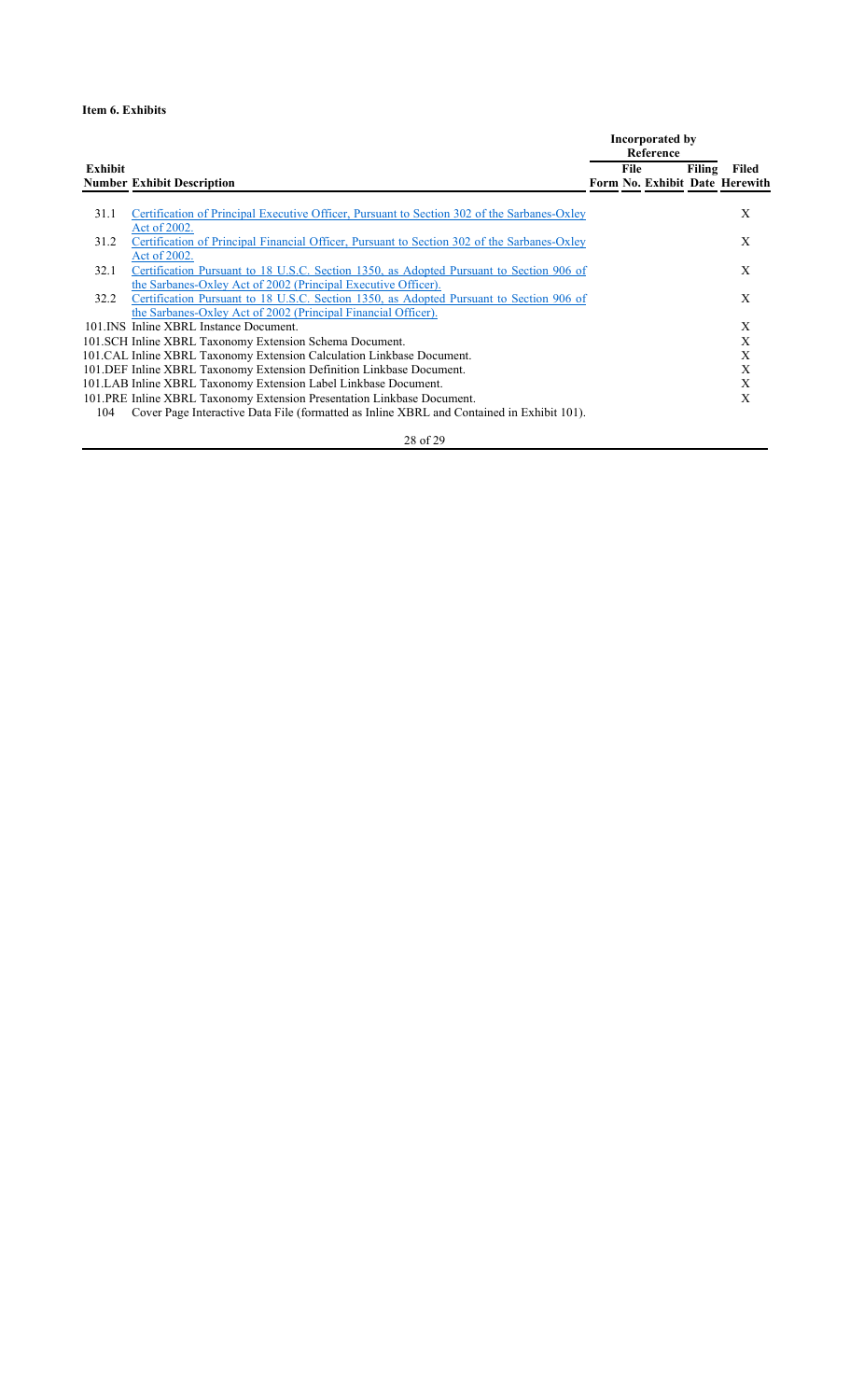## **SIGNATURES**

Pursuant to the requirements of the Securities Exchange Act of 1934, the registrant has duly caused this Report to be signed on its behalf by the undersigned thereunto duly authorized.

Dated: June 3, 2022 **By:** */s/ Raymond F. Lancy* 

BRIDGFORD FOODS CORPORATION (Registrant)

Raymond F. Lancy Chief Financial Officer (Duly Authorized Officer, Principal Financial and Accounting Officer)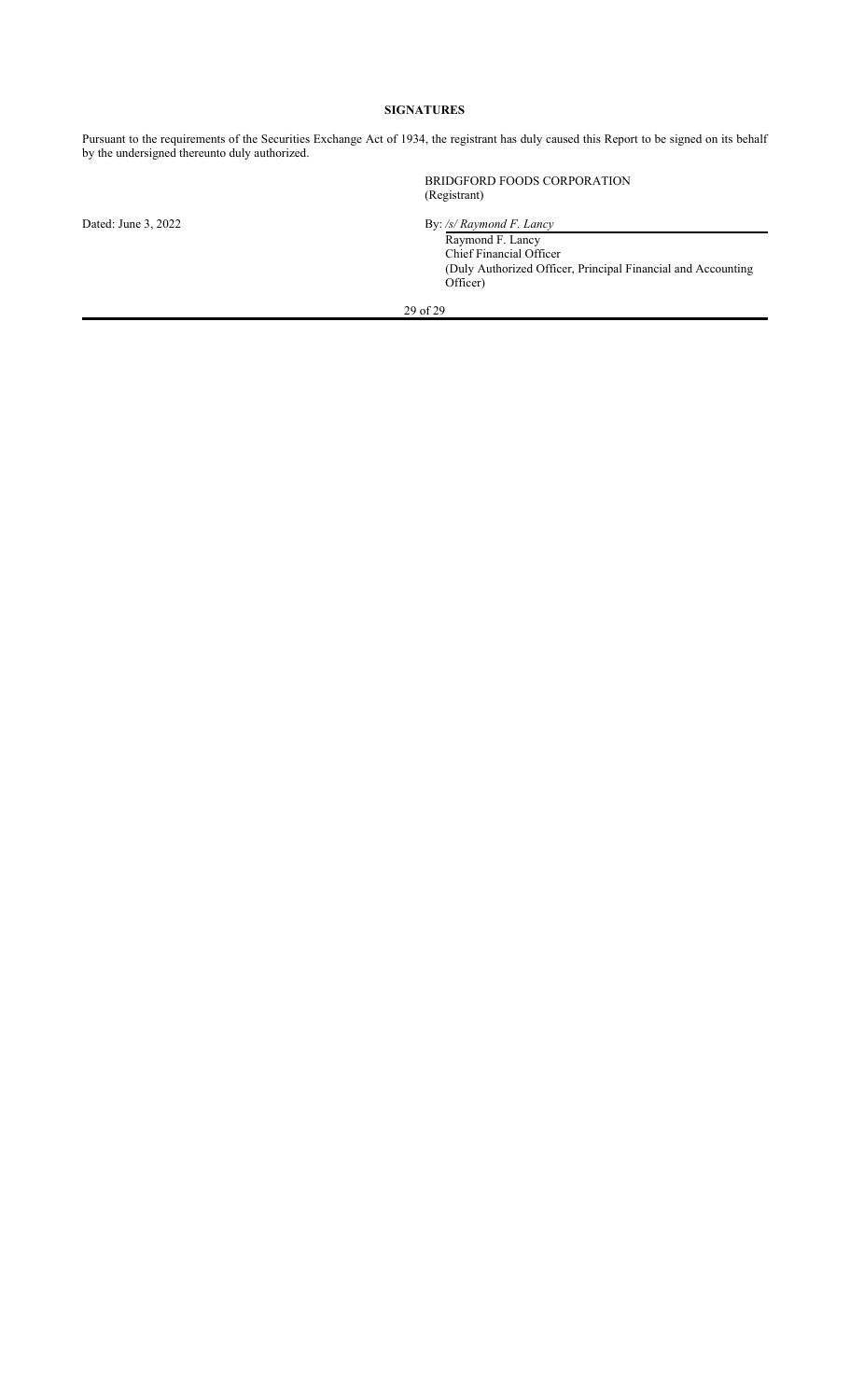#### **Exhibit 31.1**

#### **SECTION 302 CERTIFICATION**

I, Michael W. Bridgford, certify that:

- 1. I have reviewed this quarterly report on Form 10-Q of Bridgford Foods Corporation;
- 2. Based on my knowledge, this report does not contain any untrue statement of a material fact or omit to state a material fact necessary to make the statements made, in light of the circumstances under which such statements were made, not misleading with respect to the period covered by this report;
- 3. Based on my knowledge, the financial statements, and other financial information included in this quarterly report, fairly present in all material respects the financial condition, results of operations and cash flows of the registrant as of, and for, the periods presented in this report;
- 4. The registrant's other certifying officer and I are responsible for establishing and maintaining disclosure controls and procedures (as defined in Exchange Act Rules 13a-15(e) and 15d-15(e)) and internal control over financial reporting (as defined in Exchange Act Rules  $13a-15(f)$  and  $15d-15(f)$ ) for the registrant and have:
	- a. Designed such disclosure controls and procedures, or caused such disclosure controls and procedures to be designed under our supervision, to ensure that material information relating to the registrant, including its consolidated subsidiaries, is made known to us by others within those entities, particularly during the period in which this report is being prepared;
	- b. Designed such internal control over financial reporting, or caused such internal control over financial reporting to be designed under our supervision, to provide reasonable assurance regarding the reliability of financial reporting and the preparation of financial statements for external purposes in accordance with generally accepted accounting principles;
	- c. Evaluated the effectiveness of the registrant's disclosure controls and procedures and presented in this report our conclusions about the effectiveness of the disclosure controls and procedures, as of the end of the period covered by this report based on such evaluation; and
	- d. Disclosed in this report any change in the registrant's internal control over financial reporting that occurred during the registrant's most recent fiscal quarter (the registrant's fourth fiscal quarter in the case of an annual report) that has materially affected, or is reasonably likely to materially affect, the registrant's internal control over financial reporting; and
- 5. The registrant's other certifying officer and I have disclosed, based on our most recent evaluation of internal control over financial reporting, to the registrant's auditors and the audit committee of the registrant's board of directors (or persons performing the equivalent functions):
	- a. All significant deficiencies and material weaknesses in the design or operation of internal control over financial reporting which are reasonably likely to adversely affect the registrant's ability to record, process, summarize and report financial information; and
	- b. Any fraud, whether or not material, that involves management or other employees who have a significant role in the registrant's internal control over financial reporting.

Dated: June 3, 2022 */s/ Michael W. Bridgford* Michael W. Bridgford, Chairman of the Board (Principal Executive Officer)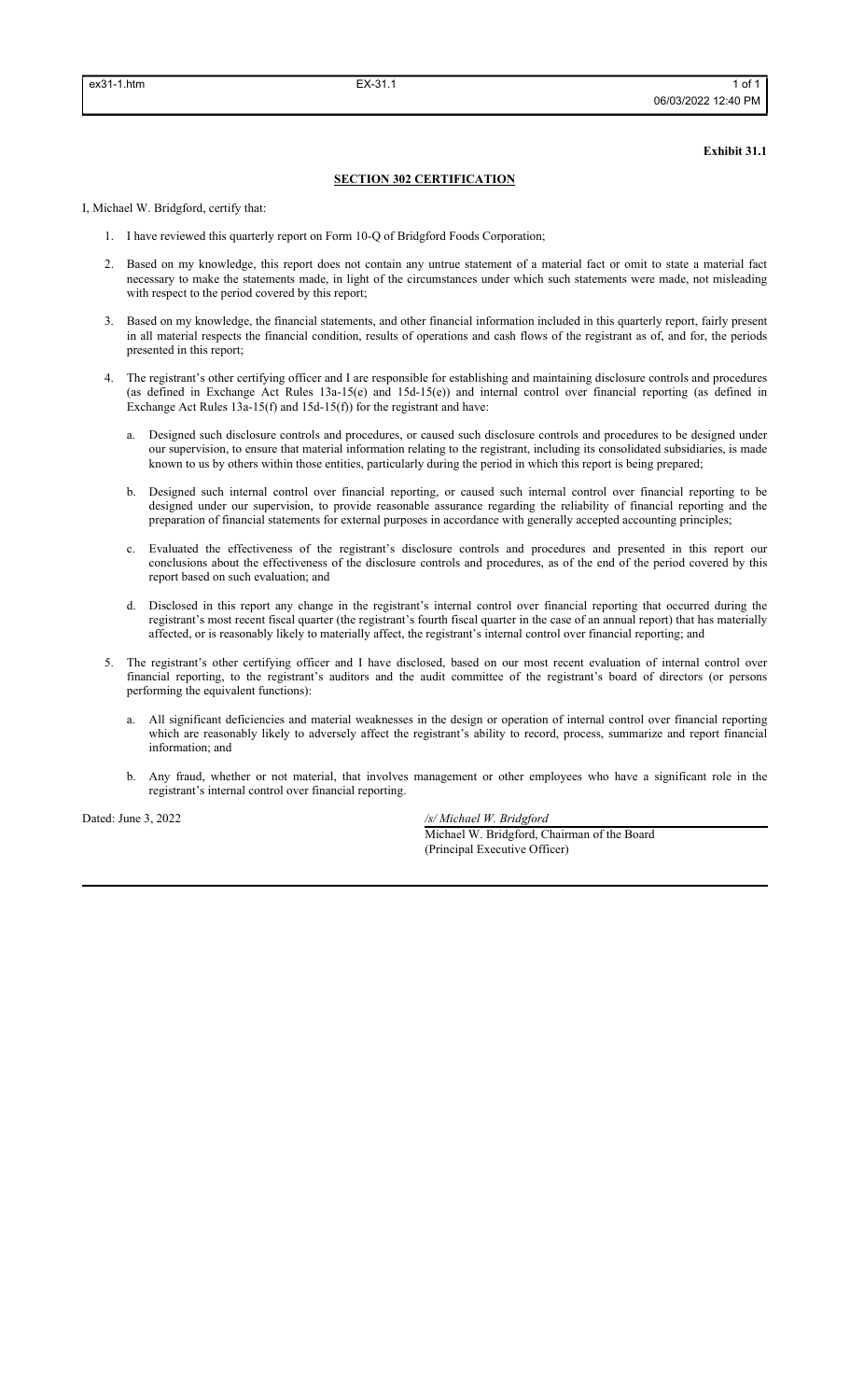#### **Exhibit 31.2**

#### **SECTION 302 CERTIFICATION**

I, Raymond F. Lancy, certify that:

- 1. I have reviewed this quarterly report on Form 10-Q of Bridgford Foods Corporation;
- 2. Based on my knowledge, this report does not contain any untrue statement of a material fact or omit to state a material fact necessary to make the statements made, in light of the circumstances under which such statements were made, not misleading with respect to the period covered by this report;
- 3. Based on my knowledge, the financial statements, and other financial information included in this quarterly report, fairly present in all material respects the financial condition, results of operations and cash flows of the registrant as of, and for, the periods presented in this report;
- 4. The registrant's other certifying officer and I are responsible for establishing and maintaining disclosure controls and procedures (as defined in Exchange Act Rules 13a-15(e) and 15d-15(e)) and internal control over financial reporting (as defined in Exchange Act Rules  $13a-15(f)$  and  $15d-15(f)$  for the registrant and have:
	- a. Designed such disclosure controls and procedures, or caused such disclosure controls and procedures to be designed under our supervision, to ensure that material information relating to the registrant, including its consolidated subsidiaries, is made known to us by others within those entities, particularly during the period in which this report is being prepared;
	- b. Designed such internal control over financial reporting, or caused such internal control over financial reporting to be designed under our supervision, to provide reasonable assurance regarding the reliability of financial reporting and the preparation of financial statements for external purposes in accordance with generally accepted accounting principles;
	- c. Evaluated the effectiveness of the registrant's disclosure controls and procedures and presented in this report our conclusions about the effectiveness of the disclosure controls and procedures, as of the end of the period covered by this report based on such evaluation; and
	- d. Disclosed in this report any change in the registrant's internal control over financial reporting that occurred during the registrant's most recent fiscal quarter (the registrant's fourth fiscal quarter in the case of an annual report) that has materially affected, or is reasonably likely to materially affect, the registrant's internal control over financial reporting; and
- 5. The registrant's other certifying officer and I have disclosed, based on our most recent evaluation of internal control over financial reporting, to the registrant's auditors and the audit committee of the registrant's board of directors (or persons performing the equivalent functions):
	- a. All significant deficiencies and material weaknesses in the design or operation of internal control over financial reporting which are reasonably likely to adversely affect the registrant's ability to record, process, summarize and report financial information; and
	- b. Any fraud, whether or not material, that involves management or other employees who have a significant role in the registrant's internal control over financial reporting.

Dated: June 3, 2022 */s/ Raymond F. Lancy*

Raymond F. Lancy, Chief Financial Officer, Executive Vice President, Treasurer and Assistant Secretary (Principal Financial and Accounting Officer)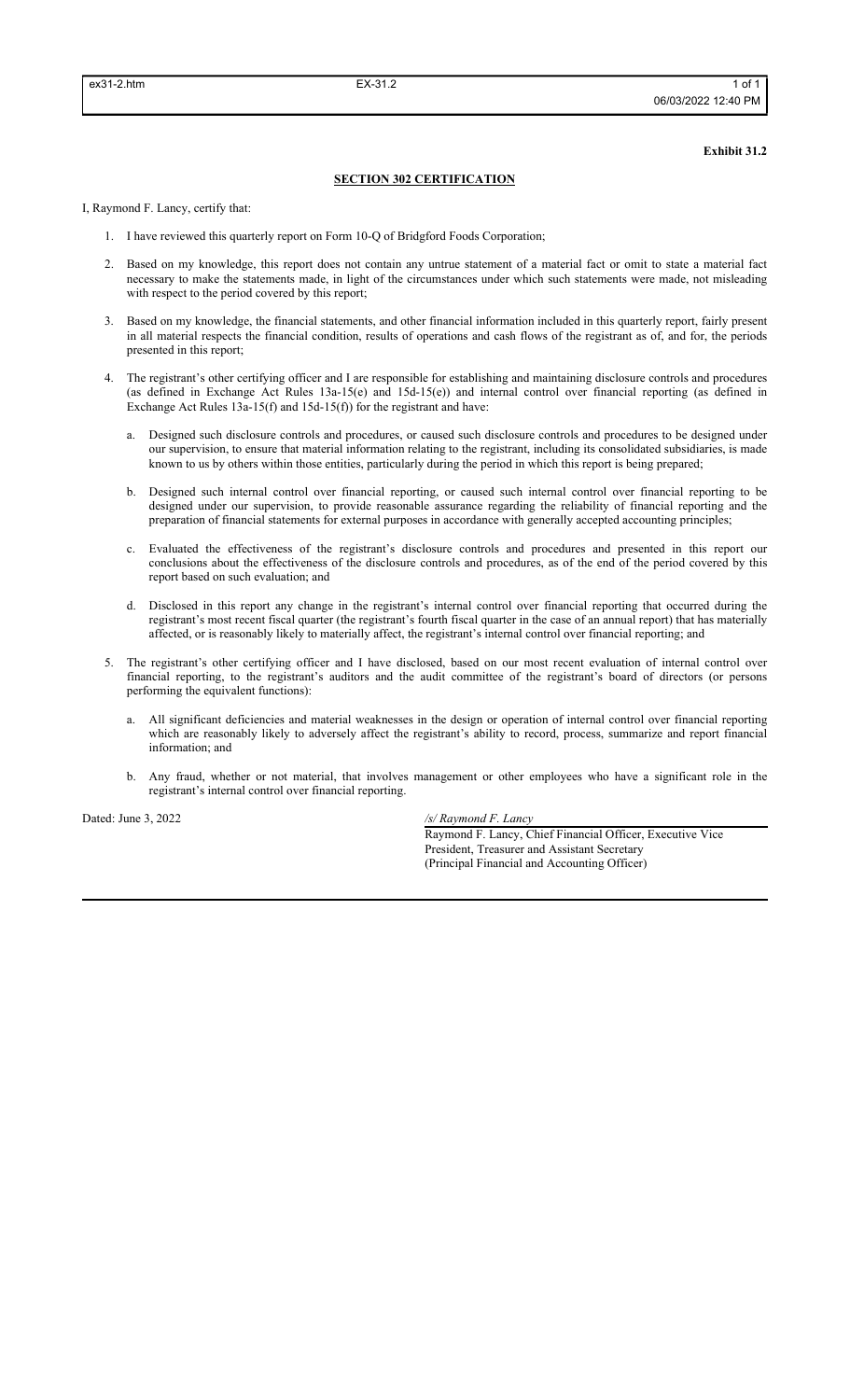#### **Exhibit 32.1**

## Certification Pursuant to 18 U.S.C. Section 1350, As Adopted Pursuant to Section 906 of the Sarbanes-Oxley Act of 2002

I, Michael W. Bridgford, Chairman of the Board of Bridgford Foods Corporation (the "Company"), certify, pursuant to Section 906 of the Sarbanes-Oxley Act of 2002, 18 U.S.C. Section 1350, that:

- 1. the Quarterly Report on Form 10-Q of the Company for the quarterly period ended April 15, 2022 (the "Report") fully complies with the requirements of Section 13(a) or 15(d) of the Securities Exchange Act of 1934 (15 U.S.C. 78m or 780(d)); and
- 2. The information contained in the Report fairly presents, in all material respects, the financial condition and results of operations of the Company.

Dated: June 3, 2022 */s/ Michael W. Bridgford*

Michael W. Bridgford, Chairman of the Board (Principal Executive Officer)

This certification accompanies the Quarterly Report on Form 10-Q pursuant to Section 13(a) and 15(d) of the Securities Exchange Act of 1934 and 18 U.S.C. Section 1350 and shall not be deemed filed by the Company for purposes of Section 18 of the Securities Exchange Act of 1934 and shall not be incorporated by reference into any of the Company's filings under the Securities Act or the Exchange Act, irrespective of any general incorporation language contained in any such filing.